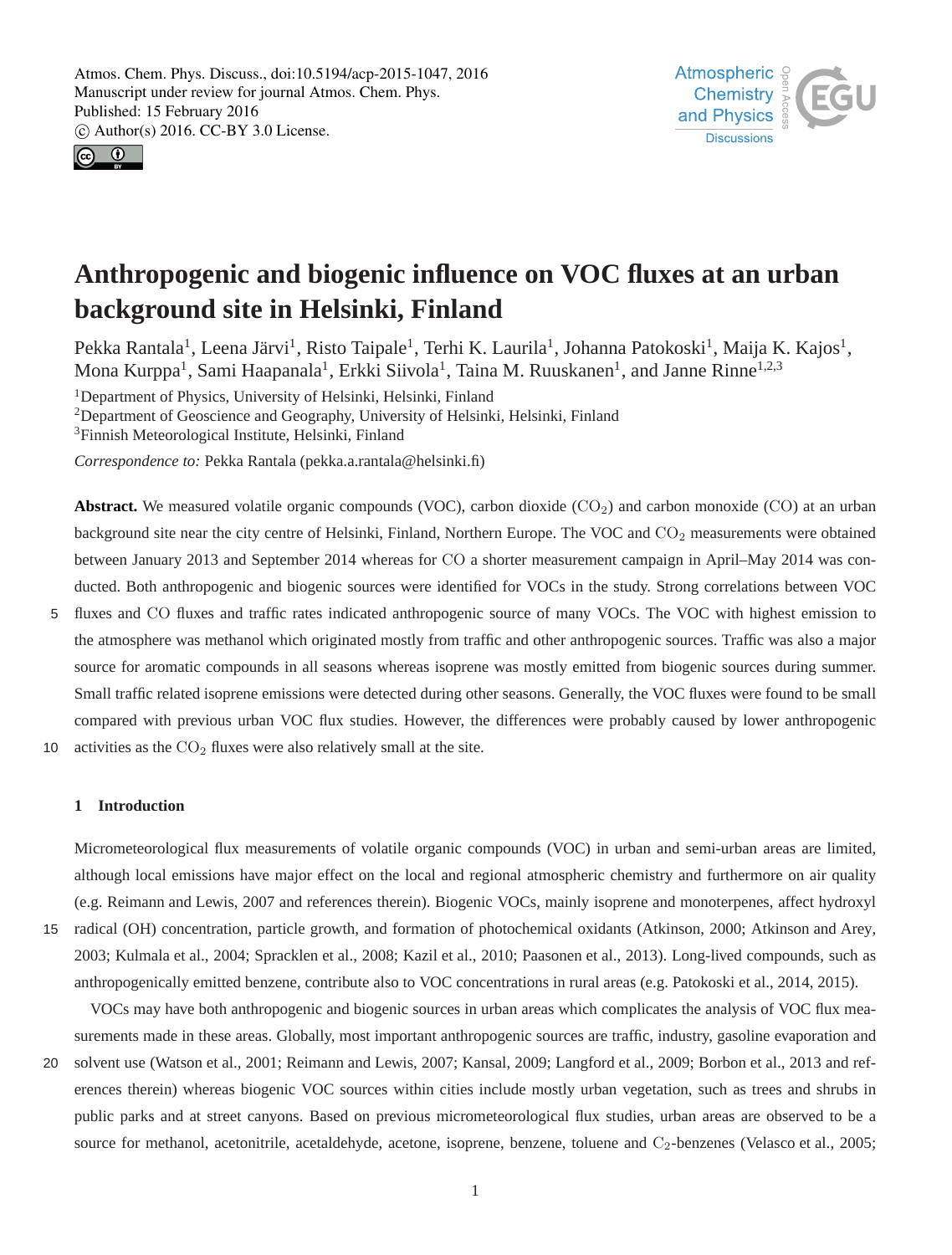



Filella and Peñuelas, 2006; Langford et al., 2009; Velasco et al., 2009; Langford et al., 2010; Park et al., 2013; Valach et al., 2015). In addition, concentration measurements connected to source models have shown emissions of various other VOCs, such as light hydrocarbons, from urban sources (e.g. Watson et al., 2001; Hellén et al., 2003, 2006, 2012). Monoterpene emissions have surprisingly remained mainly unstudied, although monoterpenes have generally major effect on the atmospheric 5 chemistry. For example, Hellén et al. (2012) found that monoterpenes and isoprene together have a considerable role in OH-

reactivity in Helsinki, Southern Finland. Biogenic emissions might have also a considerable role in ozone  $(O_3)$  chemistry in urban areas (e.g. Calfapietra et al., 2013).

The VOC flux measurements reported in literature have been conducted in the latitudes ranging from 19°N to 53°N, but most of the measurement in the north have been conducted in British Isles with their relatively mild winters. Thus no measure-

- 10 ments have been reported from northern continental urban areas. VOC emissions from traffic are typically due to incomplete combustion. This also results in emissions of carbon monoxide (CO), and thus the emissions of certain VOCs are potentially linked with CO fluxes. However, only one of the publications on urban VOC fluxes mentioned above combine the VOC fluxes with CO fluxes in their analysis. Thus our aim is to i) characterize the VOC fluxes in a northern urban city over an annual cycle, ii) to identify the main sources, such as traffic and vegetation, of aromatics, oxygenated VOCs and terpenoids using
- 15 traffic counts, measured CO and carbon dioxide  $(CO_2)$  fluxes and the ambient temperature  $(T)$ , and iii) compare the VOC fluxes with previous urban VOC flux studies to assess the relation of VOC fluxes to  $CO$  and  $CO<sub>2</sub>$  fluxes in different cities.

## **2 Materials and methods**

#### **2.1 Measurement site and instrumentation**

Measurements were carried out at urban background station SMEAR III in Helsinki (60◦ 12' N, 24◦ 58' E). The population of 20 Helsinki is around 630 000 (http://vrk.fi/default.aspx?docid=8882&site=3&id=0, cited in 12 Dec 2015). The site is classified as local climate zone 6 (Stewart and Oke, 2012) and it belongs to the humid continental climate zone with clear annual variations between four seasons: the monthly mean temperature varies from −4.9 ◦C in February to 17.6 ◦C in July (1971–2000, Drebs et al., 2002; see also Fig. 1), and daylight hours range from 6 to 19 h per day. SMEAR III consists of a 31-m-tall lattice tower located on a hill, 26 m above the sea level and 19–21 m above the surrounding terrain. The site is roughly five kilometres 25 North-East from the Helsinki City Centre. According to the wind direction, the measurement surroundings around the tower

can be divided into three areas: built, road and vegetation (Vesala et al., 2008, Table 1, Fig. 2).

The built sector in the northern direction  $(320°-40°)$  is dominated by university campus buildings and the Finnish Meteorological Institute (mean height 20 m) close to the tower. In the road sector (40°−180°), one of the main roads leading to Helsinki city centre passes through with the closest distance between the road and the tower being 150 m. The area in-between is covered

30 by deciduous forest with mainly birch (*Betula sp.*), Norway maple (*Acer platanoides*), aspen (*Populus tremula*), goat willow (*Salix caprea*) and bird cherry (*Prunus padus*) (Vesala et al., 2008, Fig. 2). On the road, a typical workday traffic rate is around 44 000 vehicles per day (Lilleberg and Hellman, 2011), and the vehicles have been found to be the main source of  $CO<sub>2</sub>$  and aerosol particle emissions in the area (Järvi et al., 2012; Ripamonti et al., 2013). In the vegetation sector (180°–320°), most of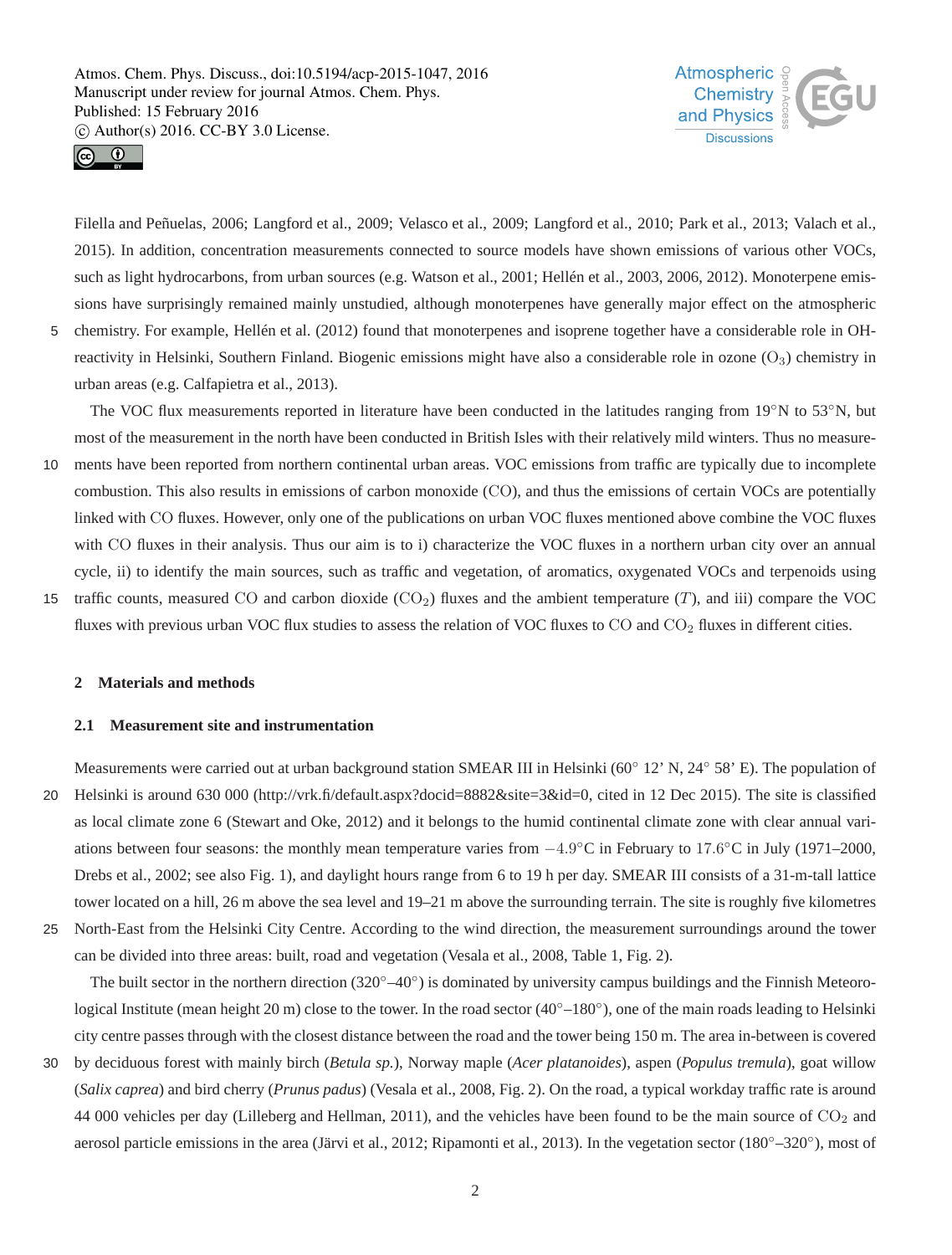



the surface is covered by green areas of the Kumpula Botanic Garden and the City Allotment Garden. During this study, the wind blew most often from the vegetation sector and least from the built sector.

The site infrastructure, flux measurement conditions and surrounding areas are described in detail by Vesala et al. (2008) and Järvi et al. (2009a).

## 5 **2.1.1 VOC measurements with PTR-MS and volume mixing ratio calculations**

A proton-transfer-reaction quadrupole mass spectrometer (PTR-MS, Ionicon Analytik GmbH, Innsbruck, Austria; Lindinger et al., 1998) was measuring 12 different mass-to-charge ratios (*m/z*, see Table 2) every second hour using a 0.5 s sampling time between 1 January 2013 and 27 June 2014 (Fig. 1). Rest of the time the PTR-MS sampled a wider range of mass-to-charge ratios from one level but those measurements are not considered in this study. In addition, we had a short campaign between 27

- 10 June and 30 September 2014 when 14 mass-to-charge ratios were measured using the same 0.5 s sampling time. During the campaign, those two additional mass-to-charge ratios were *m/z* 89 and *m/z* 103. In that period, the measurement cycle took always two hours so that *m/z* 31–69 were measured during the first and *m/z* 79–137 during the second hour. In summer 2014, there were some gaps due to software problems (Table 2).
- The PTR-MS was located inside a measurement cabin and sample air was drawn to the instrument using a PTFE tubing 15 with 8 mm inner diameter (i.d.). The sample line was 40-m-long and it was heated (10 W m<sup>-1</sup>) to avoid condensation of water vapour. A continuous air-flow was maintained in the tube with some variations in the flow rate: first 20 l min<sup>-1</sup> (whole year 2013), then 40 l min<sup>-1</sup> (until 30 May 2014) and then 20 l min<sup>-1</sup> (until the end of the measurements) again. From the main inlet, a side flow of 50–100 ml min<sup>-1</sup> was drawn to PTR-MS via a 0.5-m-long PTFE tube with 1.6 mm i.d.
- The PTR-MS was maintained at a drift tube pressure of 2.0–2.2 mbar and primary ion  $(H_3O^+)$  count rate of about 10–30·10<sup>6</sup> 20 cps (measured at  $m/z$  21).  $E/N$ -ratio where E is the electric field and N the number density of the gas in the drift tube, was typically around 135 Td (Td =  $10^{-21}$  V m<sup>2</sup>). The oxygen level  $O_2^+$  was mostly below 2% of the H<sub>3</sub>O<sup>+</sup> signal.

The instrument was calibrated every second or third week using a diluted VOC standard (Apel-Riemer, Table 2). The volume mixing ratios were calculated using the procedure described in detail by Taipale et al. (2008). Before a calibration, the SEM voltage (MasCom MC-217) of the PTR-MS was always optimized to get a correct primary ion signal level (e.g. Kajos et al.,

- 25 2015). The instrumental background was determined every second hour by measuring VOC free air, produced with a zero air generator (Parker Balzon HPZA-3500-220). The intake for the zero air generator was outside of the measurement cabin close to the ground. During the measurement period, the zero air generator was working sometimes improperly leading to contaminated  $m/z$  93 signal. These periods were removed from the zero air measurements and replaced by nearest reliable values. In addition, due to software problems, the zero air measurements were not recorded between 7 July and 30 September 2014. These gaps
- 30 were replaced by a median diurnal cycle values of the zero air measured during  $27$  June  $-7$  July 2014. One should note that the mentioned problems with the zero air measurements had no effect on flux calculations. However, they did, of course, cause some uncertainties for the measured concentration levels.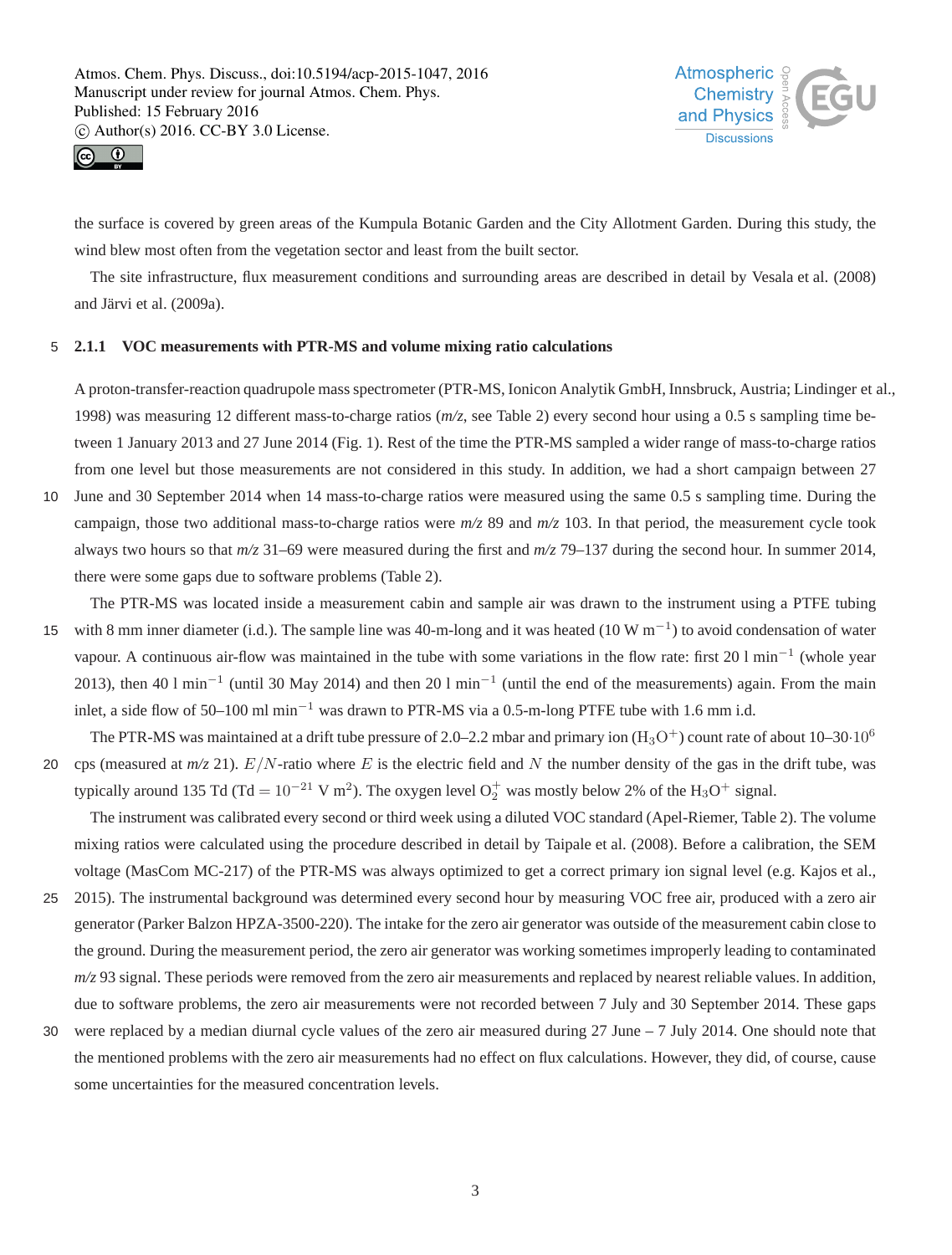



#### **2.1.2 Ancillary measurements and data processing**

An ultrasonic anemometer (Metek USA-1, Metek GmbH, Germany) was installed at 31 m, 0.13 m above the VOC sampling inlet. The ambient temperature was also measured at the VOC sampling level with a Pt-100 sensor. The photosynthetic photon flux density was measured at 31 m in the measurement tower using a photodiode sensor (Kipp&Zonen, Delft, Netherlands). 5 Pressure was measured with Vaisala HMP243 barometer on the roof of the University building near the site.

Hourly traffic rates were measured online 4 km from the measurement site by the City of Helsinki Planning Department. These rates were converted to correspond to traffic rates on the road next to the measurement site following the procedure by Järvi et al. (2012).

CO<sup>2</sup> and CO concentrations (10 Hz) were measured with a Li-Cor 7000 (LI-COR, Lincoln, Nebraska, USA) and the 10 CO/N2O analyser (Los Gatos Research, model N2O/CO-23d, Mountain View, CA, USA; later referred as LGR), respectively. CO<sup>2</sup> concentration was measured continuously between January 2013 and September 2014. The CO concentration was measured between 3 April and 27 May 2014 (Fig. 1) and the LGR was connected to the same main inlet line with the PTR-MS. During the CO measurements, the main inlet flow was 40 l min<sup>-1</sup>. After the LGR was removed from the setup, the main inlet flow was decreased to 20 l min<sup>-1</sup> to increase the pressure in the sampling tube and to get a higher side flow to the PTR-MS 15 (from 50 to 100 ml min<sup>-1</sup>).

Thirty minute average CO and  $CO<sub>2</sub>$  fluxes were calculated using the eddy covariance technique from the raw data according to commonly accepted procedures (Aubinet et al., 2012). A two-dimensional (2D) coordinate rotation was applied to the wind data and all data were linearly de-trended. 2D rotation was used instead of the planar fitting as the 2D rotation is likely to be less prone to systematic errors above a complex urban terrain (Nordbo et al., 2012b). Spike removal was made based

- 20 on the difference limit (Mammarella et al., 2015). Time lags between wind and scalar data were obtained by maximizing the cross-covariance function. For CO and  $CO<sub>2</sub>$ , mean time lags of 5.8 s and 7.0 s, respectively, were obtained. Finally, spectral corrections were applied. The low frequency losses for both fluxes were corrected based on theoretical corrections (Rannik and Vesala, 1999), whereas the high-frequency losses were experimentally determined. Finally, the 30-min fluxes were quality checked for stationarity with a limit of 0.3 (Foken and Wichura, 1996), and periods with  $u_* < 0.2$  m s<sup>-1</sup> were
- 25 removed from further analysis. More details of the data post-processing can be found in Nordbo et al. (2012b). Data coverages for CO and CO<sub>2</sub> fluxes were 54.0% and 61.9%, respectively.

## **2.2 VOC flux calculations**

#### **2.2.1 Disjunct eddy covariance method**

In the disjunct eddy covariance method (hereafter DEC), the flux is calculated using a discretized covariance:

$$
30 \quad \overline{w'c'} \approx \frac{1}{n} \sum_{i=1}^{n} w'(i - \lambda/\Delta t) c'(i),\tag{1}
$$

where n is the number of measurements during the flux averaging time,  $\Delta t$  is the sampling interval and  $\lambda$  is a lag time caused by sampling tubes (e.g. Rinne et al., 2001; Karl et al., 2002; Rinne and Amman, 2012). The fluxes measured by the DEC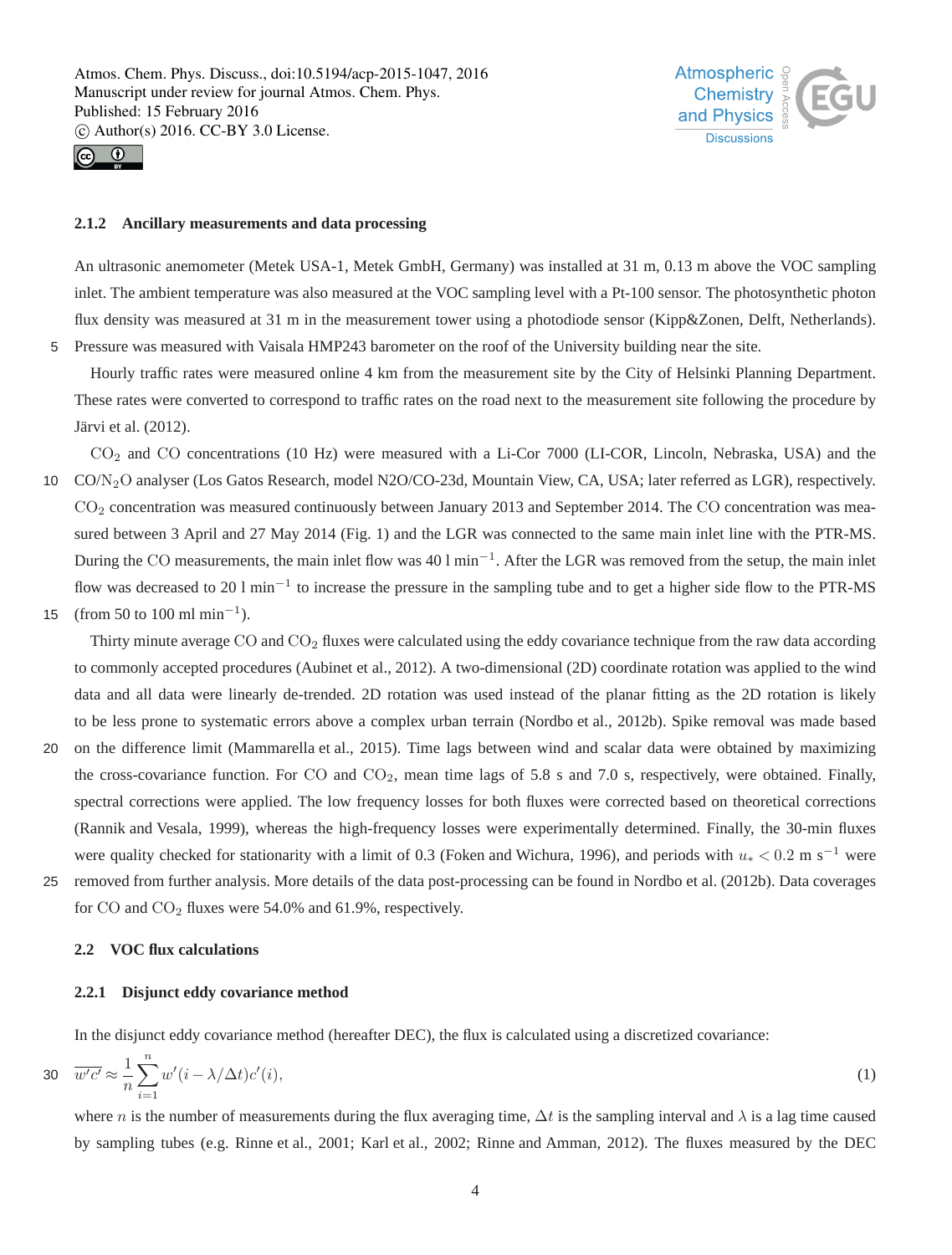



method suffer from same sources of systematic underestimation as the fluxes measured by the EC method, including high and low frequency losses (e.g. Moore, 1986; Horst, 1997). According to Horst (1997), the high frequency losses,  $\alpha_{\text{horst}}$ , can be estimated using an equation

$$
(\alpha_{\text{horst}})^{-1} = \frac{1}{1 + (2\pi f_m \tau)^{\beta}},\tag{2}
$$

5 where  $\tau$  is the response time of the system,  $f_m = n_m \overline{u}/(z_m - d)$  and  $\beta = 7/8$  and  $\beta = 1$  in unstable and stable stratification, respectively. In here,  $\overline{u}$  is the mean horizontal wind,  $z_m$  the measurement height and d a zero displacement height. The parameter  $n_m$  has been observed to be constant in unstable stratification at the site  $(n_m = 0.1)$ , and in stable stratification ( $\zeta > 0$ ) having the following experimental, stability and wind direction dependent values (Järvi et al., 2009b):

$$
n_m = \begin{cases} 0.1(1+2.54\zeta^{0.28}), \ d = 13 \text{ m}, & \text{(built)}\\ 0.1(1+0.96\zeta^{0.02}), \ d = 8 \text{ m}, & \text{(road)}\\ 0.1(1+2.00\zeta^{0.27}), \ d = 6 \text{ m}, & \text{(vegetation)} \end{cases}
$$
(3)

10 where  $\zeta$  is the stability parameter.

VOC fluxes were calculated for each 45-min-period according to Eq. (1). Before the calculations, a linear trend was removed from the concentration and wind measurements. In addition, 2D rotation was applied to the wind vectors.

- The PTR-MS and the wind data were recorded to separate computers, thus, lag times were shifting artificially as the computer clocks performed unequally. Therefore, we first determined lag times of  $m/z$  37 (first water cluster, H<sub>3</sub>O+H<sub>2</sub>O) for each data 15 set between two calibrations. Then, a linear trend was removed from the lag times to cancel the artificial shift. After that, the shifted cross covariance functions were summed (as in Park et al., 2013), and an average lag-time was determined for each mass-to-charge ratio from the summed cross covariance functions. Finally, a lag-time for each 45-min-period was determined by using  $a \pm 2.5$  s lag time window around the previously determined mean lag-time, and a smoothed maximum covariance method described by Taipale et al. (2010). However, if the mean lag-time value was not found, the previous reliable mean lag-20 time value was used instead. We defined that a mean lag-time was representative if a peak value of a summed cross covariance
- function was higher than  $3\sigma_{tail}$  where  $\sigma_{tail}$  is the mean standard deviation of the summed cross covariance function tails. The standard deviations were calculated using lag-time windows  $\pm(180-200)$  s. If a mass-to-charge ratio showed no representative peak values at all, its flux values were defined to be insignificant.

The lag times were allowed to vary slightly  $(\pm 2.5 \text{ s})$  around the mean lag-times because removing the linear trend potentially 25 caused uncertainties. Moreover, changes in relative humidity might have led to changes in the lag times at least in the case of methanol which is a water-soluble compound, even with heated inlet line. However, the lag time window we used was quite narrow,  $\pm 2.5$  s, to limit uncertainties ("mirroring effect") caused by the maximum covariance method connected to the fluxes near the detection limit (Langford et al., 2015). Also, one should note that in our case the maximum was determined from the smoothed cross covariance function which already limits the possible overestimation of the measured DEC fluxes, and thus the

30 mirroring effect (Taipale et al., 2010).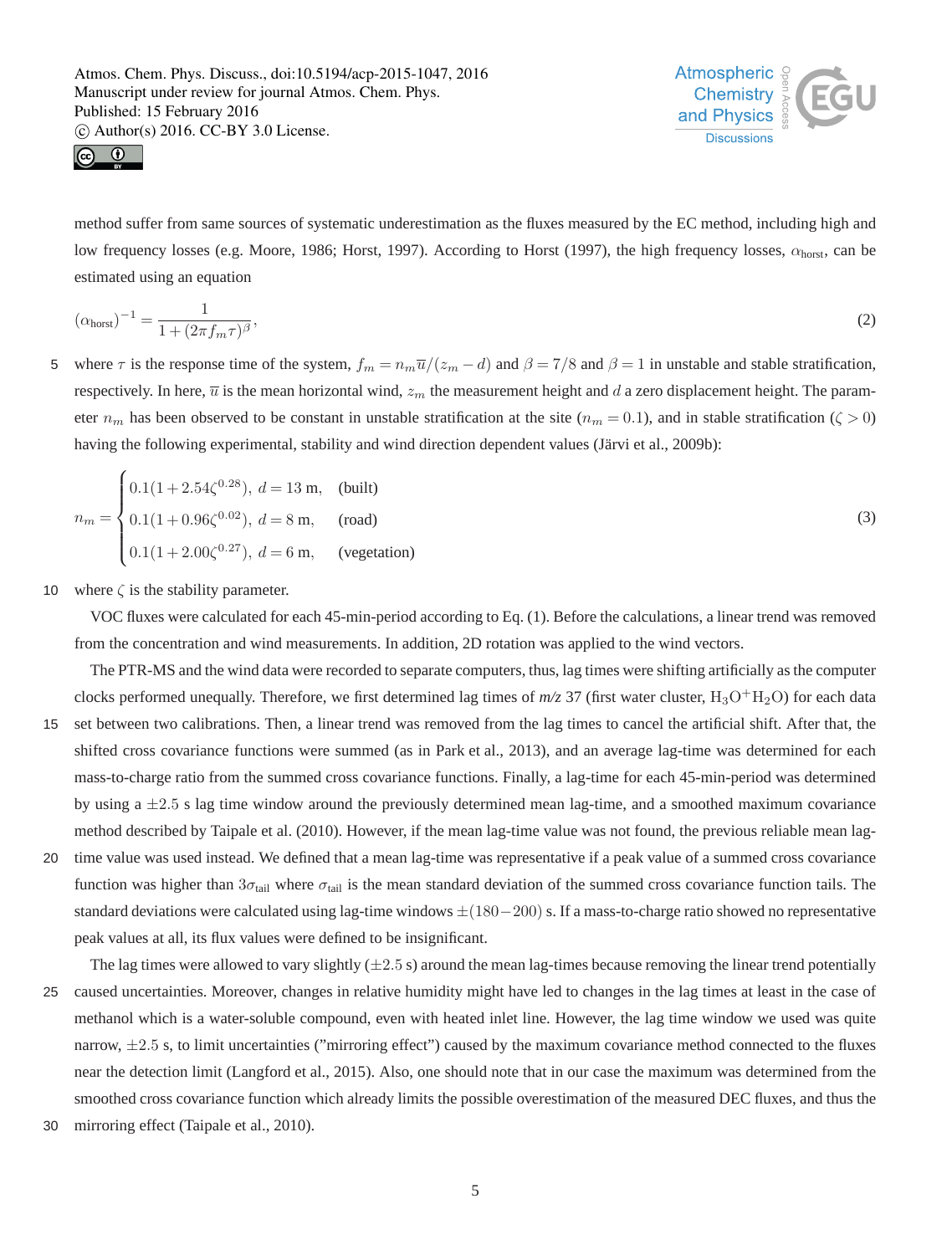



Constant response time of 1.0 s and Eq. (2) were used for the high-frequency flux corrections. The constant value was estimated based on previous studies with PTR-MS (Ammann et al., 2006; Rantala et al., 2014; Schallhart et al., 2015) where the response time of the measurement setup was estimated of being around 1 s. However, the response time is probably compound dependent as e.g. methanol might have a dependence on the relative humidity (RH) because it is a polar molecule. The 5 response time of water vapour has been observed to increase as a function of RH (e.g. Ibrom et al., 2007; Mammarella et al., 2009; Nordbo et al., 2012b) and this is likely for methanol as well. In addition, the length of the sampling tube affects the response time as well but the effect is difficult to quantify without experimental data (Nordbo et al., 2013).

The correction factor  $\alpha_{\text{horst}}$  was on average 1.16. Even though the use of constant value of  $\tau = 1.0$  s may lead to random uncertainties if the true response time varies temporally, this is likely to have only a small effect on the calculated fluxes. Also 10 a systematic error of a few percentages is possible if the actual average response time was smaller or higher. We can also note that the change of the flow rate from 20 to 40 l min<sup>-1</sup> had only a negligible effect on the attenuation as long as the flow is turbulent (see Nordbo et al., 2014).

In addition to the high frequency losses, the calculated flux values may also be biased by some other factors. For shortlived isoprene and monoterpenes (minimum lifetimes ca. 2 hours, see Hellén et al., 2012), the flux losses due to chemical

- 15 degradation were estimated to be few percentages (see Rinne et al., 2012). However, these losses are difficult to compensate as they do depend on oxidant concentrations (mainly OH and  $O<sub>3</sub>$ ) and the surface layer mixing. Thus, no corrections due to the chemical degradation were applied. All flux values are also slightly underestimated as low frequency corrections were left out due to noisy VOC spectra. Larger errors might be produced by calibration uncertainties that affect directly on the measured fluxes. All mass-to-charge ratios excluding *m/z* 47 (ethanol+formic acid) were directly calibrated in this study, but according
- 20 to Kajos et al. (2015), concentrations of calibrated compounds may also be biased due to unknown reasons. Flux values of ethanol+formic acid should especially be considered with caution as the concentrations of *m/z* 47 signal were determined from transmission curves (see Taipale et al., 2008).

Periods when the anemometer or the PTR-MS were working improperly, were removed from the time series (Fig. 1). For example, fluxes were not measured during summer 2013 due to a thunderstorm that broke the anemometer, and in the beginning

- 25 of 2014, the PTR-MS was serviced in a laboratory. During some periods, signal levels did not behave normally but had for example a lot of spikes. Thus those periods were disregarded as well. To limit the underestimation of absolute flux values caused by a weak mixing, the fluxes during which  $u_* < 0.2$  m s<sup>-1</sup> were also rejected from further analysis. Other quality controlling, such as filtering flux data with flux detection limits or with the stationarity criteria (Foken and Wichura, 1996), was not performed because applying these methods for the noisy DEC data would potentially bring other uncertainty sources.
- 30 However, before calculating correlation coefficients between a VOC and another compound  $(CO, CO<sub>2</sub>$  or a VOC), a percentage (1%) of the lowest and highest values were removed to avoid effect of possible outliers. Data coverages for VOCs are listed in Table 2.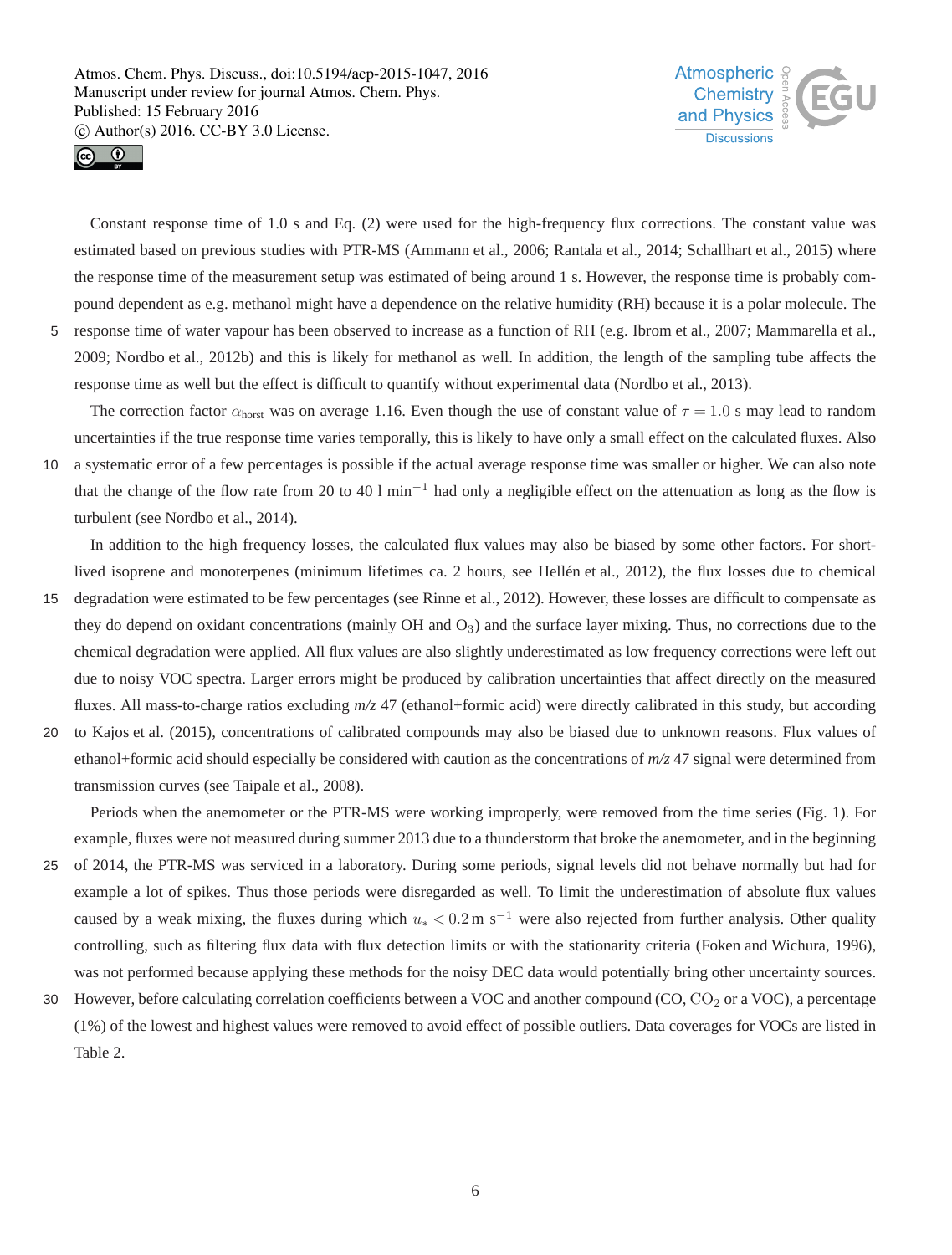



#### **2.2.2 Identification of measured mass-to-charge ratios**

Identifications of the measured mass-to-charge ratios are listed in Table 2. Most of the identifications are clear but there are some exceptions. First of all, p-cymene fragments to the same  $m/z$  93 with toluene (Tani et al., 2003). Therefore, p-cymene may potentially have had an influence on the observed concentrations at  $m/z$  93 as the used  $E/N$ -ratio, 135 Td, caused probably 5 fragmentation of p-cymene (Tani et al., 2003). However, Hellén et al. (2012) observed that p-cymene concentrations at the

SMEAR III site are low compared with the toluene concentrations, around 9% during July. Therefore, the major compound at *m/z* 93 was likely toluene, although p-cymene might have increased flux at *m/z* 93 during warm days.

Anthropogenic furan (de Gouw and Warneke, 2007) had probably a major contribution on the measured *m/z* 69 concentrations between October and May when isoprene concentrations at the site have been reported to be small (around  $5 - 30$  ppt;

- 10 Hellén et al., 2006, 2012). In our study, mean *m/z* 69 concentrations between June and August were only ca. 60% larger than during other seasons (Table 3), indicating considerable influence of furan. Another important compound influencing measurements at  $m/z$  69 is methylbutenol (MBO) fragment (e.g. Karl et al., 2012). However, MBO is mostly emitted from conifers (e.g. Guenther et al., 2012) that are rare near the SMEAR III station. Therefore, MBO should have had only a negligible effect on the concentration and fluxes measured at *m/z* 69.
- 15 Monoterpenes fragment to the *m/z* 81. The parental mass-to-charge ratio of monoterpenes, *m/z* 137, had low sensitivity during the study, and therefore, monoterpene concentrations were calculated using *m/z* 81. For some reason, the monoterpene concentrations were only slightly higher during June–August than during September–May (Table 3), thus, a contribution of other compounds than monoterpenes at *m/z* 81 might have been possible. On the other hand, Hellén et al. (2012) observed also considerable monoterpene concentrations at the site in winter, spring and fall, possibly due to anthropogenic sources.
- 20 Acetone and propanal are both measured at *m/z* 59 with the PTR-MS but Hellén et al. (2006) showed that the average propanal concentrations are only around 5% compared with the average acetone concentrations in Helsinki during winter. Thus, most of the *m/z* 59 signal consisted probably of acetone. However, as propanal fluxes at the site are unknown, *m/z* 59 will still be referred as acetone+propanal.

Measurements at  $m/z$  107 consisted of  $C_2$ -benzenes including, for example, o- and  $p+m$ -xylene and ethylbenzene. According 25 to Hellén et al. (2012), major compounds measured at the site is p+m-xylene. Other important compounds reported are o-xylene and ethylbenzene. Hellén et al. (2012) observed annual variation for those compounds with a minima in March. In our study, no considerable differences between June–August and September–May were observed. However, the measured concentrations in this study were quite close to the corresponding values from Hellén et al. (2012). For example, summed concentration of o-, p+m-xylene and ethylbenzene was ca. 0.16 ppb in July (Hellén et al., 2012) whereas in this study, a mean value from

30 June–August was 0.23 ppb (Table 3).

Mass-to-charge ratio 42 is connected with acetonitrile but Dunne et al. (2012) observed the signal might be partly contaminated by product ions formed in reactions with  $NO^+$  and  $O_2^+$  that exist as trace amounts inside the PTR-MS. However, that effect was impossible to quantify in this study, thus,  $m/z$  42 was assumed to consist of acetonitrile.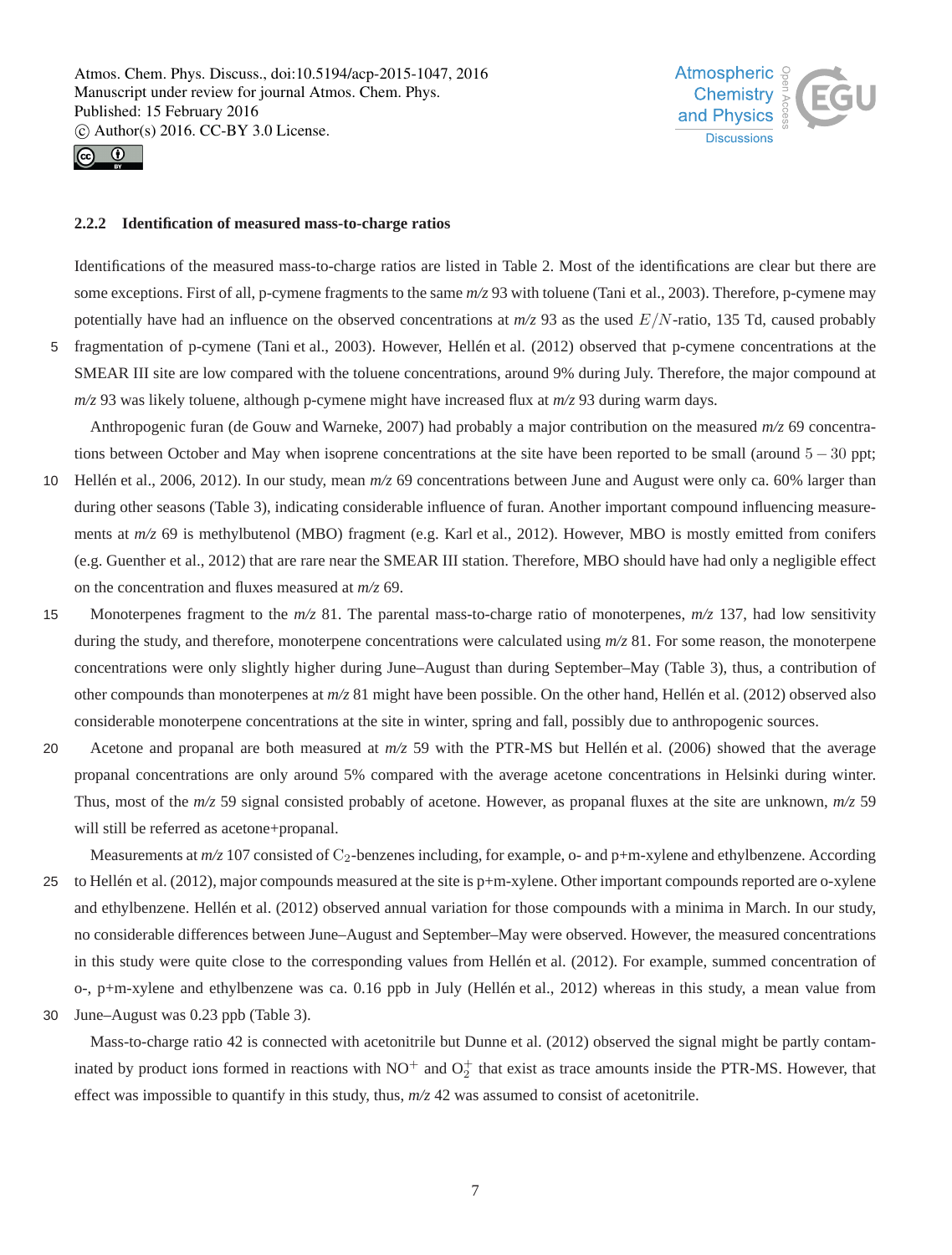



#### **2.3 Estimating biogenic contribution of isoprene**

The well-known algorithm for isoprene emissions  $(E_{\text{iso}})$  is written as

$$
E_{\rm iso} = E_{0,\rm synth} C_T C_L,\tag{4}
$$

where  $E_{0,\text{synth}}$ ,  $C_T$  and  $C_L$  are the same as in the traditional isoprene algorithm (Guenther et al., 1991, 1993; Guenther, 1997).

5 The shape of this algorithm is based on the light response curve of the electron transport activity  $(C_L)$  and the temperature dependence of the protein activity  $(C_T)$ . The emission potential,  $E_{0, \text{synth}}$ , describes the emission rate of isoprene at  $T = 30^\circ \text{C}$ where  $T$  is the leaf temperature (the ambient temperature in this study).

For other compounds, such as methanol or monoterpenes, no empirical algorithms were applied.

#### **3 Results and discussion**

#### 10 **3.1 Observed VOC fluxes and their general behaviour**

Significant fluxes were observed for methanol (*m/z* 33), acetaldehyde (*m/z* 45), ethanol+formic acid (*m/z* 47), acetone+propanal (*m/z* 59), isoprene+furan (*m/z* 69), benzene (*m/z* 79), toluene (*m/z* 93), C2-benzenes (*m/z* 107) and sum of monoterpenes (*m/z* 81). The fluxes of these compounds had also a diurnal cycle at least in one of the wind sectors (Fig. 3, Table 1). Correlation coefficients between VOC,  $CO$ ,  $CO<sub>2</sub>$  fluxes and traffic rates are shown in Table A1.

- 15 Methyl *tert*-butyl ether (MTBE) and *tert*-Amyl methyl ether (TAME) are commonly connected to the vehicle exhaust emissions as the compounds were used to increase the octane number of gasoline (e.g. Hellén et al., 2006). MTBE and TAME were measured at their parental ions at *m/z* 89 and *m/z* 103, respectively. However, both mass-to-charge ratios showed no significant fluxes, and therefore, those measurements were excluded from further analysis. As the identification of these mass-to-charge ratios was uncertain, both *m/z* 89 and *m/z* 103 are marked as *unknown* in Table 2. Formaldehyde, which was measured at *m/z*
- 20 31 showed no fluxes either, therefore, *m/z* 31 was excluded from further analysis as well.

Fluxes of aromatic compounds (benzene, toluene,  $C_2$ -benzenes) did not show any seasonal variation during the measurement period (Table 3). This was expected because biogenic emissions of these compounds should be either small or negligible and anthropogenic emissions from traffic are unlikely to have considerable seasonal variation. On the other hand, the traffic counts are lower during June–August (Fig. 1) but the average aromatic fluxes had no statistically significant differences between

25 September–May and June–August (Table 3). Nevertheless, benzene and toluene concentrations had a clear annual trend with a minimum during June–August. This is a well understood pattern and is partly caused by the different atmospheric lifetimes between seasons (e.g. Hellén et al., 2012). The ratio of aromatic fluxes to total measured VOC fluxes had also variations as the terpenoid fluxes had a clear seasonal cycle (Fig. 4).

Methanol, acetone+propanal and acetaldehyde had higher average fluxes during June–August compared with the other 30 months (Table 3). However, the differences were rather small, indicating only minor biogenic emissions compared with the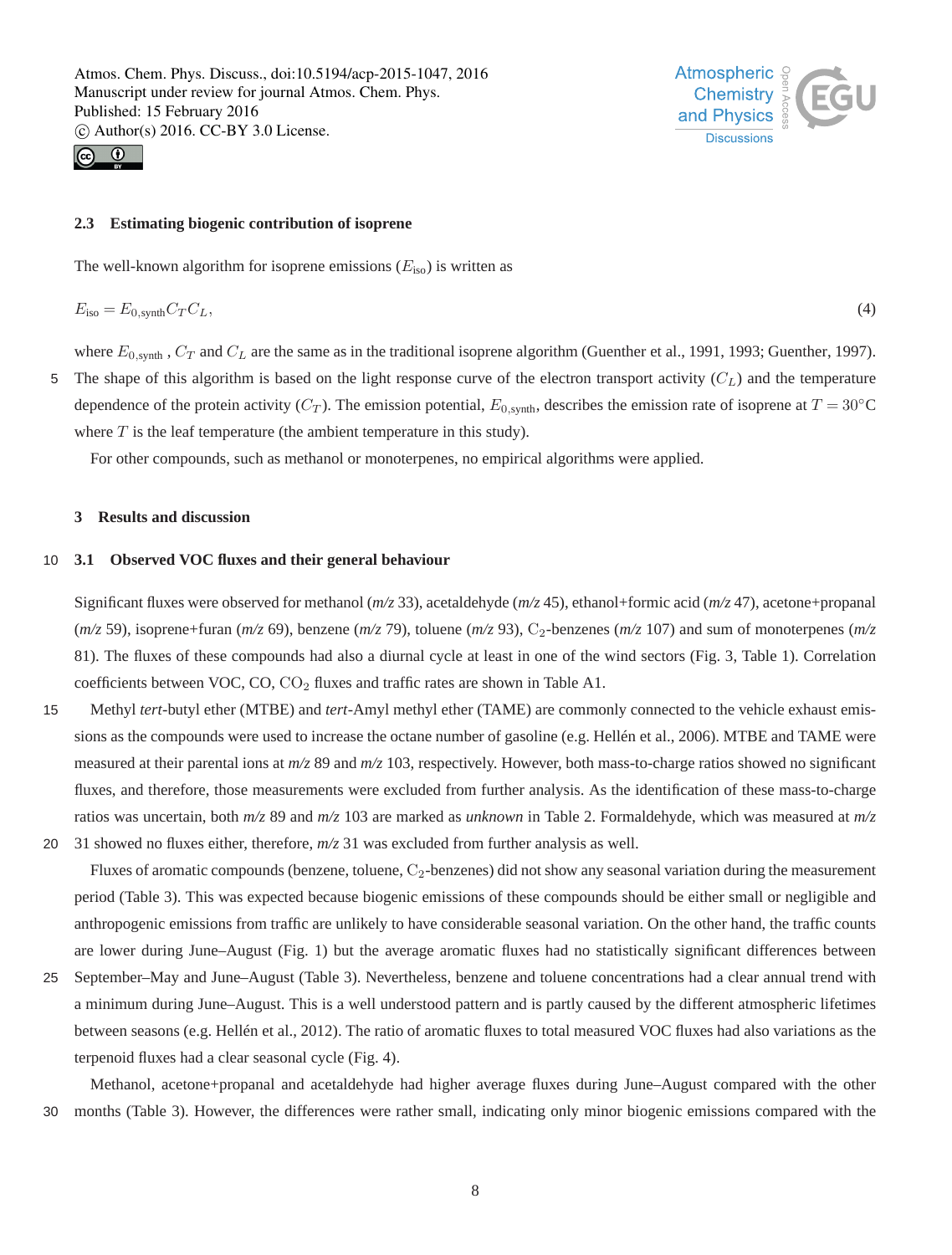



other sources. The ratio of measured OVOC fluxes to the total measured VOC fluxes stayed stable, being 55–62% in all sectors (Fig. 4).

A clear biogenic signal was observed only for isoprene+furan which had a large difference in both fluxes and concentrations between June–August and September–May (Table 3). Therefore, the fraction of terpenoid fluxes of with all measured VOC 5 fluxes was also higher in June–August than in September–May (Fig 4). The isoprene+furan flux followed also well the ambient temperature (Fig. 5).

## **3.2 CO fluxes**

The CO flux was observed to have a clear diurnal cycle, and as expected, the highest emissions were detected from the road sector (Fig. 6) where the traffic emissions are at their highest. The measured CO fluxes from the road sector also correlated 10 very well with both corresponding  $CO_2$  fluxes ( $r = 0.69$ ,  $p < 0.001$ ) and traffic rates ( $r = 0.56$ ,  $p < 0.001$ , Fig. 7). The average and median CO and  $CO<sub>2</sub>$  fluxes and CO concentrations from April 3 – May 27 2014 are presented in Table 4.

During the measurement period, the average CO flux from the traffic sector was ca. 0.46% compared with the corresponding  $CO<sub>2</sub>$  flux. On the other hand,  $CO<sub>2</sub>$  had probably already biogenic uptake between April and May 2014 (Järvi et al., 2012; Fig. 6; Table 4). Therefore, a better estimate for the flux ratio was taken from Järvi et al. (2012) who estimated that the  $CO<sub>2</sub>$ 

- 15 emission rate from the road sector is 264  $\mu$ g m<sup>-2</sup>s<sup>-1</sup>(1000 veh h<sup>-1</sup>)<sup>-1</sup> (based on wintertime data from 5 years). In our study, the corresponding CO emission rate from traffic was 0.9  $\mu$ g m<sup>-2</sup>s<sup>-1</sup>(1000 veh h<sup>-1</sup>)<sup>-1</sup> which is ca. 0.34% compared with the corresponding emission rate of  $CO_2$  in mass basis. Järvi et al. (2012) used data from a more narrow wind sector, 40–120°. However, average CO fluxes had no considerable differences between more narrow and the whole road sector, thus, this had probably only a minor effect on the results. The CO/CO<sup>2</sup> fraction is smaller than in previous study conducted in Edinburgh by
- 20 Famulari et al. (2010) who estimated that the traffic related CO emissions are  $0.60\%$  compared with the corresponding  $CO<sub>2</sub>$ emissions in Edinburgh (in mass basis). In that study, the  $CO/CO<sub>2</sub>$  flux ratio was also otherwise quite large, 1.36%. Conversely, Popa et al. (2014) observed a ratio of  $0.26\%$  for CO/CO<sub>2</sub> concentrations (in mass basis) in a tunnel study which is quite close to the flux ratio of our study.

Considerable CO fluxes were also observed from the built sector during afternoons (Fig. 6). Such behaviour was not observed 25 for  $CO<sub>2</sub>$  during the same period (Fig. 7). This may be due to many car engines that are started always in the afternoon (between Monday-Friday) when people are leaving the university campus. Catalytic converters that oxidize  $CO$  to  $CO<sub>2</sub>$  may not work properly right after starting the engine (e.g. Farrauto and Heck, 1999), leading to the high observed CO emissions. Unfortunately, the CO data set from the built sector was very limited from weekends, therefore, CO fluxes from working days could not be compared with CO fluxes from Saturday and Sunday. However, aromatic VOCs seem to also have a similar behaviour with

30 increasing values during afternoon from the built sector (Fig. 3) which is somewhat expected as Reimann and Lewis (2007, p. 33) mentions that VOC related "cold start emissions" are becoming more and more important.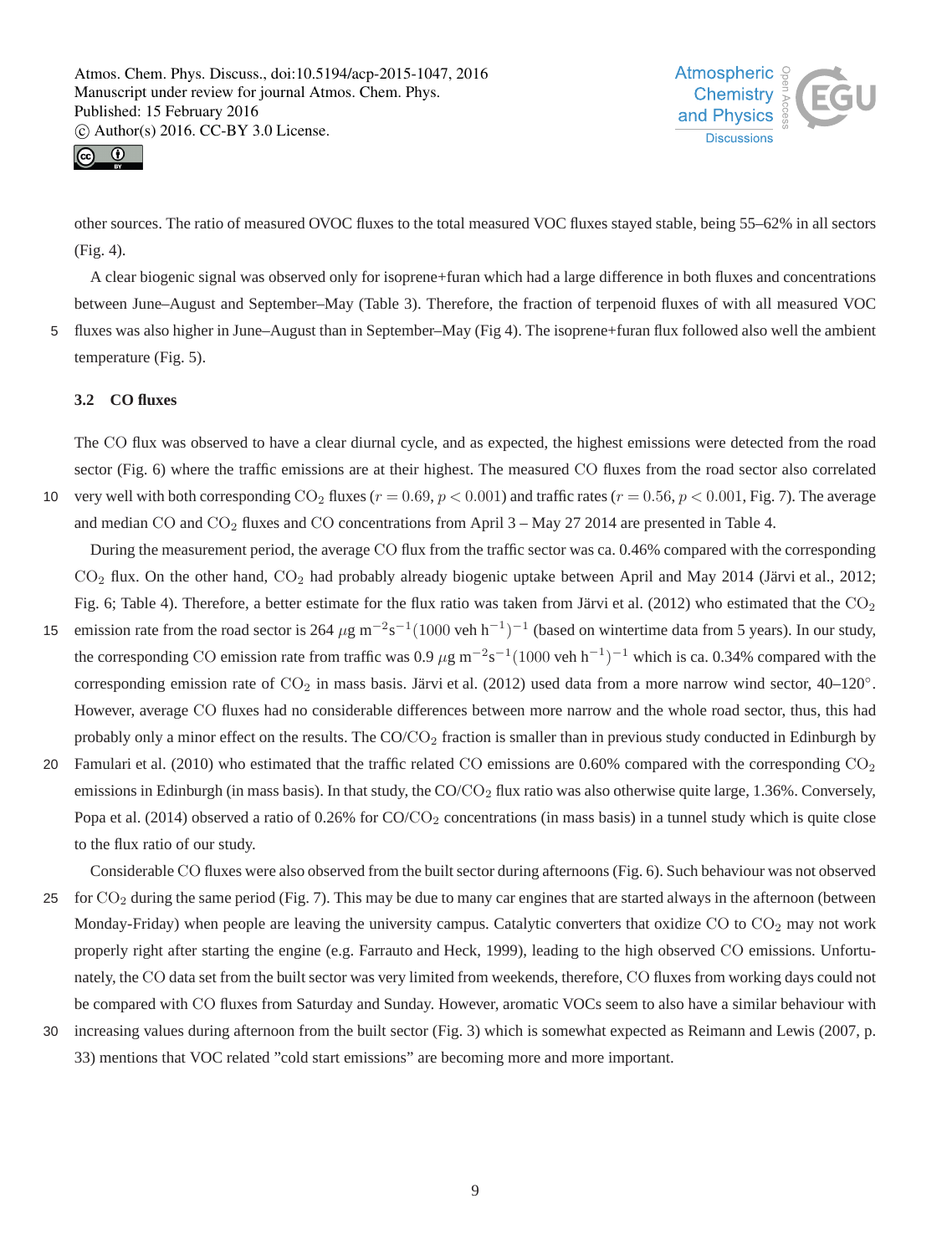



#### **3.3 VOC emissions from different sources**

Measured VOC fluxes were studied from all three sectors to estimate sources for VOCs. Based on an older study at the site by Hellén et al. (2006), traffic should be the most important source for aromatic compounds with for example wood combusting explaining less than 1% of the detected benzene concentrations. However, the study by Hellén et al. (2006) was based on the

5 chemical mass balance receptor model with VOC concentrations. Thus the footprint of their study is larger than in our flux measurement based study.

Major emissions could originate also from biogenic sources, at least in the case of isoprene and monoterpenes (Hellén et al., 2012). Thus, isoprene+furan, monoterpenes, methanol, acetone+propanal and acetaldehyde were analysed from two periods: June–August (assumed growing season) and September–May. The division is somewhat rough as many VOCs are also

10 emitted from biogenic sources between September and May. However, these emissions are smaller than during June–August (Rantala et al., 2015).

Other VOC sources could potentially include wood combusting and solvent use. Industry is also a source for VOCs but no industrial activities were located inside flux footprint areas.

## **3.3.1 Traffic related emissions**

- 15 Out of the measured compounds, methanol, acetaldehyde, ethanol, acetone, toluene, benzene, and C<sub>2</sub>-benzenes are ingredients of gasoline (Watson et al., 2001; Niven, 2005; Langford et al., 2009). Therefore, traffic is potentially an important anthropogenic source for these compounds. In addition, many studies have shown traffic related isoprene emissions (Reimann et al., 2000; Borbon et al., 2001; Durana et al., 2006; Hellén et al., 2006, 2012). Hellén et al. (2012) also speculated that some monoterpene emissions could originate from traffic.
- 20 In recent VOC flux studies at urban sites, fluxes of some VOCs have correlated with traffic rates but this does not necessarily imply causality (Langford et al., 2009, 2010; Park et al., 2010; Valach et al., 2015). At SMEAR III, traffic has been shown to be the most important source for  $CO<sub>2</sub>$  at the road sector (Järvi et al., 2012) and same seems to hold also for CO (Table 4). Therefore, the influence of traffic on the VOC emissions was quantified by studying the measured VOC fluxes from this direction.
- 25 The difference between average fluxes from road sector and other sectors was statistically significant (95% confidence intervals) for methanol, isoprene+furan, toluene and C<sub>2</sub>-benzenes. However, benzene fluxes were so close to the detection limit that the differences between the sectors were insignificant. All three studied aromatics (benzene, toluene and  $C_2$ -benzenes) were assumed to have same sources, thus, from now on these compounds are analysed together as an "aromatic flux".

The traffic rates and the aromatic fluxes had a significant correlation ( $r = 0.39$ ,  $p < 0.001$ , measurements between January 30 2013 and September 2014) from the road sector. The aromatic fluxes correlated even better with the measured CO fluxes  $(r = 0.54, p < 0.001$ , measurements between April and May 2014). The significant correlation of aromatic VOC flux with CO flux indicates a common source in incomplete combustion. As these both correlated in also with traffic rates, the traffic is likely to be a major source for aromatics.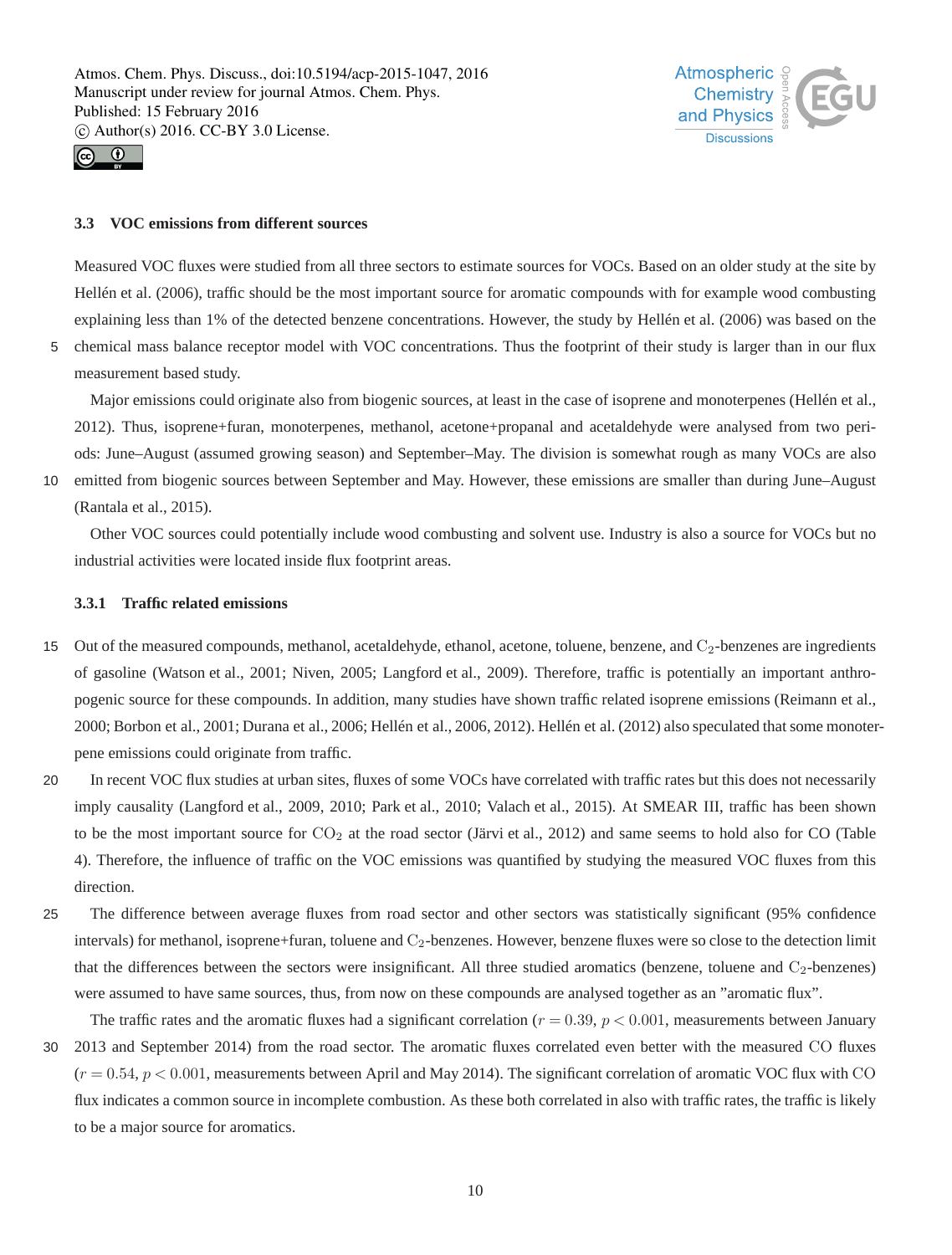



To estimate the total emission of the aromatic compounds from traffic, the aromatic fluxes were fitted against the traffic rates. A linear model between traffic rates and  $CO<sub>2</sub>$  emissions has been suggested, for example, by Järvi et al. (2012). On the other hand, Langford et al. (2010) and Helfter et al. (2011) proposed an exponential fit for VOC and  $CO_2$  emissions. Helfter et al. (2011) mention many reasons for the exponential relationship, such as an increased fuel consumption at higher traffic rates. 5 However, Järvi et al. (2012) did not observe exponential behaviour between  $CO_2$  fluxes and traffic rates at the site, therefore,

- a linear model was also used in this study. Additionally, an exponential relationship was tested but it brought no clear benefit compared with the linear model. The linear fit gave  $F_{\text{aro}} = (29 \pm 5) \cdot 10^{-3} \text{Tr} + 7 \pm 9 \text{ ng m}^{-2} \text{s}^{-1}$ , where  $F_{\text{aro}}$  is the flux of the aromatics (unit ng m<sup>-2</sup>s<sup>-1</sup>) and Tr is the traffic rate (veh h<sup>-1</sup>). Based on this model and the traffic rates measured in 2013, the aromatic emission from traffic was estimated to be ca.  $1.2 \pm 0.2$  g m<sup>-2</sup>yr<sup>-1</sup>. This is around 0.01% compared with 10 the corresponding  $CO<sub>2</sub>$  emission from the road sector (in mass basis) that was estimated using a linear model provided by
- Järvi et al. (2012).

Methanol fluxes were also observed to correlate with the traffic rates  $(r = 0.34, p < 0.001$ , Sep–May) and CO fluxes  $(r = 0.001, p = 0.001)$ 0.34,  $p = 0.001$ , Apr–May 2014). On the other hand, according to a linear fit, methanol flux values were still around 20 ng m<sup>-2</sup>s<sup>-1</sup> or higher when the traffic rate was close to zero (Fig. 8) which indicates that methanol had probably also other major

- 15 sources in the road sector. This is also supported by the fact that average methanol fluxes from weekend and weekdays were almost equal (Fig. 9), although traffic rates are clearly larger during weekdays (Fig. 6). However, we were not able to identify any clear sources except possible biogenic emissions during summer. Langford et al. (2010) found also that the traffic counts were able to explain only a part of the observed methanol fluxes but other methanol sources remained unknown in that study as well.
- 20 Other oxygenated hydrocarbon fluxes correlated also with the traffic rates. Ethanol+formic acid fluxes were somewhat noisy and mostly close to the detection limit but the correlation between the measured fluxes and the traffic rates was still significant  $(r = 0.20, p < 0.001, \text{Jan } 2013 - \text{Sep } 2014)$ . However, no correlation between ethanol+formic acid and CO fluxes was found. Corresponding correlation coefficients for acetone+propanal were 0.24 ( $p < 0.001$ , traffic) and 0.42 ( $p = 0.005$ , CO). The correlation between acetaldehyde and CO flux was 0.30 ( $p = 0.004$ ) and between acetaldehyde flux and the traffic rates 0.31
- 25  $(p < 0.001)$ . Methanol, acetaldehyde and acetone+propanal fluxes had also considerable correlations with each other, indicating that these compounds had probably similar non-traffic related sources at the road sector. The correlation coefficients between methanol and acetaldehyde fluxes and methanol and acetone+propanal fluxes were 0.44 and 0.37, respectively ( $p < 0.001$ , measurements from Sep–May).

Isoprene+furan fluxes that were measured during September–May had a weak but significant correlation ( $r = 0.24$ ,  $p <$ 30 0.001) with the traffic rates (Fig. 8). Moreover, the average isoprene+furan fluxes were also positive during September–May (Table 3) indicating that some isoprene+furan fluxes should originate from anthropogenic sources. A correlation between isoprene+furan fluxes and the traffic rates has been earlier observed by Valach et al. (2015). Thus, the correlation found in this study seems reasonable. A correlation between isoprene+furan and CO fluxes was significant ( $r = 0.37$ ,  $p < 0.001$ ) also indicating a traffic related source.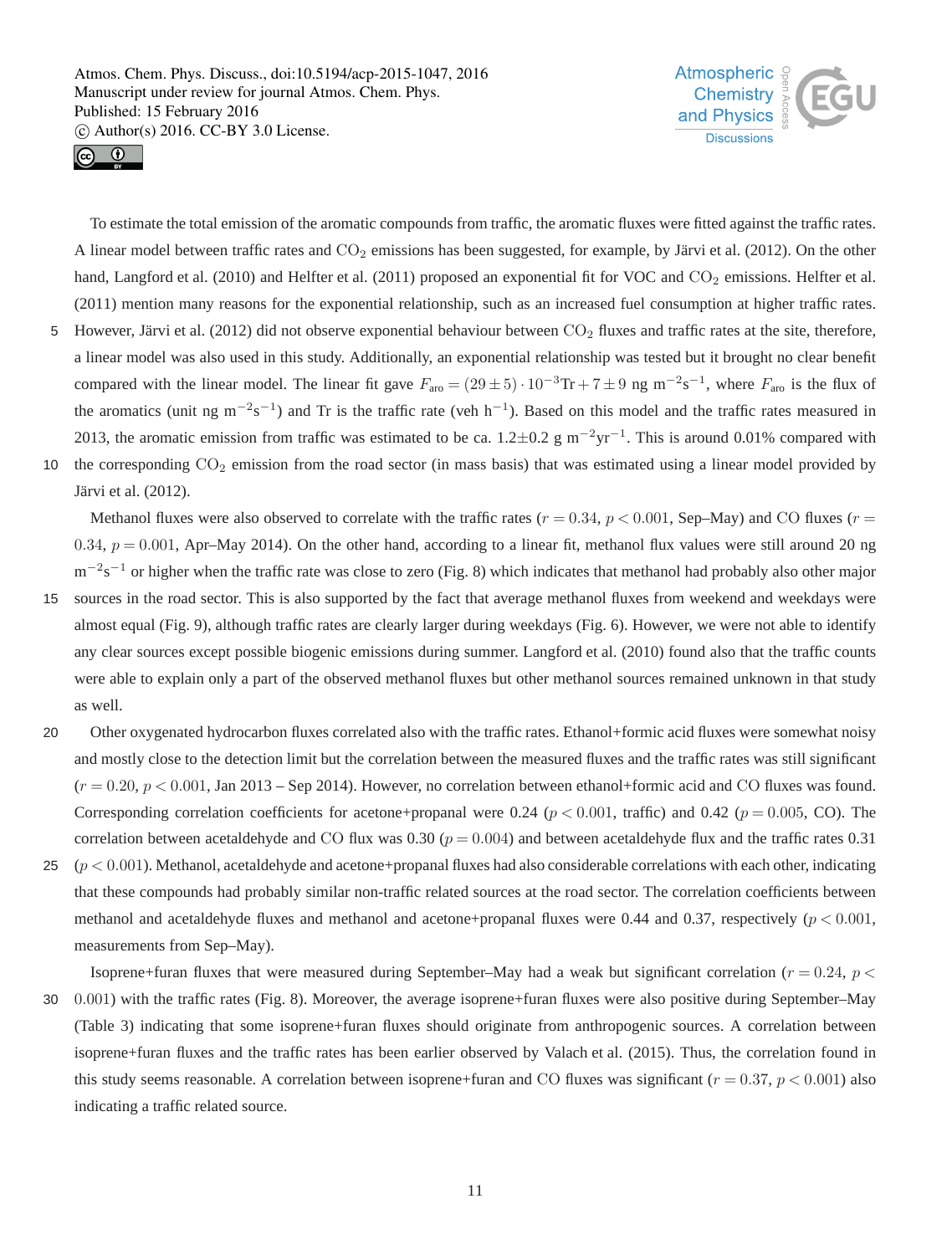



Monoterpene fluxes had no correlation with the traffic rates during September–May. In summer (Jun–Aug), the correlation coefficient between the monoterpene fluxes and the traffic rates was significant,  $r = 0.26$  ( $p < 0.001$ ), but this might also have been a result of increased biogenic emissions as they have similar kind of diurnal cycle compared with the traffic rates. The biogenic influence would be possible to eliminate by dividing the monoterpene fluxes into different temperature classes, 5 however, the amount of data was too small for that kind of analysis. Thus, possible monoterpene emissions from the traffic remained unknown.

Acetonitrile fluxes had no correlation with the traffic rates. This was expected as the only considerable acetonitrile fluxes were observed from the built sector (Fig. 3).

## **3.3.2 Biogenic emissions**

- 10 Nordbo et al. (2012a) observed that urban  $CO<sub>2</sub>$  fluxes are clearly dependent on the fraction of vegetated land area in flux footprint. Moreover, Järvi et al. (2012) observed that at our measurement site the vegetation sector is a sink for  $CO<sub>2</sub>$  during summer (see also Fig. 6). Thus, biogenic VOC emissions could be expected at the site. For isoprene+furan, the biogenic contribution was clear, and an anticorrelation ( $r = -0.54$ ,  $p < 0.001$ ) between CO<sub>2</sub> and isoprene+furan fluxes were observed from the vegetation sector during June–August. Isoprene+furan fluxes were also affected by the ambient temperature with
- 15 small fluxes at low temperatures (roughly  $T < 10^{\circ}$ C, Fig. 5). Also methanol fluxes had a high anticorrelation with carbon dioxide fluxes at vegetation sector between June and August ( $r = -0.61$ ,  $p < 0.001$ ) indicating a biogenic source.

Isoprene+furan fluxes were fitted against the empirical isoprene algorithm (Eq. 4) for each wind direction. It has been shown before that the emission potential of isoprene might have seasonal cycle with maximum during midsummer (e.g.in the case of aspen: Fuentes et al., 1999; see also Rantala et al., 2015). However, due to a lack of data points, the fitting was done for the

20 whole summer period (Jun–Aug) only.

The emission potentials,  $E_{0, \text{synth}}$ , from each wind sector (Jun–Aug) for isoprene+furan are presented in Fig. 10 and Table 5. The potentials are roughly twice as high that has been measured above a pine dominated boreal forest in Hyytiälä, Southern Finland (Rantala et al., 2015), although the fraction of vegetation cover at SMEAR III is only 38–59%. However, this was expected as the urban vegetation consists of mostly broadleaved trees that are major isoprene emitters (e.g. Guenther et al.,

- 25 2006). The emission potentials from each wind sector were close to each other, especially when considering differences in land use (Tables 1 and 5). In that sense, SMEAR III can be considered as a horizontally homogeneous location from a point of isoprene flux measurements. On the other hand, the algorithm was unable to explain some higher isoprene+furan flux values from the road sector (Fig. 10). These values might be related to random uncertainties but they might also be, for example, a result of traffic related emissions.
- 30 Methanol, acetaldehyde and acetone are also emitted from biogenic sources (e.g. Guenther et al., 2012), and the methanol fluxes from the vegetation sector were dependent on the ambient temperature. However, the average methanol flux from the vegetation sector was still around 30 ng m<sup>-2</sup>s<sup>-1</sup> when temperature  $T < 10$ °C which indicates that the biogenic emissions can explain only a minor part of the measured methanol fluxes. For acetaldehyde and acetone+propanal the effect of the ambient temperature was even weaker.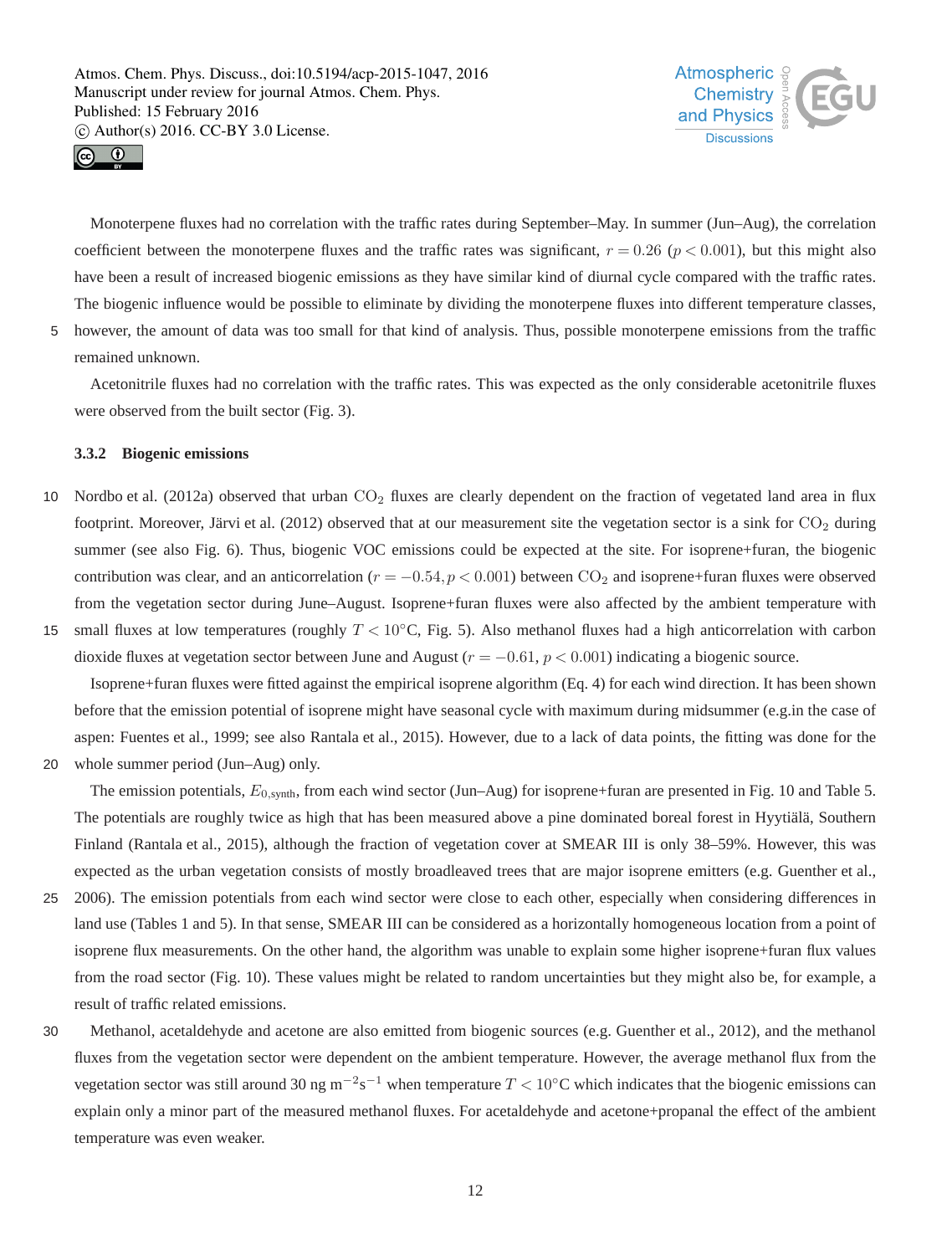



As the biogenic OVOC emissions were difficult to distinguish from other exchange processes, such as traffic related emissions, the biogenic contribution for these compounds was estimated from the average flux values (Table 3). Methanol fluxes were significantly larger during June–August than during September–May, indicating that biogenic sources could explain around 25% of the measured methanol fluxes during June–August (Table 3). This is, of course, only a rough estimate but 5 still reasonable when comparing with, for example, measured biogenic methanol emissions in Hyytiälä, Southern Finland

(Rantala et al., 2015). Acetaldehyde and acetone+propanal had also significant differences between the average flux values from June–August and September–May. Those differences were around 20–30% indicating that the possible biogenic contribution for these compounds is quite small even during June–August.

Monoterpene fluxes were highly scattered (Fig. 3) and the fluxes were also clearly above zero when temperature  $T < 10°\text{C}$ 10 (Fig. 5) indicating significant monoterpene emissions from other sources than biogenic ones. Therefore, no empirical emission algorithms were fitted against monoterpene fluxes. Nevertheless, in June–August the average monoterpene flux was almost twice as high compared with the average flux from September–May. The monoterpene fluxes were also dependent on the ambient temperature (Fig. 5). Therefore, biogenic contribution during June–August was assumed to be around 40% compared with the total monoterpene emissions.

#### 15 **3.3.3 Other VOC sources or sinks**

Other potential sources of VOCs, mainly wood combustion and solvent use, were found to be difficult to identify. For example, quite large acetone+propanal emissions were observed from built sector in the afternoon (Fig. 3), and the difference between the weekdays and weekend values was also statistically significant (95% confidence intervals, see Fig. 9). These emissions might have been originating from the chemistry department near the site that uses acetone as a solvent.

- 20 Nevertheless, methanol, acetaldehyde and acetone+propanal were observed to have emissions that were independent of both ambient temperature and traffic rates. For methanol, these emissions were around 20–45 ng m<sup>-2</sup>s<sup>-1</sup> from the road sector (Fig. 8) which is correspondingly around 30–70 % compared with the average methanol flux (Table 3, Fig. 9). The offset was larger during June–August than during September–May but the difference was statistically insignificant. Recent studies (e.g. Wohlfahrt et al., 2015 and references therein, Rantala et al., 2015; Schallhart et al., 2015) have shown that deposition might
- 25 have also a significant role in OVOC exchange in some ecosystems. However, no clear signals of net deposition was observed for any of the studied OVOCs. Overall, non-traffic sources were estimated to explain around 50% of the anthropogenic OVOC emissions between September and May.

Globally, aromatic compounds have also other sources than traffic, such as solvent and petroleum use (Na et al., 2005; Srivastava et al., 2005; Langford et al., 2009). When considering an offset of around 7 ng m<sup>-2</sup>s<sup>-1</sup> of the linear fit between the

30 aromatic fluxes and the traffic rates (Fig. 8), emissions of aromatic compounds from non-traffic sources might have also been possible at the SMEAR III. Nevertheless, an influence of non-traffic sources was rather small.

Isoprene+furan had small emissions around  $2-5$  ng m<sup>-2</sup>s<sup>-1</sup> (Fig. 5 and Table 3) from other sources than biogenic ones. They might be traffic-related as discussed above but they may also originate from petroleum products (Langford et al., 2009). Nevertheless, the contribution of other than biogenic isoprene+furan emissions was small during June–August.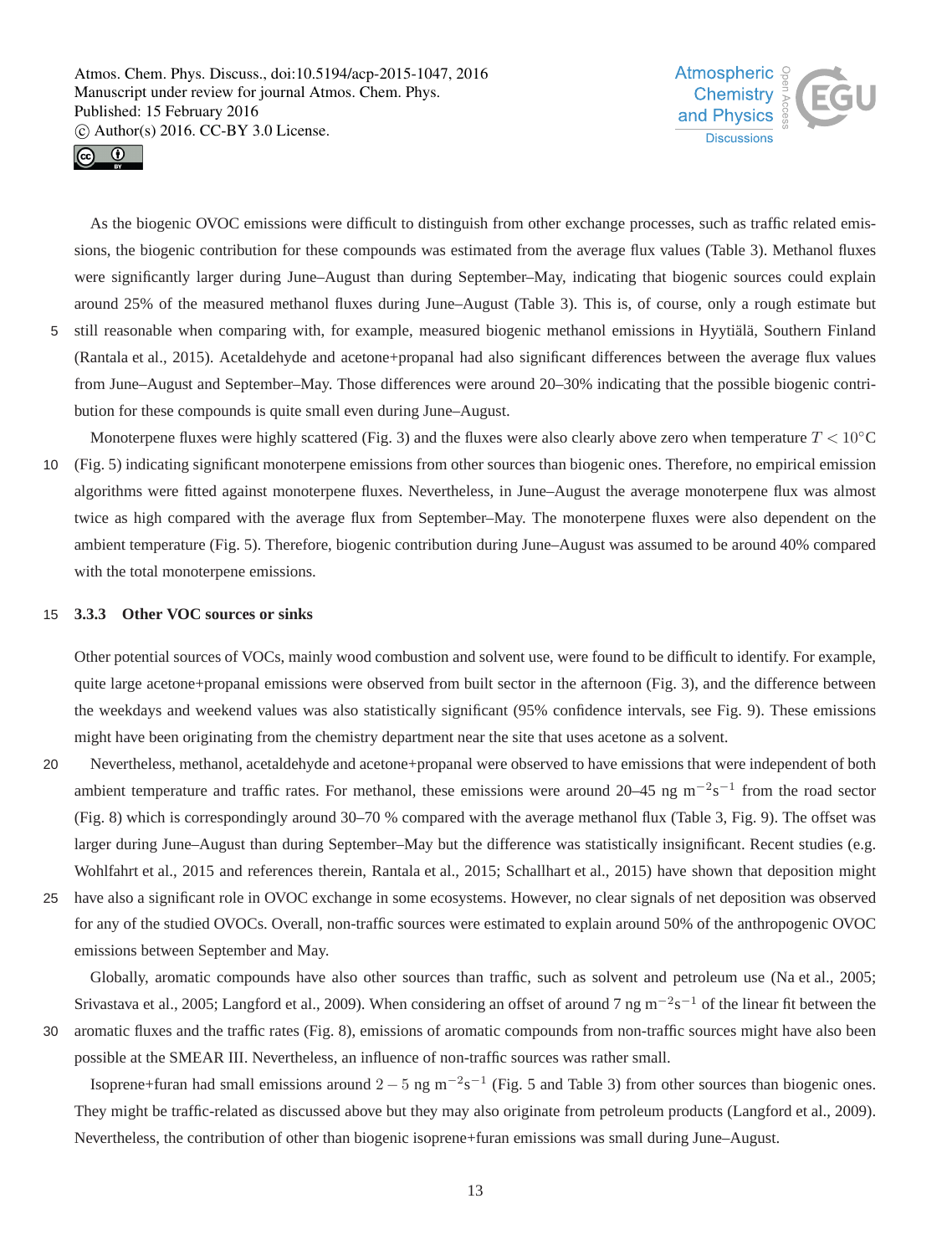



Acetonitrile had significant emissions only from the built sector. This indicates that the major sources of acetonitrile are not traffic related, although Holzinger et al. (2001) found weak traffic related acetonitrile emissions, and Langford et al. (2010) measured acetonitrile fluxes that correlated with the traffic rates. On the other hand, Langford et al. (2010) also mentioned that despite of the correlation, the acetonitrile sources were left unknown. In this study, a possible source for the acetonitrile could 5 have been wood combusting in the residential building area, which is located around 200–400 m from the site, and thus at

# the edge of the typical flux footprint area (see Ripamonti et al., 2013). However, the acetonitrile fluxes were mostly noisy and below the detection limit, making any final conclusions challenging.

## **3.4 Comparing results to previous VOC studies**

Generally, the measured VOC fluxes were much lower than those reported previous urban VOC flux studies (Fig. 11). For 10 example, Velasco et al. (2005) measured an order of magnitude higher methanol, acetone+propanal, toluene and C<sub>2</sub>-benzene fluxes in Mexico City compared with this study. Most of the previous measurements were done in the city centres while this study was done at the urban background site, which likely has a considerable effect on the magnitude of VOC fluxes. For example, Reimann and Lewis (2007, p. 53) mentions that aromatic concentrations were lower in suburban area of Zürich compared with the city centre.

- 15 For measured CO<sup>2</sup> fluxes, intercity variations are also found to be considerable (Nordbo et al., 2012a). For example, Helfter et al. (2011) measured ca. five times higher  $CO<sub>2</sub>$  fluxes in London than Järvi et al. (2012) at SMEAR III (Fig. 11). The variations in carbon dioxide fluxes can be due to the intensity of the anthropogenic activity, the differences in heating systems (central, electrical, domestic gas, coal, oil or wood fired heating systems), the means of public transport (electric buses and trams or diesel buses) etc. The relatively low VOC fluxes observed in this study are in line with low carbon dioxide flux,
- 20 both of which indicate relatively low anthropogenic intensity for an urban area. In this study, for example, traffic related aromatic emissions were around  $0.01\%$  compared with the corresponding  $CO<sub>2</sub>$  emissions, and according to Valach et al. (2015), aromatic VOC fluxes measured in London were around  $0.025%$  compared with the corresponding average  $CO<sub>2</sub>$  fluxes (scaled from yearly  $CO_2$  budget, see Helfter et al., 2011). Hence, the VOC flux to  $CO_2$  flux ratio is in the same order of magnitude, although there is almost one order of magnitude difference between the absolute aromatic flux values.
- 25 Fraction of urban vegetation has a strong influence on a  $CO<sub>2</sub>$  exchange (Nordbo et al., 2012a), thus a perfect correlation between VOC and  $CO_2$  fluxes cannot be expected. However, larger  $CO_2$  fluxes could indicate also larger VOC fluxes as both have common sources, such as traffic. In Figure 11 average urban VOC fluxes reported in literature are plotted against corresponding average  $CO_2$  fluxes. Lowest average VOC and  $CO_2$  fluxes were found in Helsinki (Fig. 11). On the other hand, the largest CO<sub>2</sub> fluxes were measured in London, although the largest VOC fluxes were measured in Mexico City. The large
- 30 VOC fluxes in Mexico City can be due to much older vehicle fleet, fewer catalytic converters and poorer fuel quality in Mexico City than in UK (Langford et al., 2009).

VOC flux spectrum also differed between the cities (Fig. 11). Benzene was the least emitted compound in all three studies which is an expected result of a development of catalytic converters and changes in fuel composition, traffic related benzene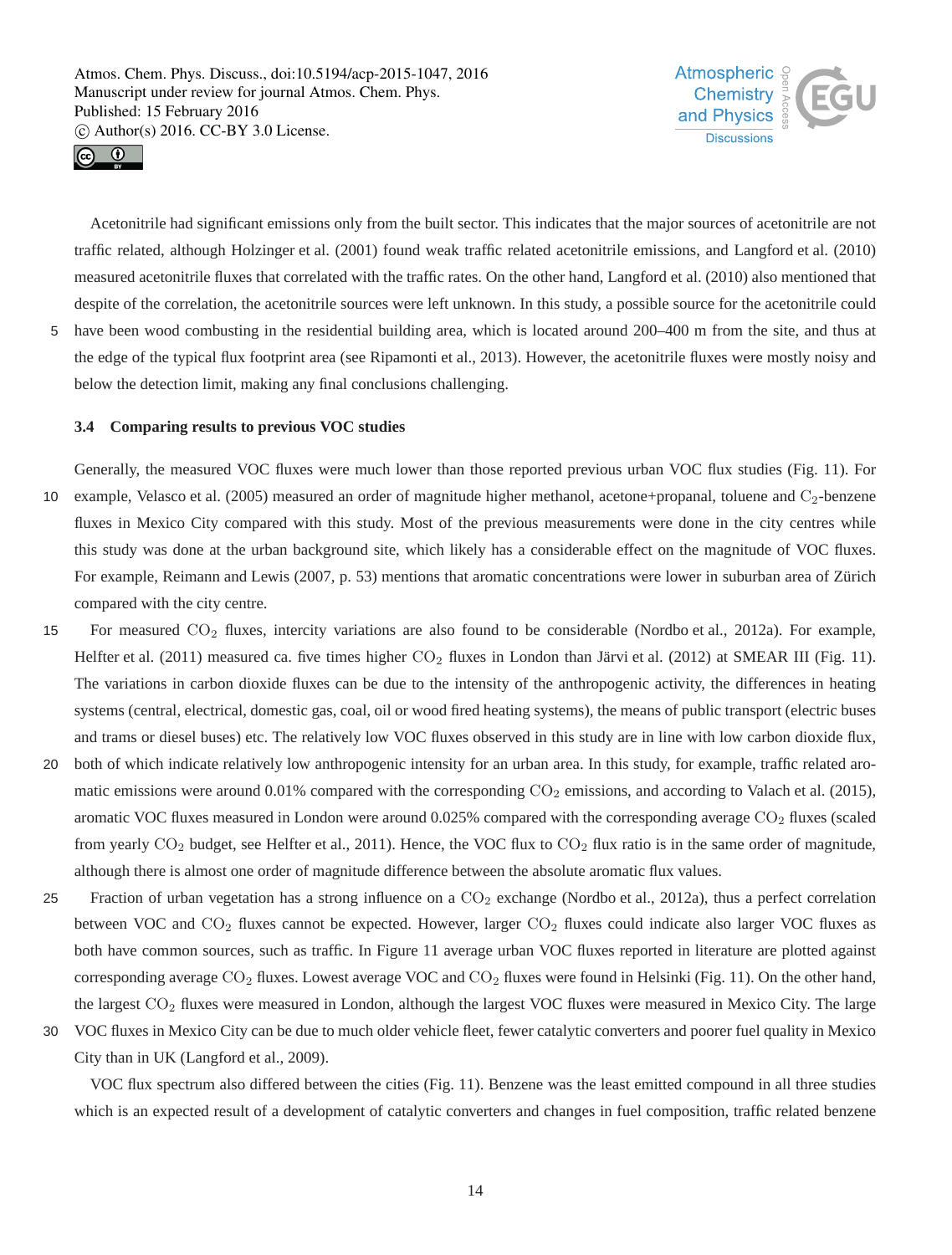



emission have generally decreased dramatically (Reimann and Lewis, 2007, p. 33 and references therein). Otherwise, the VOC flux spectra seem to be unique for each measurement location.

## **4 Conclusions**

We present results from the first urban VOC flux measurements in a northern city with cold winters. Out of 13 measured mass-5 to-charge ratios, fluxes were observed for ten. These compounds have been observed to be emitted also in previous urban VOC flux studies reported in literature. The different land use forms in different wind directions enabled us to analyse the different sources of various compounds.

Methanol had the highest fluxes both in June–August and September–May. Other OVOCs, toluene and C<sub>2</sub>-benzenes fluxes were of the same magnitude with each other and had no considerable differences between winter and summer. On the other

10 hand, isoprene+furan fluxes were clearly higher during June-August than during September–May, indicating the major contribution of biogenic isoprene emissions.

All compounds with detectable fluxes had anthropogenic sources at the site. Aromatic compounds originated mostly from traffic whereas for isoprene+furan, the anthropogenic influence was only minor. However, even those small isoprene+furan fluxes can have relatively large influence on isoprene+furan concentrations during winter when the biogenic emission is small.

- 15 For monoterpenes, the anthropogenic influence was larger, being of similar magnitude with the biogenic emissions in summer. Oxygenated VOCs originated from traffic, vegetation and unknown anthropogenic sources, which probably included solvent use at the University campus. Generally, the magnitude of traffic related OVOC emissions was estimated to be similar to other anthropogenic sources. Biogenic activity had only a minor contribution in the total annual OVOC exchange. For methanol, the biogenic emissions explained up to 25% of the measured flux values during June–August.
- 20 Measured VOC fluxes were much lower than has earlier been observed in the urban VOC flux studies. On the other hand, most of the urban VOC flux studies have been carried out in dense city centres, such as in London, whereas this study was done ca. five kilometres from the Helsinki city centre in a semi-urban area. Moreover, also the  $CO<sub>2</sub>$  fluxes have been observed to be relatively low at SMEAR III compared with other urban stations. However, the variation of  $CO<sub>2</sub>$  flux does not fully explain the variation in the VOC fluxes between different urban areas.
- 25 The measured urban VOC fluxes have considerable variations between different locations both in quantity and in quality. Thus a parameterization for a VOC exchange in urban areas may be challenging. However, links between VOC emissions and CO<sup>2</sup> and CO emission provide indication of processes which need to be described by such parameterizations. For this a larger body of concomitant measurements of VOC,  $CO$  and  $CO<sub>2</sub>$  fluxes may be needed.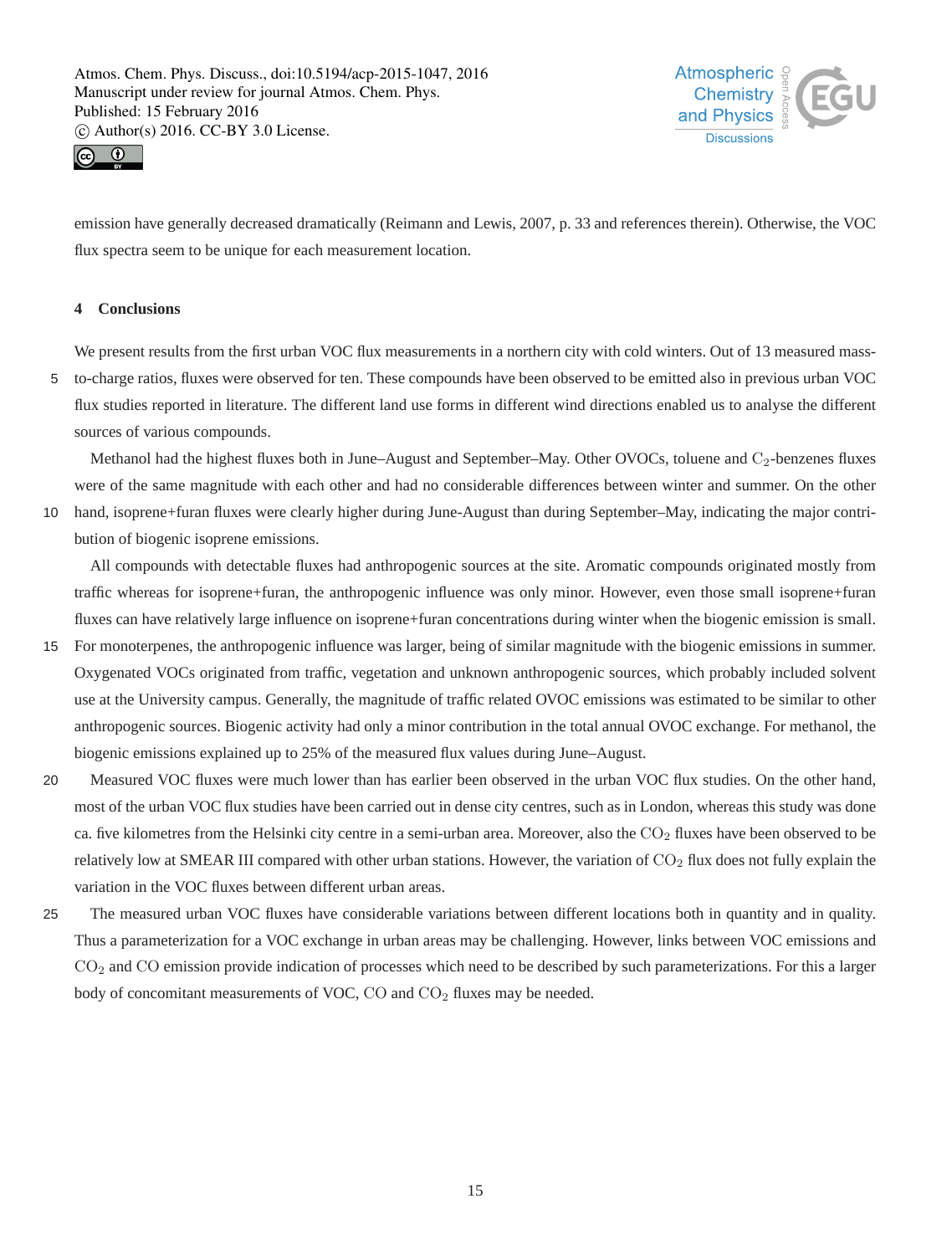



## **Appendix A**

Table A1. Correlation coefficients from each wind sector between VOC, CO, CO<sub>2</sub> fluxes and traffic rates (Tr, only from the road sector) using all available data. Insignificant  $(p > 0.05)$  correlation coefficients are not shown in the Table. For the comparison, the correlation coefficient between CO<sub>2</sub> fluxes and the traffic rates was calculated from the same period with CO fluxes (Apr–May 2014).

|                 |                | Road sector              |                          |                          |                          |                          |                          |                          |                          |                          |                          |                          |                          |
|-----------------|----------------|--------------------------|--------------------------|--------------------------|--------------------------|--------------------------|--------------------------|--------------------------|--------------------------|--------------------------|--------------------------|--------------------------|--------------------------|
|                 | $m/z$ 33       | $m/z$ 42                 | $m/z$ 45                 | $m/z$ 47                 | $m/z$ 59                 | $m/z$ 69                 | $m/z$ 79                 | $m/z$ 81                 | $m/z$ 93                 | $m/z$ 107                | CO                       | CO <sub>2</sub>          | Tr                       |
| $m/z$ 33        | $\mathbf{1}$   | ÷,                       | 0.51                     | 0.31                     | 0.36                     | 0.35                     | 0.27                     | 0.21                     | 0.28                     | 0.34                     | 0.34                     | 0.32                     | 0.32                     |
| $m/z$ 42        | $\overline{a}$ | $\mathbf{1}$             | $\overline{a}$           | $\overline{\phantom{0}}$ | $\overline{\phantom{0}}$ | 0.12                     | $\overline{\phantom{0}}$ | $\overline{a}$           | $\overline{a}$           | $\overline{a}$           | $\overline{\phantom{0}}$ | $\overline{\phantom{0}}$ | $\overline{\phantom{a}}$ |
| $m/z$ 45        | 0.51           | $\overline{\phantom{0}}$ | $\,1$                    | 0.33                     | 0.44                     | 0.45                     | 0.30                     | 0.16                     | 0.34                     | 0.34                     | 0.30                     | 0.31                     | 0.31                     |
| $m/z$ 47        | 0.31           | $\overline{\phantom{0}}$ | 0.33                     | 1                        | 0.15                     | 0.10                     | 0.22                     | 0.13                     | 0.22                     | 0.25                     | $\overline{\phantom{0}}$ | 0.37                     | 0.20                     |
| $m/z$ 59        | 0.36           | ÷,                       | 0.44                     | 0.15                     | $\mathbf{1}$             | 0.32                     | 0.24                     | 0.22                     | 0.18                     | 0.33                     | 0.42                     | 0.13                     | 0.24                     |
| $m/z$ 69        | 0.35           | 0.12                     | 0.45                     | 0.10                     | 0.32                     | $\mathbf{1}$             | 0.19                     | 0.21                     | 0.22                     | 0.21                     | 0.37                     | $\overline{\phantom{0}}$ | 0.32                     |
| $m/z$ 79        | 0.27           | $\bar{ }$                | 0.30                     | 0.22                     | 0.24                     | 0.19                     | $\mathbf{1}$             | 0.08                     | 0.26                     | 0.25                     | 0.43                     | 0.22                     | 0.17                     |
| $m/z$ 81        | 0.21           | $\overline{\phantom{a}}$ | 0.16                     | 0.13                     | 0.22                     | 0.21                     | 0.08                     | $\mathbf{1}$             | 0.14                     | 0.17                     | $\overline{\phantom{0}}$ | 0.11                     | 0.15                     |
| $m/z$ 93        | 0.28           | $\overline{\phantom{0}}$ | 0.34                     | 0.22                     | 0.18                     | 0.22                     | 0.26                     | 0.14                     | 1                        | 0.36                     | 0.38                     | 0.36                     | 0.30                     |
| $m/z$ 107       | 0.34           | $\overline{\phantom{0}}$ | 0.34                     | 0.25                     | 0.33                     | 0.21                     | 0.25                     | 0.17                     | 0.36                     | 1                        | 0.37                     | 0.39                     | 0.34                     |
| $_{\rm CO}$     | 0.34           | $\overline{\phantom{0}}$ | 0.30                     | $\overline{\phantom{0}}$ | 0.42                     | 0.37                     | 0.43                     | $\overline{\phantom{0}}$ | 0.38                     | 0.37                     | 1                        | 0.69                     | 0.56                     |
| CO <sub>2</sub> | 0.32           | ÷,                       | 0.31                     | 0.37                     | 0.13                     | $\overline{\phantom{0}}$ | 0.22                     | 0.11                     | 0.36                     | 0.39                     | 0.69                     | $\mathbf{1}$             | 0.58                     |
| tr              | 0.32           | ÷,                       | 0.31                     | 0.20                     | 0.24                     | 0.32                     | 0.17                     | 0.15                     | 0.30                     | 0.34                     | 0.56                     | 0.58                     | $\,1$                    |
|                 |                | Vegetation sector        |                          |                          |                          |                          |                          |                          |                          |                          |                          |                          |                          |
|                 | $m/z$ 33       | $m/z$ 42                 | $m/z$ 45                 | $m/z$ 47                 | $m/z$ 59                 | $m/z$ 69                 | $m/z$ 79                 | $m/z$ 81                 | $m/z$ 93                 | $m/z$ 107                | CO                       | CO <sub>2</sub>          |                          |
| $m/z$ 33        | $\mathbf{1}$   | 0.12                     | 0.55                     | 0.31                     | 0.43                     | 0.35                     | 0.17                     | 0.21                     | 0.26                     | 0.23                     | 0.36                     | $-0.29$                  |                          |
| $m/z$ 42        | 0.12           | $\mathbf{1}$             | 0.10                     | 0.07                     | 0.12                     | $\overline{\phantom{0}}$ | $\overline{\phantom{0}}$ | $\overline{\phantom{0}}$ | 0.12                     | 0.10                     | $\qquad \qquad -$        | $\overline{a}$           |                          |
| $m/z$ 45        | 0.55           | 0.10                     | $\mathbf{1}$             | 0.36                     | 0.41                     | 0.35                     | 0.12                     | 0.14                     | 0.20                     | 0.19                     | 0.33                     | $-0.14$                  |                          |
| $m/z$ 47        | 0.31           | 0.07                     | 0.36                     | $\mathbf{1}$             | 0.24                     | $\overline{\phantom{0}}$ | 0.20                     | 0.10                     | 0.17                     | 0.22                     | 0.18                     | 0.14                     |                          |
| $m/z$ 59        | 0.43           | 0.12                     | 0.41                     | 0.24                     | 1                        | 0.25                     | 0.18                     | 0.11                     | 0.25                     | 0.19                     | 0.38                     | $-0.11$                  |                          |
| $m/z$ 69        | 0.35           | $\overline{\phantom{a}}$ | 0.35                     | $\overline{\phantom{0}}$ | 0.25                     | $\mathbf{1}$             | 0.08                     | 0.11                     | 0.11                     | 0.17                     | $\overline{\phantom{0}}$ | $-0.43$                  |                          |
| $m/z$ 79        | 0.17           | $\overline{\phantom{0}}$ | 0.12                     | 0.20                     | 0.18                     | 0.08                     | $\mathbf{1}$             | 0.07                     | 0.15                     | 0.13                     | 0.21                     | $\overline{a}$           |                          |
| $m/z$ 81        | 0.21           | $\overline{\phantom{a}}$ | 0.14                     | 0.10                     | 0.11                     | 0.11                     | 0.07                     | $\mathbf{1}$             | 0.13                     | $\overline{\phantom{0}}$ | $\overline{\phantom{0}}$ | $-0.17$                  |                          |
| $m/z$ 93        | 0.26           | 0.12                     | 0.20                     | 0.17                     | 0.25                     | 0.11                     | 0.15                     | 0.13                     | $\mathbf{1}$             | 0.18                     | 0.28                     | $\overline{\phantom{0}}$ |                          |
| $m/z$ 107       | 0.23           | 0.10                     | 0.19                     | 0.22                     | 0.19                     | 0.17                     | 0.13                     | $\overline{\phantom{0}}$ | 0.18                     | 1                        | 0.27                     | 0.08                     |                          |
| $_{\rm CO}$     | 0.36           | $\overline{\phantom{0}}$ | 0.33                     | 0.18                     | 0.38                     |                          | 0.21                     | $\overline{\phantom{0}}$ | 0.28                     | 0.27                     | 1                        | 0.26                     |                          |
| CO <sub>2</sub> | $-0.29$        | $\overline{\phantom{0}}$ | $-0.14$                  | 0.14                     | $-0.11$                  | $-0.43$                  | $\overline{\phantom{0}}$ | $-0.17$                  | $\overline{\phantom{0}}$ | 0.08                     | 0.26                     | $\,1$                    |                          |
|                 |                | <b>Built</b> sector      |                          |                          |                          |                          |                          |                          |                          |                          |                          |                          |                          |
|                 | $m/z$ 33       | $m/z$ 42                 | $m/z$ 45                 | $m/z$ 47                 | $m/z$ 59                 | $m/z$ 69                 | $m/z$ 79                 | $m/z$ 81                 | $m/z$ 93                 | $m/z$ 107                | $_{\rm CO}$              | CO <sub>2</sub>          |                          |
| $m/z$ 33        | $\mathbf{1}$   | 0.24                     | 0.50                     | 0.42                     | 0.38                     | 0.27                     | 0.27                     | 0.19                     | 0.39                     | 0.14                     | 0.33                     |                          |                          |
| $m/z$ 42        | 0.24           | $\mathbf{1}$             | 0.28                     | 0.16                     | 0.31                     | $\overline{\phantom{a}}$ | $\overline{\phantom{a}}$ | 0.11                     | 0.20                     | 0.18                     | 0.30                     | L                        |                          |
| $m/z$ 45        | 0.50           | 0.28                     | $\,1$                    | 0.47                     | 0.27                     | 0.21                     | 0.27                     | 0.15                     | 0.29                     | 0.12                     | $\overline{\phantom{a}}$ |                          |                          |
| $m/z$ 47        | 0.42           | 0.16                     | 0.47                     | $\mathbf{1}$             | 0.22                     | 0.13                     | 0.35                     | 0.14                     | 0.33                     | 0.27                     | 0.38                     | 0.14                     |                          |
| $m/z$ 59        | 0.38           | 0.31                     | 0.27                     | 0.22                     | $\mathbf{1}$             | 0.25                     | 0.25                     | 0.12                     | 0.37                     | 0.19                     | 0.49                     | $\overline{a}$           |                          |
| $m/z$ 69        | 0.27           | $\overline{\phantom{a}}$ | 0.21                     | 0.13                     | 0.25                     | $\mathbf{1}$             | 0.18                     | $\overline{\phantom{0}}$ | 0.30                     | 0.17                     | $\overline{\phantom{a}}$ | $-0.16$                  |                          |
| $m/z$ 79        | 0.27           | $\overline{\phantom{0}}$ | 0.27                     | 0.35                     | 0.25                     | 0.18                     | $\,1$                    | 0.10                     | 0.23                     | 0.17                     | ÷,                       | $\overline{a}$           |                          |
| $m/z$ 81        | 0.19           | 0.11                     | 0.15                     | 0.14                     | 0.12                     | $\overline{\phantom{a}}$ | 0.10                     | $\,1$                    | 0.14                     | $\overline{a}$           | $\overline{\phantom{a}}$ | $\overline{\phantom{0}}$ |                          |
| $m/z$ 93        | 0.39           | 0.20                     | 0.29                     | 0.33                     | 0.37                     | 0.30                     | 0.23                     | 0.14                     | 1                        | 0.29                     | ÷,                       | 0.14                     |                          |
| $m/z$ 107       | 0.14           | 0.18                     | 0.12                     | 0.27                     | 0.19                     | 0.17                     | 0.17                     | $\overline{\phantom{0}}$ | 0.29                     | 1                        | ÷,                       | 0.12                     |                          |
| CO              | 0.33           | 0.30                     | $\overline{\phantom{0}}$ | 0.38                     | 0.49                     | $\overline{\phantom{0}}$ |                          | ÷                        | ÷                        | i.                       | $\,1$                    | 0.42                     |                          |
| CO <sub>2</sub> |                |                          |                          | 0.14                     |                          | $-0.16$                  |                          |                          | 0.14                     | 0.12                     | 0.42                     | $\,1$                    |                          |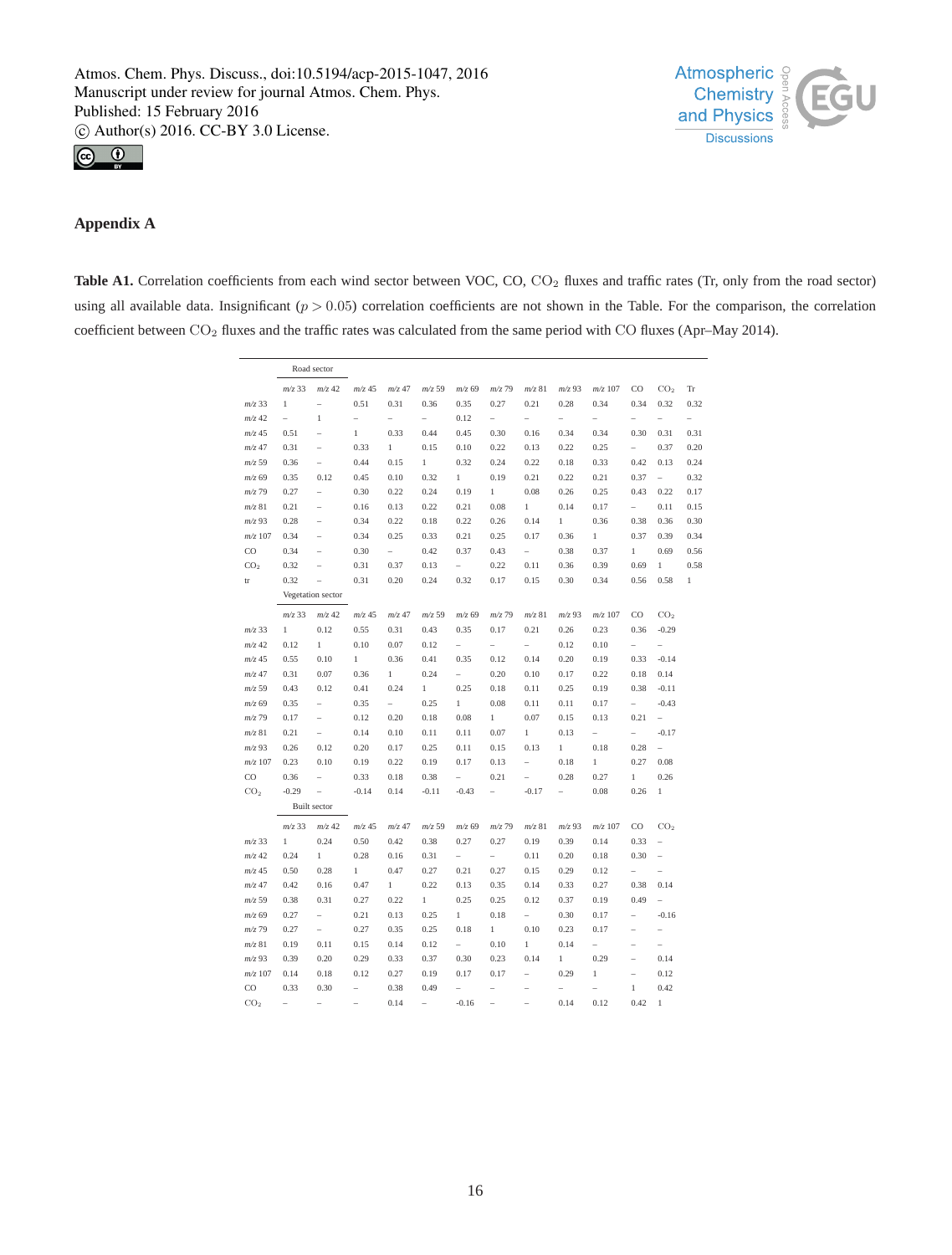



*Acknowledgements.* We acknowledge the support from the Doctoral programme of atmospheric sciences, and from the Academy of Finland (ICOS-Finland 281255 and ICOS-ERIC 281250), and from the Academy of Finland through its Centre of Excellence program (Project No 272041 and 125238). We also thank Alessandro Franchin, Sigfried Schoesberger, Simon Schallhart and Lauri Ahonen for their help in carrying the PTR-MS between our laboratory and the measurement site. Finally, we thank all people who made the ancillary data available.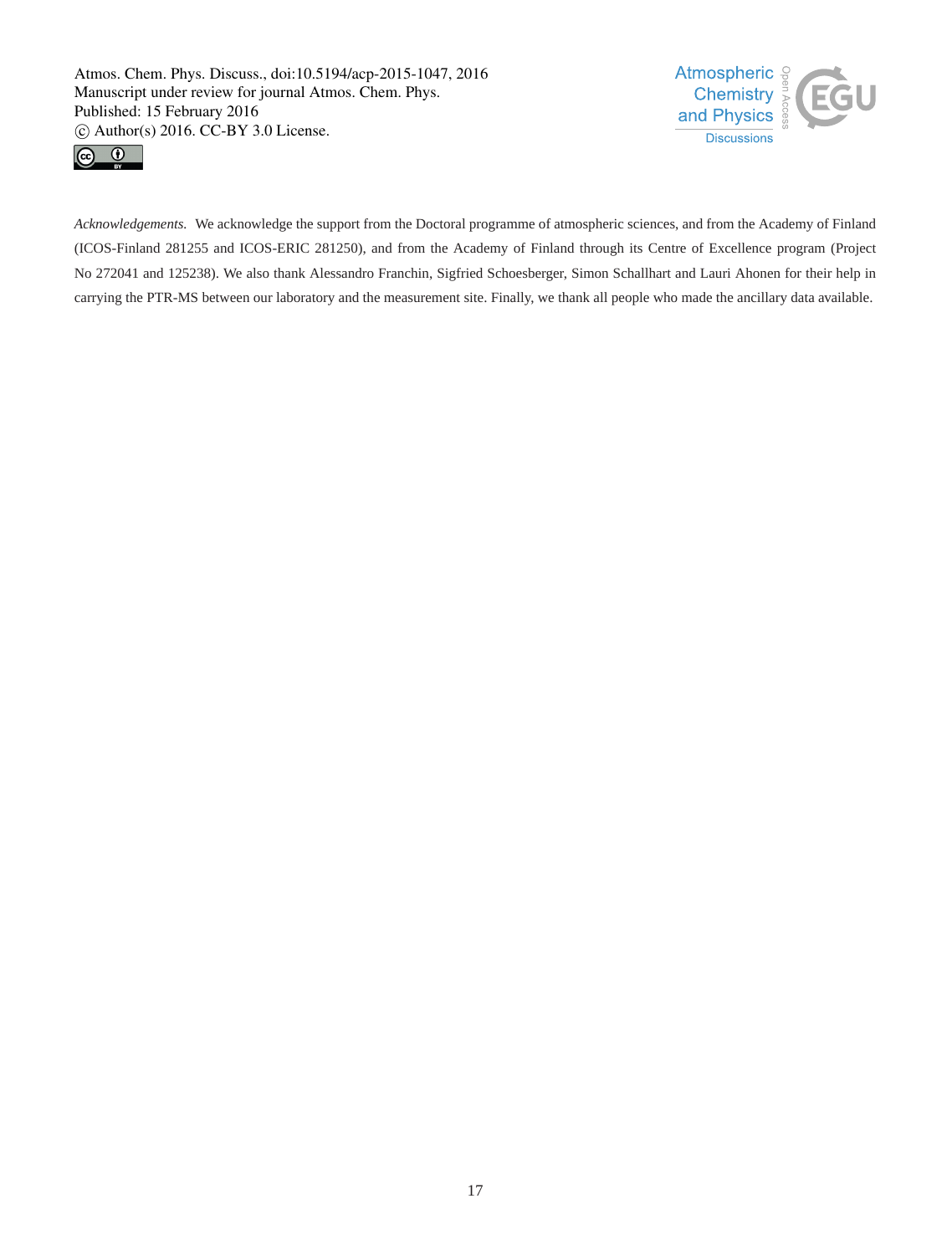



## **References**

Ammann, C., Brunner, A., Spirig, C., and Neftel, A.: Technical note: Water vapour concentration and flux measurements with PTR-MS, Atmospheric Chemistry and Physics., 6, 4643–4651, 2006.

Atkinson, R.: Atmospheric chemistry of VOCs and NOx, Atmospheric Environment, 34, 2063–2101, 2000.

5 Atkinson, R. and Arey, J.: Gas-phase tropospheric chemistry of biogenic volatile organic compounds: a review, Atmospheric Environment, 37, Supplement 2, 197 – 219, 2003.

Aubinet, M., Vesala, T., and Papale, D.: Eddy Covariance: A Practical Guide to Measurement and Data Analysis, Springer Atmospheric Sciences, Netherlands, 2012.

Borbon, A., Fontaine, H., Veillerot, M., Locoge, N., Galloo, J., and Guillermo, R.: An investigation into the traffic-related fraction of isoprene

10 at an urban location, Atmospheric Environment, 35, 3749–3760, 2001.

- Borbon, A., Gilman, J. B., Kuster, W. C., Grand, N., Chevaillier, S., Colomb, A., Dolgorouky, C., Gros, V., Lopez, M., Sarda-Esteve, R., Holloway, J., Stutz, J., Petetin, H., McKeen, S., Beekmann, M., Warneke, C., Parrish, D. D., and de Gouw, J. A.: Emission ratios of anthropogenic volatile organic compounds in northern mid-latitude megacities: Observations versus emission inventories in Los Angeles and Paris, Journal of Geophysical Research: Atmospheres, 118, 2041–2057, 2013.
- 15 Calfapietra, C., Fares, S., Manes, F., Morani, A., Sgrigna, G., and Loreto, F.: Role of Biogenic Volatile Organic Compounds (BVOC) emitted by urban trees on ozone concentration in cities: A review, Environmental Pollution, 183, 71–80, 2013.
	- de Gouw, J. and Warneke, C.: Measurements of volatile organic compounds in the earth's atmosphere using proton-transfer-reaction mass spectrometry, Mass Spectrometry Reviews, 26, 223–257, 2007.

Drebs, A., Nordlund, A., Karlsson, P., Helminen, J., and Rissanen, P.: Tilastoja Suomen ilmastosta 1971–2000 [Climatological statistics of

20 Finland 1971–2000], Finnish Meteorological Institute, Helsinki, 2002. Dunne, E., Galbally, I. E., S, L., and Patti, A.: Interference in the PTR-MS measurement of acetonitrile at m/z 42 in polluted urban air – A study using switchable reagent ion PTR-MS, Int. J. Mass Spectrom., 319–320, 40–47, 2012.

Durana, N., Navazo, M., Gomez, M., Alonso, L., García, J., Ilardia, J., Gangoiti, G., and Iza, J.: Long term hourly measurement of 62 nonmethane hydrocarbons in an urban area: Main results and contribution of non-traffic sources, Atmospheric Environment, 40, 2860–2872,

- 25 2006.
	- Famulari, D., Nemitz, E., Marco, C. D., Phillips, G. J., Thomas, R., House, E., and Fowler, D.: Eddy-covariance measurements of nitrous oxide fluxes above a city, Agricultural and Forest Meteorology, 150, 786–793, 2010.

Farrauto, R. J. and Heck, R. M.: Catalytic converters: state of the art and perspectives, Catalysis Today, 51, 351–360, 1999.

Filella, I. and Peñuelas, J.: Daily, weekly, and seasonal time courses of VOC concentrations in a semi-urban area near Barcelona, Atmospheric 30 Environment, 40, 7752–7769, 2006.

Foken, T. and Wichura, B.: Tools for quality assessment of surface-based flux measurements, Agricultural and Forest Meteorology, 78,

83–105, 1996.

Fuentes, J. D., Wang, D., and Gu, L.: Seasonal Variations in Isoprene Emissions from a Boreal Aspen Forest, Journal of Applied Meteorology, 38, 855–869, 1999.

35 Guenther, A. B.: Seasonal and spatial variations in natural volatile organic compound emissions, Ecological Applications, 7, 34–45, 1997. Guenther, A. B., Monson, R. K., and Fall, R.: Isoprene and Monoterpene Emission Rate Variability: Observations With Eucalyptus and Emission Rate Algorithm Development, Journal of Geophysical Research, 96, 10 799–10 808, 1991.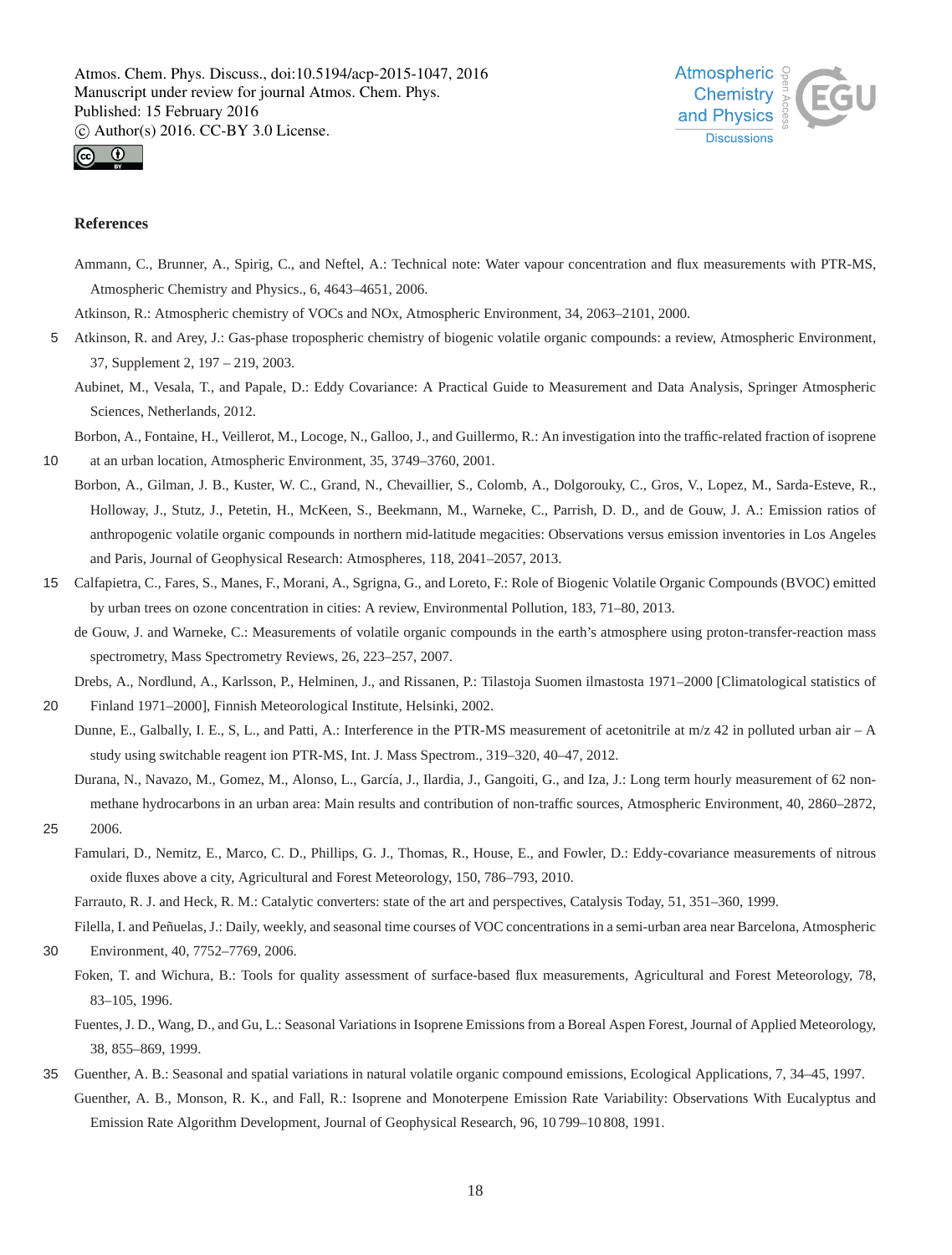



- Guenther, A. B., Zimmerman, P. R., Harley, P. C., Monson, R. K., and Fall, R.: Isoprene and Monoterpene Emission Rate Variability: Model Evaluations and Sensitivity Analyses, Journal of Geophysical Research, 98, 12 609–12 617, 1993.
- Guenther, A. B., Karl, T., Harley, P., Wiedinmyer, C., Palmer, P. I., and Geron, C.: Estimates of global terrestrial isoprene emissions using MEGAN (Model of Emissions of Gases and Aerosols from Nature), Atmospheric Chemistry and Physics, 6, 3181–3210,
- 5 doi:10.5194/acp-6-3181-2006, http://www.atmos-chem-phys.net/6/3181/2006/, 2006.
	- Guenther, A. B., Jiang, X., Heald, C. L., Sakulyanontvittay, T., Duhl, T., Emmons, L., and Wang, X.: The Model of Emissions of Gases and Aerosols from Nature version 2.1 (MEGAN2.1): An extended and updated framework for modeling biogenic emissions, Geoscientific Model Development, 5, 1471–1492, doi:10.5194/gmd-5-1471-2012, 2012.
	- Helfter, C., Famulari, D., Phillips, G. J., Barlow, J. F., Wood, C. R., Grimmond, C. S. B., and Nemitz, E.: Controls of carbon dioxide
- 10 concentrations and fluxes above central London, Atmospheric Chemistry and Physics, 11, 1913–1928, doi:10.5194/acp-11-1913-2011, http://www.atmos-chem-phys.net/11/1913/2011/, 2011.
	- Hellén, H., Hakola, H., and Laurila, T.: Determination of source contributions of NMHCs in Helsinki (60◦N, 25◦E) using chemical mass balance and the Unmix multivariate receptor models, Atmospheric Environment, 37, 1413–1424, 2003.
	- Hellén, H., Hakola, H., Pirjola, L., Laurila, T., and Pystynen, K.-H.: Ambient air concentrations, source profiles, and source apportionment
- 15 of 71 different C2-C10 volatile organic compounds in urban and residential areas of Finland, Environmental science & technology, 40, 103–108, 2006.
	- Hellén, H., Tykkä, T., and Hakola, H.: Importance of monoterpenes and isoprene in urban air in northern Europe, Atmospheric Environment, 59, 59–66, 2012.

Holzinger, R., Jordan, A., Hansel, A., and Lindinger, W.: Automobile Emissions of Acetonitrile: Assessment of its Contribution to the Global

- 20 Source, Journal of Atmospheric Chemistry, 38, 187–193, 2001.
	- Horst, T. W.: A simple formula for attenuation of eddy fluxes measured with first-order-response scalar sensors, Boundary-Layer Meteorology, 82, 219–233, 1997.
		- Ibrom, A., Dellwik, E., Larsen, S. E., and Pilegaard, K.: On the use of the Webb–Pearman–Leuning theory for closed-path eddy correlation measurements, Tellus B, 59, 937–946, 2007.
- 25 Järvi, L., Hannuniemi, H., Hussein, T., Junninen, H., Aalto, P. P., Hillamo, R., Mäkelä, T., Keronen, P., Siivola, E., Vesala, T., and Kulmala, M.: The urban measurement station SMEAR III: Continuous monitoring of air pollution and surface-atmosphere interactions in Helsinki, Finland, Boreal environment research, 14, 86–109, 2009a.
	- Järvi, L., Mammarella, I., Eugster, W., Ibrom, A., Siivola, E., Dellwik, E., Keronen, P., Burba, G., and Vesala, T.: Comparison of net CO2 fluxes measured with open-and closed-path infrared gas analyzers in an urban complex environment, Boreal Environment Research, 14,
- 30 499–514, 2009b.
	- Järvi, L., Nordbo, A., Junninen, H., Riikonen, A., Moilanen, J., Nikinmaa, E., and Vesala, T.: Seasonal and annual variation of carbon dioxide surface fluxes in Helsinki, Finland, in 2006–2010, Atmospheric Chemistry and Physics, 12, 8475–8489, doi:10.5194/acp-12-8475-2012, http://www.atmos-chem-phys.net/12/8475/2012/, 2012.

Järvi, L., Grimmond, C., Taka, M., Nordbo, A., Setälä, H., and Strachan, I.: Development of the Surface Urban Energy and Water Balance

- 35 Scheme (SUEWS) for cold climate cities, Geoscientific Model Development, 7, 1691–1711, 2014.
- Kajos, M. K., Rantala, P., Hill, M., Hellén, H., Aalto, J., Patokoski, J., Taipale, R., Hoerger, C. C., Reimann, S., Ruuskanen, T. M., Rinne, J., and Petäjä, T.: Ambient measurements of aromatic and oxidized VOCs by PTR-MS and GC-MS: intercomparison between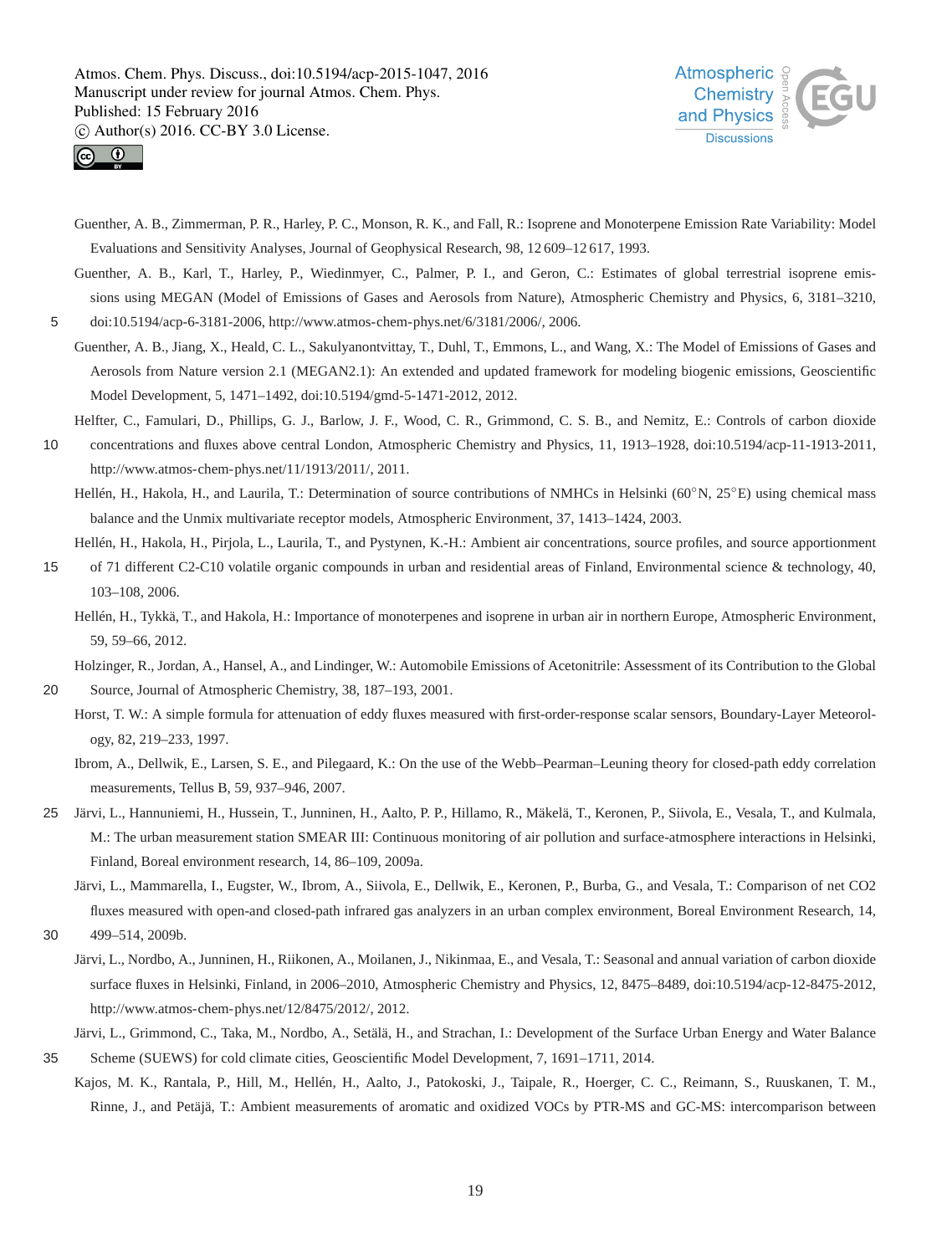



four instruments in a boreal forest in Finland, Atmospheric Measurement Techniques, 8, 4453–4473, doi:10.5194/amt-8-4453-2015, http://www.atmos-meas-tech.net/8/4453/2015/, 2015.

Kansal, A.: Sources and reactivity of NMHCs and VOCs in the atmosphere: A review, Journal of Hazardous Materials, 166, 17–26, 2009.

Karl, T., Spirig, C., Rinne, J., Stroud, C., Prevost, P., Greenberg, J., Fall, R., and Guenther, A.: Virtual disjunct eddy covariance measure-5 ments of organic compound fluxes from a subalpine forest using proton transfer reaction mass spectrometry, Atmospheric Chemistry and

- Physics., 2, 279 291, 2002. Karl, T., Hansel, A., Cappellin, L., Kaser, L., Herdlinger-Blatt, I., and Jud, W.: Selective measurements of isoprene and 2-methyl-3-buten-2-ol based on NO<sup>+</sup> ionization mass spectrometry, Atmospheric Chemistry and Physics, 12, 11 877–11 884, doi:10.5194/acp-12-11877-2012,
	- http://www.atmos-chem-phys.net/12/11877/2012/, 2012.
- 10 Kazil, J., Stier, P., Zhang, K., Quaas, J., Kinne, S., O'Donnell, D., Rast, S., Esch, M., Ferrachat, S., Lohmann, U., and Feichter, J.: Aerosol nucleation and its role for clouds and Earth's radiative forcing in the aerosol-climate model ECHAM5-HAM, Atmospheric Chemistry and Physics, 10, 10 733–10 752, doi:10.5194/acp-10-10733-2010, http://www.atmos-chem-phys.net/10/10733/2010/, 2010.
- Kulmala, M., Suni, T., Lehtinen, K. E. J., Dal Maso, M., Boy, M., Reissell, A., Rannik, U., Aalto, P., Keronen, P., Hakola, H., Bäck, J., Hoffmann, T., Vesala, T., and Hari, P.: A new feedback mechanism linking forests, aerosols, and climate, Atmospheric Chemistry and 15 Physics, 4, 557–562, doi:10.5194/acp-4-557-2004, http://www.atmos-chem-phys.net/4/557/2004/, 2004.
- Langford, B., Davison, B., Nemitz, E., and Hewitt, C. N.: Mixing ratios and eddy covariance flux measurements of volatile organic compounds from an urban canopy (Manchester, UK), Atmospheric Chemistry and Physics, 9, 1971–1987, doi:10.5194/acp-9-1971-2009, http://www.atmos-chem-phys.net/9/1971/2009/, 2009.

Langford, B., Nemitz, E., House, E., Phillips, G. J., Famulari, D., Davison, B., Hopkins, J. R., Lewis, A. C., and Hewitt, C. N.: Fluxes

- 20 and concentrations of volatile organic compounds above central London, UK, Atmospheric Chemistry and Physics, 10, 627–645, doi:10.5194/acp-10-627-2010, http://www.atmos-chem-phys.net/10/627/2010/, 2010.
	- Langford, B., Acton, W., Ammann, C., Valach, A., and Nemitz, E.: Eddy-covariance data with low signal-to-noise ratio: time-lag determination, uncertainties and limit of detection, Atmospheric Measurement Techniques, 8, 4197–4213, doi:10.5194/amt-8-4197-2015, http://www.atmos-meas-tech.net/8/4197/2015/, 2015.
- 25 Lilleberg, I. and Hellman, T.: Liikenteen kehitys Helsingissä vuonna 2011, Helsinki City Planning Department 2011, 2011.
	- Lindinger, W., Hansel, A., and Jordan, A.: On-line monitoring of volatile organic compounds at pptv levels by means of Proton-Transfer-Reaction Mass Spectrometry (PTR-MS)—Medical applications, food control and environmental research, International Journal of Mass Spectrometry, 173, 191–241, 1998.

Mammarella, I., Launiainen, S., Grönholm, T., Keronen, P., Pumpanen, J., Rannik, Ü., and Vesala, T.: Relative Humidity Effect on the High-

- 30 Frequency Attenuation of Water Vapor Flux Measured by a Closed-Path Eddy Covariance System, Journal of Atmospheric and Oceanic Technology, 26, 1856–1866, 2009.
	- Mammarella, I., Peltola, O., Nordbo, A., Järvi, L., and Rannik, U.: EddyUH: an advanced software package for eddy covariance flux calculation for a wide range of instrumentation and ecosystems, Submitted to Atmos. Meas. Tech. Discus, 2015.

Moore, C. J.: Frequency Response Corrections for Eddy Correlation Systems, Boundary-Layer Meteorology, 37, 17–35, 1986.

- 35 Na, K., Moon, K.-C., and Kim, Y. P.: Source contribution to aromatic VOC concentration and ozone formation potential in the atmosphere of Seoul, Atmospheric Environment, 39, 5517–5524, 2005.
	- Niven, R. K.: Ethanol in gasoline: environmental impacts and sustainability review article, Renewable and Sustainable Energy Reviews, 9, 535–555, 2005.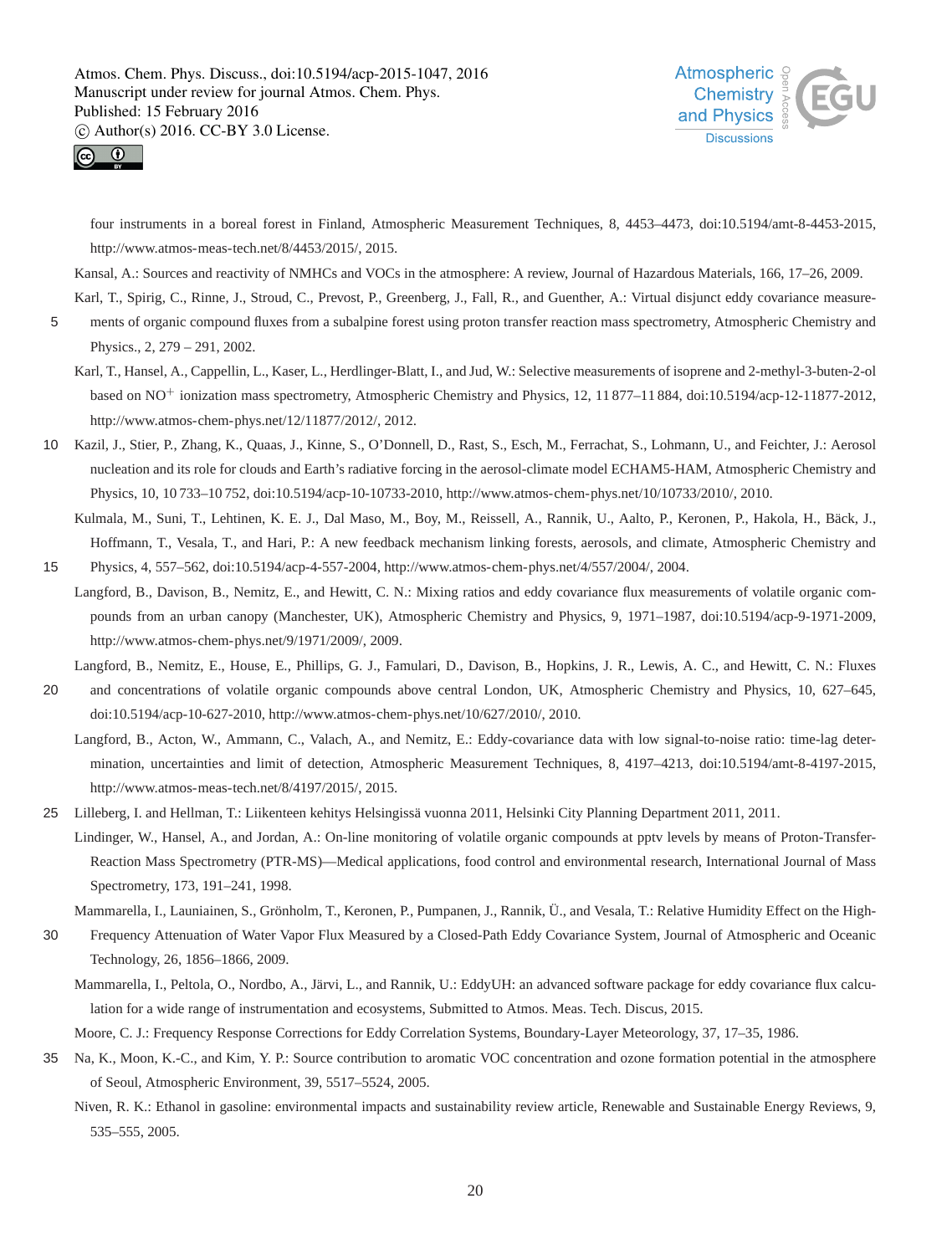



- Nordbo, A., Järvi, L., Haapanala, S., Wood, C. R., and Vesala, T.: Fraction of natural area as main predictor of net CO2 emissions from cities, Geophysical Research Letters, 39, 2012a.
- Nordbo, A., Järvi, L., and Vesala, T.: Revised eddy covariance flux calculation methodologies effect on urban energy balance, Tellus B, 64, 2012b.
- 5 Nordbo, A., Kekäläinen, P., Siivola, E., Lehto, R., Vesala, T., and Timonen, J.: Tube transport of water vapor with condensation and desorption, Applied Physics Letters, 102, 2013.
	- Nordbo, A., Kekäläinen, P., Siivola, E., Mammarella, I., Timonen, J., and Vesala, T.: Sorption-Caused Attenuation and Delay of Water Vapor Signals in Eddy-Covariance Sampling Tubes and Filters, Journal of Atmospheric and Oceanic Technology, 31, 2629–2649, 2014.
	- Paasonen, P., Asmi, A., Petäjä, T., Kajos, M. K., Äijälä, M., Junninen, H., Holst, T., Abbatt, J. P. D., Arneth, A., Birmili, W., van der Gon,
- 10 H. A. C. D., Hamed, A., Hoffer, A., Laakso, L., Laaksonen, A., Leaitch, W. R., Plass-Dülmer, C., C., P. S., Räisänen, P., Swietlicki, E., Wiedensohler, A., Worsnop, D. R., Kerminen, V.-M., and Kulmala, M.: Warming-induced increase in aerosol number concentration likely to moderate climate change, Nature Geoscience Letters, 12, 438–442, 2013.

Park, C., Schade, G. W., and Boedeker, I.: Flux measurements of volatile organic compounds by the relaxed eddy accumulation method combined with a GC-FID system in urban Houston, Texas, Atmospheric Environment, 44, 2605–2614, 2010.

15 Park, J.-H., Goldstein, A. H., Timkovsky, J., Fares, S., Weber, R., Karlik, J., and Holzinger, R.: Eddy covariance emission and deposition flux measurements using proton transfer reaction – time of flight – mass spectrometry (PTR-TOF-MS): comparison with PTR-MS measured vertical gradients and fluxes, Atmospheric Chemistry and Physics, 13, 1439–1456, doi:10.5194/acp-13-1439-2013, http://www.atmos-chem-phys.net/13/1439/2013/, 2013.

Patokoski, J., Ruuskanen, T. M., Hellén, H., Taipale, R., Grönholm, T., Kajos, M. K., Petäjä, T., Hakola, H., Kulmala, M., and Rinne, J.:

- 20 Winter to spring transition and diurnal variation of vocs in Finland at an urban background site and a rural site., Boreal Environment Research, 19, 79–103, 2014.
	- Patokoski, J., Ruuskanen, T. M., Kajos, M. K., Taipale, R., Rantala, P., Aalto, J., Ryyppö, T., Nieminen, T., Hakola, H., and Rinne, J.: Sources of long-lived atmospheric VOCs at the rural boreal forest site, SMEAR II, Atmospheric Chemistry and Physics Discussions, 15, 14 593–14 641, doi:10.5194/acpd-15-14593-2015, http://www.atmos-chem-phys-discuss.net/15/14593/2015/, 2015.
- 25 Popa, M. E., Vollmer, M. K., Jordan, A., Brand, W. A., Pathirana, S. L., Rothe, M., and Röckmann, T.: Vehicle emissions of greenhouse gases and related tracers from a tunnel study:  $CO: CO_2$ ,  $N_2O: CO_2$ ,  $CH_4: CO_2$ ,  $O_2: CO_2$  ratios, and the stable isotopes <sup>13</sup>C and <sup>18</sup>O in CO<sub>2</sub> and CO, Atmospheric Chemistry and Physics, 14, 2105–2123, doi:10.5194/acp-14-2105-2014, http://www.atmos-chem-phys.net/14/2105/2014/, 2014.

Rannik, Ü. and Vesala, T.: Autoregressive filtering versus linear detrending in estimation of fluxes by the eddy covariance method, Boundary-

- 30 Layer Meteorology, 91, 259–280, 1999.
- Rantala, P., Taipale, R., Aalto, J., Kajos, M. K., Patokoski, J., Ruuskanen, T. M., and Rinne, J.: Continuous flux measurements of VOCs using PTR-MS —reliability and feasibility of disjunct-eddy-covariance, surface-layer-gradient, and surface-layer-profile methods, Boreal Environment Research, 19B, 87–107, 2014.

Rantala, P., Aalto, J., Taipale, R., Ruuskanen, T. M., and Rinne, J.: Annual cycle of volatile organic compound exchange between a boreal pine

- 35 forest and the atmosphere, Biogeosciences, 12, 5753–5770, doi:10.5194/bg-12-5753-2015, http://www.biogeosciences.net/12/5753/2015/, 2015.
	- Reimann, S. and Lewis, A. C.: Anthropogenic VOCs, in: Volatile Organic Compounds in the Atmosphere, edited by Koppman, R., chap. 2, Blackwell Publishing Ltd, Oxford, 2007.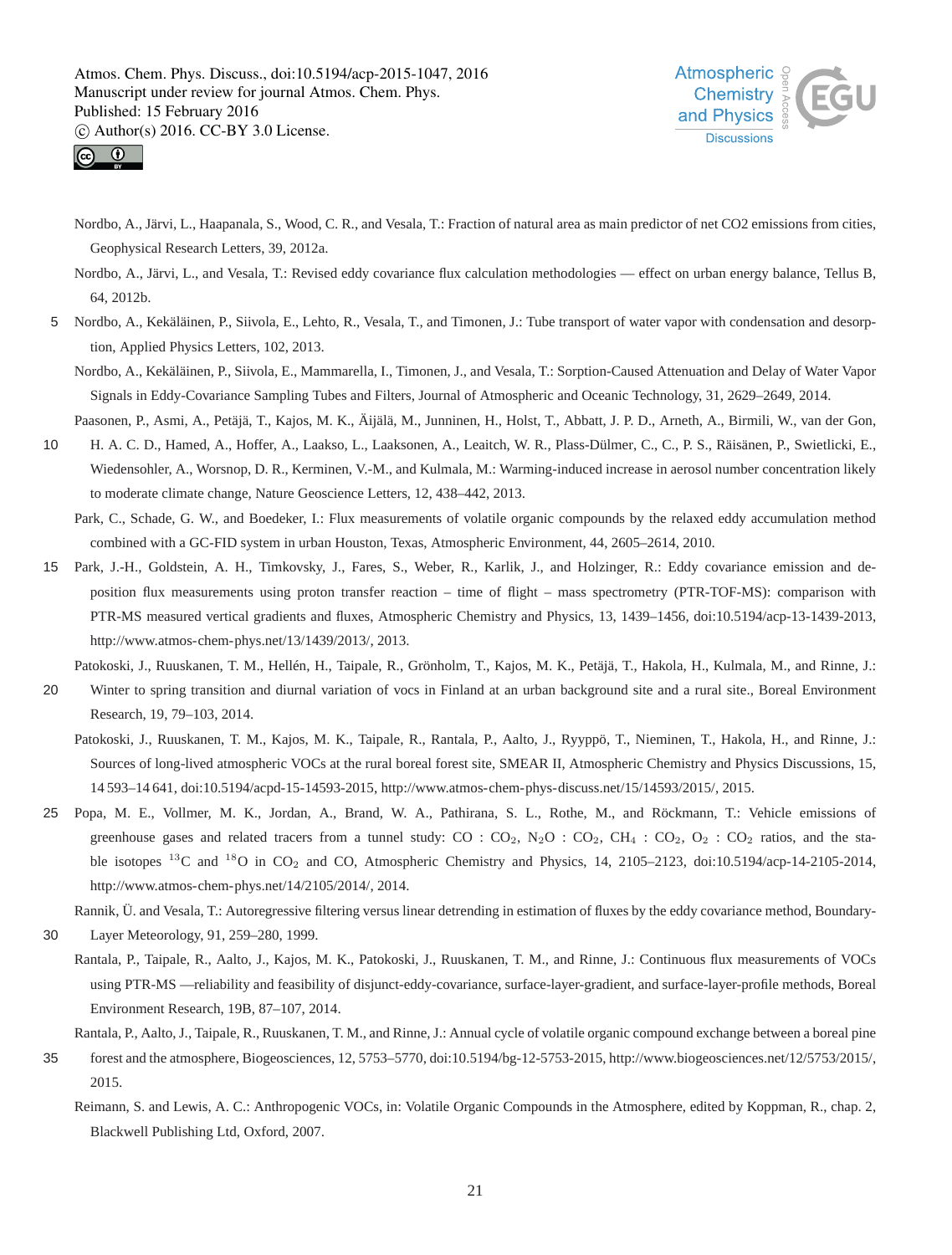



- Reimann, S., Calanca, P., and Hofer, P.: The anthropogenic contribution to isoprene concentrations in a rural atmosphere, Atmospheric Environment, 34, 109–115, 2000.
- Rinne, J. and Amman, C.: Disjunct Eddy Covariance Method, in: Eddy Covariance: A Practical Guide to Measurement and Data Analysis, edited by Aubinet, M., Vesala, T., and Papale, D., chap. 10, Springer, New York, 2012.
- 5 Rinne, J., Guenther, A. B., Warneke, C., de Gouw, J. A., and Luxembourg, S. L.: Disjunct eddy covariance technique for trace gas flux measurements, Geophysical Research Letters, 28, 3139–3142, 2001.
	- Rinne, J., Markkanen, T., Ruuskanen, T. M., Petäjä, T., Keronen, P., Tang, M. J., Crowley, J. N., Rannik, Ü., and Vesala, T.: Effect of chemical degradation on fluxes of reactive compounds – a study with a stochastic Lagrangian transport model, Atmospheric Chemistry and Physics, 12, 4843–4854, 2012.
- 10 Ripamonti, G., Järvi, L., Mølgaard, B., Hussein, T., Nordbo, A., and Hämeri, K.: The effect of local sources on aerosol particle number size distribution, concentrations and fluxes in Helsinki, Finland, Tellus B, 65, 2013.
	- Schallhart, S., Rantala, P., Nemitz, E., Mogensen, D., Tillmann, R., Mentel, T. F., Rinne, J., and Ruuskanen, T. M.: Characterization of total ecosystem scale biogenic VOC exchange at a Mediterranean oak-hornbeam forest, Atmospheric Chemistry and Physics Discussions, 15, 27 627–27 673, doi:10.5194/acpd-15-27627-2015, http://www.atmos-chem-phys-discuss.net/15/27627/2015/, 2015.
- 15 Spracklen, D. V., Bonn, B., and Carslaw, K. S.: Boreal forests, aerosols and the impacts on clouds and climate, Philosophical Transactions of the Royal Society of London A: Mathematical, Physical and Engineering Sciences, 366, 4613–4626, doi:10.1098/rsta.2008.0201, 2008.
	- Srivastava, A., Joseph, A., More, A., and Patil, S.: Emissions of VOCs at Urban Petrol Retail Distribution Centres in India (Delhi and Mumbai), Environmental Monitoring and Assessment, 109, 227–242, 2005.

Stewart, I. D. and Oke, T. R.: Local climate zones for urban temperature studies, Bulletin of the American Meteorological Society, 93,

20 1879–1900, 2012.

- Taipale, R., Ruuskanen, T. M., Rinne, J., Kajos, M. K., Hakola, H., Pohja, T., and Kulmala, M.: Technical Note: Quantitative long-term measurements of VOC concentrations by PTR-MS — measurement, calibration, and volume mixing ratio calculation methods, Atmospheric Chemistry and Physics, 8, 6681–6698, doi:10.5194/acp-8-6681-2008, http://www.atmos-chem-phys.net/8/6681/2008/, 2008.
- Taipale, R., Ruuskanen, T. M., and Rinne, J.: Lag time determination in DEC measurements with PTR-MS, Atmospheric Measurement 25 Techniques, 3, 853–862, doi:10.5194/amt-3-853-2010, http://www.atmos-meas-tech.net/3/853/2010/, 2010.
	- Tani, A., Hayward, S., and Hewitt, C.: Measurement of monoterpenes and related compounds by proton transfer reaction-mass spectrometry (PTR-MS), International Journal of Mass Spectrometry, 223–224, 561–578, 2003.
		- Valach, A. C., Langford, B., Nemitz, E., MacKenzie, A. R., and Hewitt, C. N.: Seasonal and diurnal trends in concentrations and fluxes of volatile organic compounds in central London, Atmospheric Chemistry and Physics, 15, 7777–7796, doi:10.5194/acp-15-7777-2015,
- 30 http://www.atmos-chem-phys.net/15/7777/2015/, 2015.
	- Velasco, E., Lamb, B., Pressley, S., Allwine, E., Westberg, H., Jobson, B. T., Alexander, M., Prazeller, P., Molina, L., and Molina, M.: Flux measurements of volatile organic compounds from an urban landscape, Geophysical Research Letters, 32, 2005.
	- Velasco, E., Pressley, S., Grivicke, R., Allwine, E., Coons, T., Foster, W., Jobson, B. T., Westberg, H., Ramos, R., Hernández, F., Molina, L. T., and Lamb, B.: Eddy covariance flux measurements of pollutant gases in urban Mexico City, Atmospheric Chemistry and Physics,
- 35 9, 7325–7342, doi:10.5194/acp-9-7325-2009, http://www.atmos-chem-phys.net/9/7325/2009/, 2009. Vesala, T., Järvi, L., Launiainen, S., Sogachev, A., Rannik, U., Mammarella, I., Siivola, E., Keronen, P., Rinne, J., Riikonen, A., and Nikinmaa, E.: Surface–atmosphere interactions over complex urban terrain in Helsinki, Finland, Tellus B, 60, 188–199, 2008.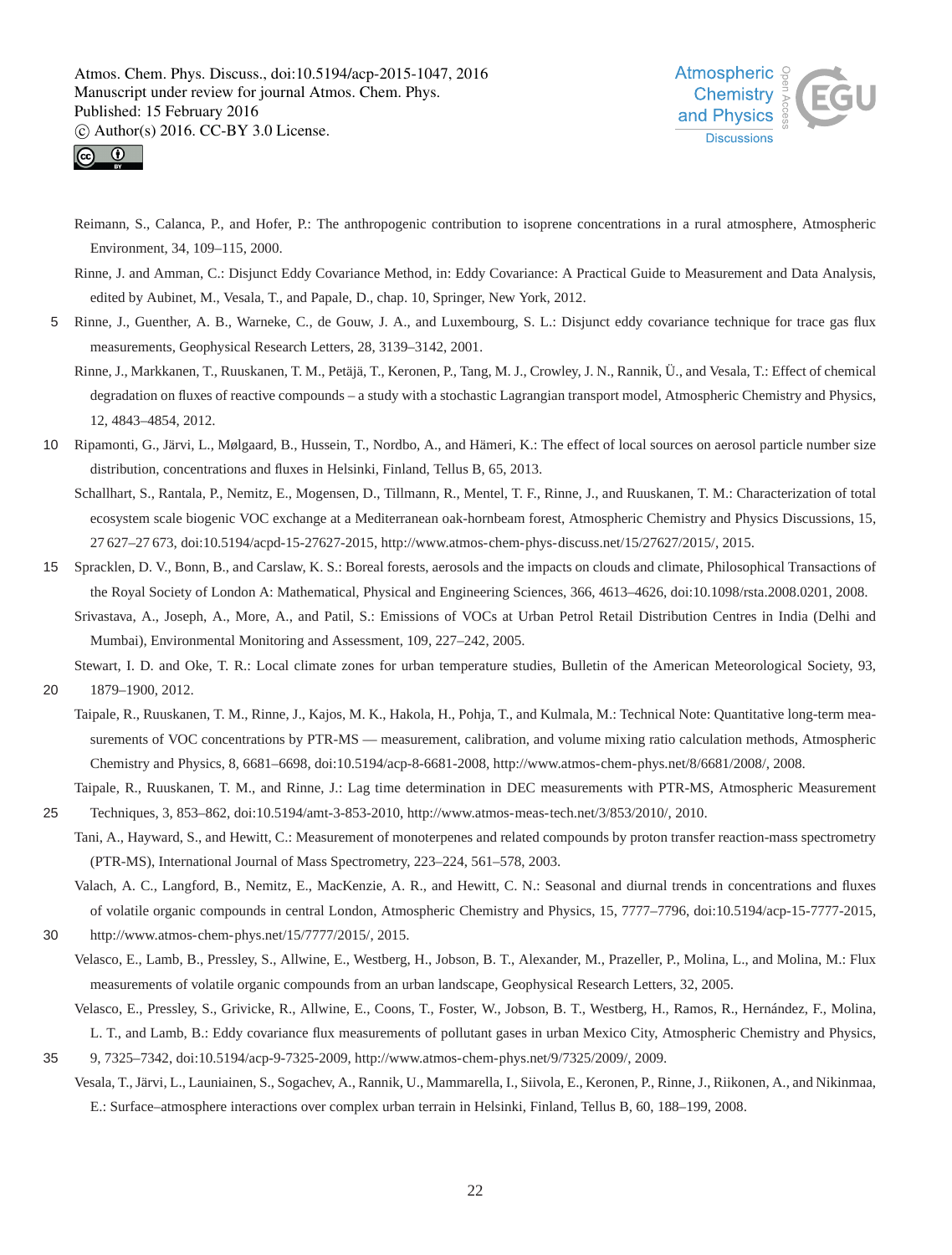



Watson, J. G., Chow, J. C., and Fujita, E. M.: Review of volatile organic compound source apportionment by chemical mass balance, Atmospheric Environment, 35, 1567–1584, 2001.

Wohlfahrt, G., Amelynck, C., Ammann, C., Arneth, A., Bamberger, I., Goldstein, A. H., Gu, L., Guenther, A., Hansel, A., Heinesch, B., Holst, T., Hörtnagl, L., Karl, T., Laffineur, Q., Neftel, A., McKinney, K., Munger, J. W., Pallardy, S. G., Schade, G. W., Seco, R., and Schoon,

5 N.: An ecosystem-scale perspective of the net land methanol flux: synthesis of micrometeorological flux measurements, Atmospheric Chemistry and Physics, 15, 7413–7427, doi:10.5194/acp-15-7413-2015, http://www.atmos-chem-phys.net/15/7413/2015/, 2015.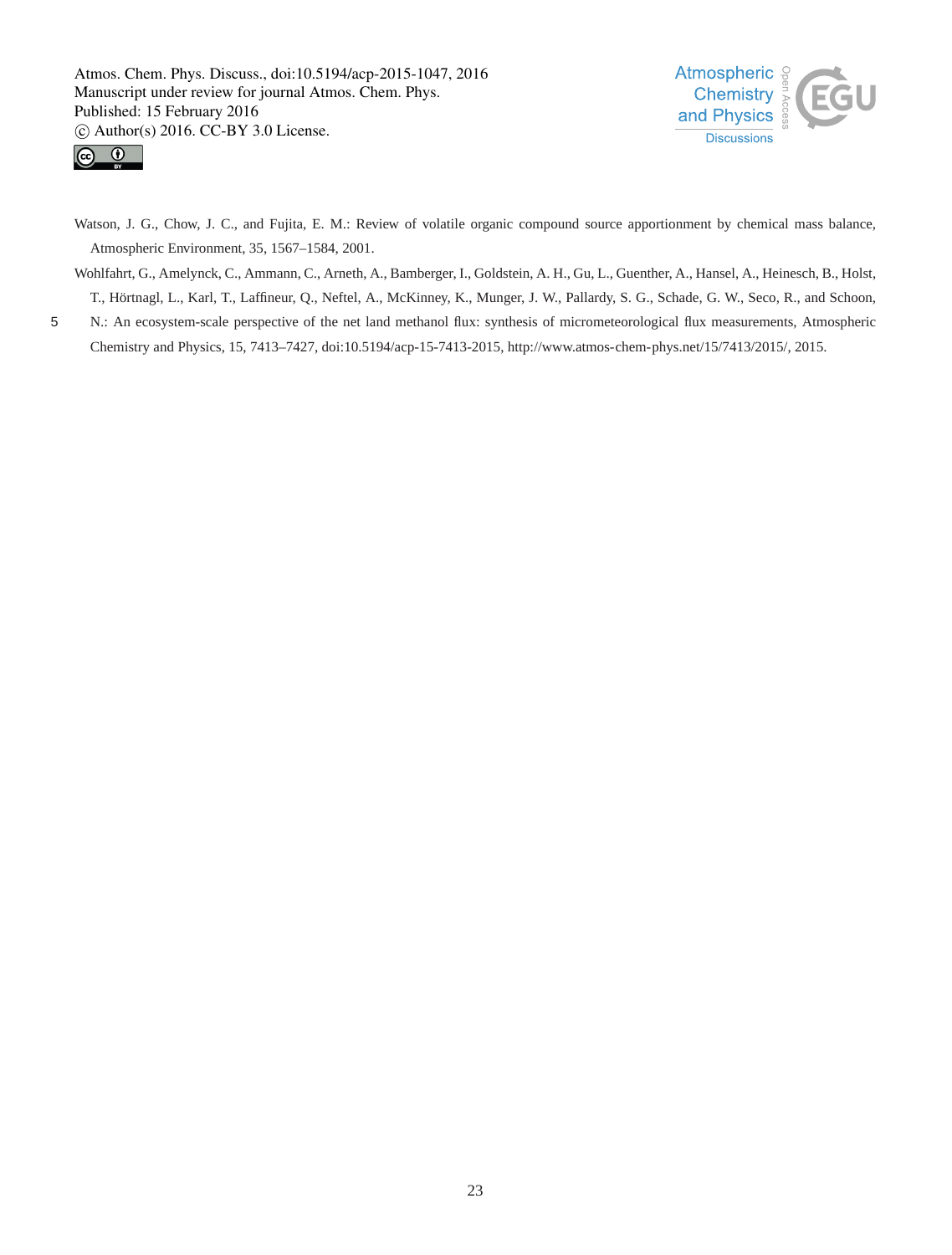$\overline{a}$ 





**Table 1.** The table presents three sectors around the measurement site and the fraction of vegetation of each sector  $(f_X)$ , see Järvi et al., 2014). The average  $CO<sub>2</sub>$  flux values (in carbon basis) were taken from Järvi et al. (2012).

|                                                   |      |                      |        | $f_{\text{paved}}$ $f_{\text{build}}$ $f_{\text{veg}}$ Annual CO <sub>2</sub> emissions |
|---------------------------------------------------|------|----------------------|--------|-----------------------------------------------------------------------------------------|
|                                                   |      |                      |        | $\left[gC\,m^{-2}\right]$ (five-year average)                                           |
| All                                               |      | $0.36$ $0.15$ $0.49$ |        | 1760                                                                                    |
| Built $(320-40^\circ)$                            | 0.42 | 0.20                 | - 0.38 |                                                                                         |
| Road $(40-180^{\circ})$                           | 0.39 | $0.15$ 0.46          |        | 3500                                                                                    |
| Vegetation $(180-320^{\circ})$ 0.30 0.11 0.59 870 |      |                      |        |                                                                                         |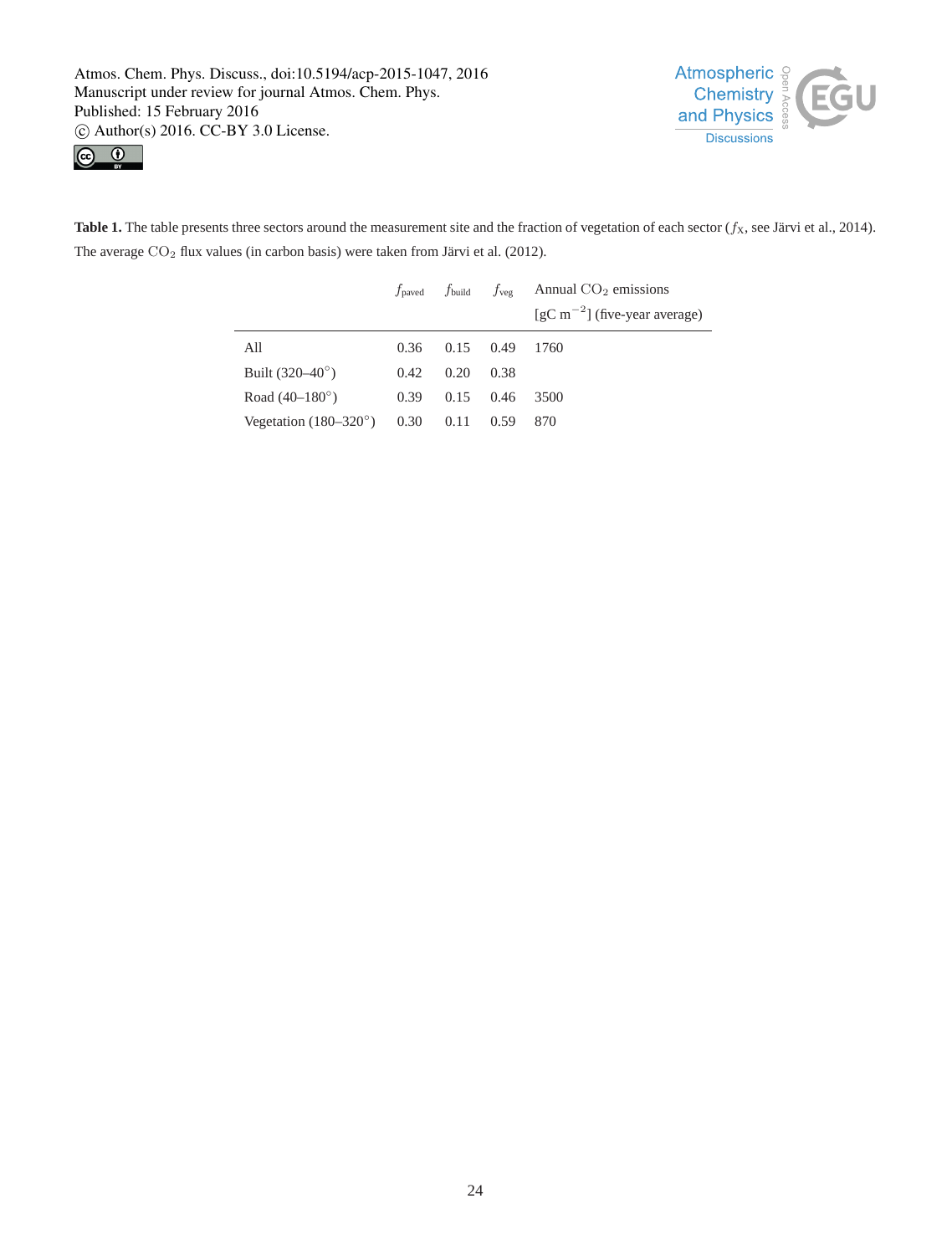



Table 2. The compound names and the formulas listed below in third and fourth column, respectively, are estimates for the measured massto-charge ratios (see e.g. de Gouw and Warneke, 2007). The second column shows whether a sensitivity was determined directly from the calibration or from a transmission curve (i.e. *calculated*), and which compounds were used in the calibrations. *m/z* 89 and m/z 103 were measured only during 27.6.–27.8.2014. Due to software problems, some data were lost. Those gaps are marked by superscripts a and b that correspond to the lost periods 27 June–9 July 2014 and 27 August–30 September, respectively. The final column shows data coverages (flux values) for each compound from the whole period January 2013–September 2014.

| $\left[\frac{m}{z}\right]$ | Calibration compound | Compound                      | Chemical formula      | Data coverage [%] |
|----------------------------|----------------------|-------------------------------|-----------------------|-------------------|
| 31 <sup>a</sup>            | calculated           | formaldehyde                  | CH <sub>2</sub> O     |                   |
| $33^a$                     | methanol             | methanol                      | $CH_4O$               | 32.2              |
| $42^a$                     | acetonitrile         | acetonitrile, alkane products | $C_2H_3N$             | 32.4              |
| $45^a$                     | acetaldehyde         | acetaldehyde                  | $C_2H_4O$             | 32.6              |
| $47^a$                     | calculated           | ethanol, formic acid          | $C_2H_6O$ , $CH_2O_2$ | 32.9              |
| $59^a$                     | acetone              | acetone, propanal             | $C_3H_6O$             | 37.0              |
| $69^a$                     | isoprene             | isoprene, furan               | $C_5H_8$              | 32.1              |
| $79^b$                     | benzene              | benzene                       | $C_6H_6$              | 32.8              |
| 81 <sup>b</sup>            | $\alpha$ -pinene     | monoterpene fragments         |                       | 28.5              |
| 89 <sup>b</sup>            | calculated           | unknown                       |                       |                   |
| $93^b$                     | toluene              | toluene                       | $C_7H_8$              | 31.7              |
| $103^b$                    | calculated           | unknown                       |                       |                   |
| $107^b$                    | m-xylene, o-xylene   | $C_2$ -benzenes               | $C_8H_{10}$           | 30.9              |
| $137^b$                    | $\alpha$ -pinene     | monoterpenes                  | $C_{10}H_{16}$        |                   |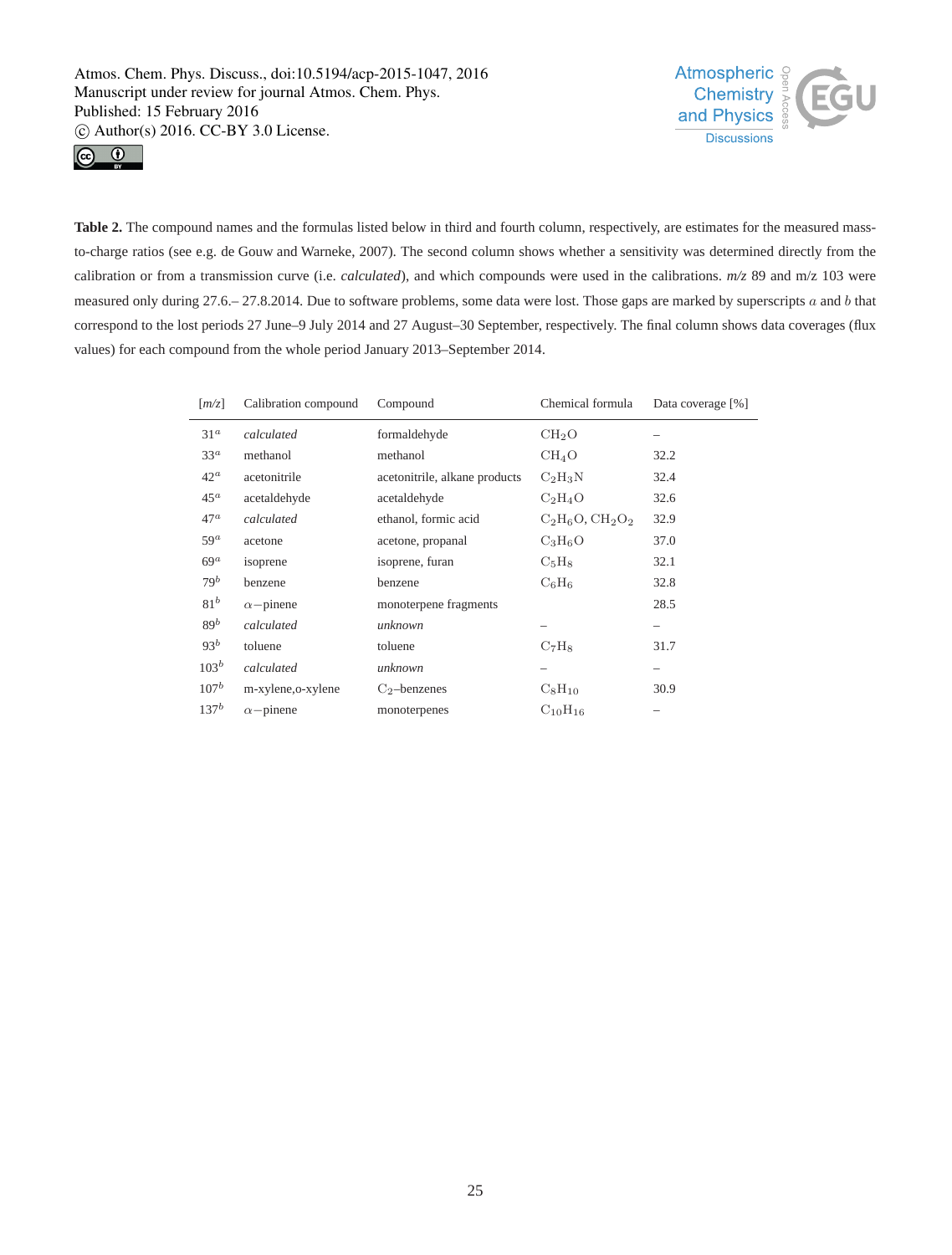



**Table 3.** Average and median fluxes for each measured VOC compound excluding *m/z* 31, *m/z* 89 and *m/z* 103. Error estimates of the average values were calculated using the equation 1.96 ·  $\sigma_{\text{voc}}/\sqrt{N}$ , where  $\sigma_{\text{voc}}$  is the standard deviation of a VOC time series and N the number of data points. Lower and upper quartiles are given in parenthesis after the median values. A percentage of the lowest and highest values were disregarded from the time series to avoid effect of possible outliers.

|                   | $m/z$ 33            | $m/z$ 42                                                                 | $m/z$ 45            | $m/z$ 47            | $m/z$ 59            | $m/z$ 69            | $m/z$ 79            | $m/z$ 81            | $m/z$ 93            | $m/z$ 107           |
|-------------------|---------------------|--------------------------------------------------------------------------|---------------------|---------------------|---------------------|---------------------|---------------------|---------------------|---------------------|---------------------|
|                   |                     | VOC flux [ng m <sup><math>-2</math></sup> s <sup><math>-1</math></sup> ] |                     |                     |                     |                     |                     |                     |                     |                     |
| Jan 2013-Sep 2014 |                     |                                                                          |                     |                     |                     |                     |                     |                     |                     |                     |
| mean              | 44.9 $(\pm 2.5)$    | $0.7 (\pm 0.1)$                                                          | $10.1 (\pm 0.6)$    | $22.0 (\pm 1.7)$    | $16.6 (\pm 1.1)$    | $8.1 (\pm 0.6)$     | 5.5 $(\pm 0.6)$     | $10.9 \ (\pm 1.2)$  | 14.1 $(\pm 1.1)$    | $16.4 (\pm 1.4)$    |
| median            | 29.4 (10.462.1)     | $0.7(-1.22.2)$                                                           | 8.3(2.416.7)        | $16.6(-0.835.3)$    | 11.6(2.125.8)       | $5.5(-0.614.1)$     | $4.6(-2.211.2)$     | $11.0(-5.725.6)$    | $11.4(-1.326)$      | $14.6(-3.733)$      |
| N                 | 2023                | 2036                                                                     | 2052                | 2068                | 2313                | 2020                | 2092                | 1822                | 2031                | 1985                |
| Jun-Aug           |                     |                                                                          |                     |                     |                     |                     |                     |                     |                     |                     |
| mean              | 54.2 $(\pm 4.5)$    | $0.6 (\pm 0.2)$                                                          | 11.8 $(\pm 1)$      | 14.7 $(\pm 2.2)$    | $20.6 (\pm 2.1)$    | 14.3 $(\pm 1.4)$    | 4.8 $(\pm 0.8)$     | 14.1 $(\pm 1.8)$    | 13.2 $(\pm 1.5)$    | 14.0 $(\pm 1.9)$    |
| median            | 39.1 (15.776.0)     | $0.8(-1.12.0)$                                                           | 9.4(3.918.1)        | $14.1 (-2.429.3)$   | 15(4.430.2)         | 9.1(2.122.6)        | $4.0(-1.19.3)$      | 12.8(0.426.1)       | 10.8(2.622.0)       | $13.1 (-2.429.4)$   |
| N                 | 623                 | 623                                                                      | 626                 | 643                 | 710                 | 608                 | 782                 | 689                 | 688                 | 688                 |
| Sep-May           |                     |                                                                          |                     |                     |                     |                     |                     |                     |                     |                     |
| mean              | 40.8 $(\pm 2.9)$    | $0.7 (\pm 0.2)$                                                          | $9.4 (\pm 0.7)$     | $25.2 (\pm 2.3)$    | $14.9 \ (\pm 1.3)$  | 5.4 $(\pm 0.6)$     | 5.8 $(\pm 0.8)$     | $8.9 \ (\pm 1.5)$   | 14.6 $(\pm 1.5)$    | $17.6 (\pm 1.9)$    |
| median            | 26.4(7.855.1)       | $0.7(-1.22.3)$                                                           | 7.6(1.415.9)        | $18.1(-0.438.9)$    | 10.0(1.023.3)       | $4.1(-1.811)$       | $5.0(-3.212.5)$     | $8.8(-8.825.2)$     | $11.8(-3.328.0)$    | $16.2(-4.435.1)$    |
| N                 | 1400                | 1413                                                                     | 1426                | 1425                | 1603                | 1412                | 1310                | 1133                | 1343                | 1297                |
|                   |                     | VOC concentration [ppb]                                                  |                     |                     |                     |                     |                     |                     |                     |                     |
| Jan 2013-Sep 2014 |                     |                                                                          |                     |                     |                     |                     |                     |                     |                     |                     |
| mean              | 3.28 $(\pm 0.09)$   | $0.10 (\pm 0.00)$                                                        | $0.59 \ (\pm 0.01)$ | $1.05 (\pm 0.04)$   | $1.45 \ (\pm 0.03)$ | $0.10 \ (\pm 0.00)$ | $0.19 \ (\pm 0.01)$ | $0.14 \ (\pm 0.00)$ | $0.20 (\pm 0.01)$   | $0.22 (\pm 0.01)$   |
| median            | 2.58(1.614.57)      | 0.09(0.070.13)                                                           | 0.51(0.360.76)      | 0.71(0.411.22)      | 1.30(0.851.89)      | 0.08(0.050.14)      | 0.13(0.080.25)      | 0.12(0.080.17)      | 0.14(0.050.28)      | 0.18(0.120.29)      |
| $\boldsymbol{N}$  | 2415                | 2431                                                                     | 2451                | 2477                | 2779                | 2412                | 2462                | 2139                | 2383                | 2319                |
| Jun-Aug           |                     |                                                                          |                     |                     |                     |                     |                     |                     |                     |                     |
| mean              | $4.27 \ (\pm 0.17)$ | $0.12 \ (\pm 0.00)$                                                      | $0.60 \ (\pm 0.02)$ | $1.15 \ (\pm 0.07)$ | $1.88 \ (\pm 0.05)$ | $0.14 \ (\pm 0.01)$ | $0.11 (\pm 0.00)$   | $0.15 (\pm 0.01)$   | $0.12 \ (\pm 0.01)$ | $0.23 \ (\pm 0.01)$ |
| median            | 3.88 (2.405.70)     | 0.12(0.090.15)                                                           | 0.50(0.350.79)      | 0.79(0.521.40)      | 1.70(1.242.42)      | 0.12(0.070.18)      | 0.09(0.060.14)      | 0.13(0.090.18)      | 0.08(0.020.18)      | 0.19(0.130.29)      |
| N                 | 748                 | 751                                                                      | 756                 | 778                 | 863                 | 743                 | 938                 | 823                 | 826                 | 823                 |
| Sep-May           |                     |                                                                          |                     |                     |                     |                     |                     |                     |                     |                     |
| mean              | $2.83 \ (\pm 0.10)$ | $0.09$ ( $\pm 0.00$ )                                                    | $0.59 \ (\pm 0.01)$ | $1.00 \ (\pm 0.05)$ | $1.25 \ (\pm 0.03)$ | $0.09 \ (\pm 0.00)$ | $0.23 \ (\pm 0.01)$ | $0.13 \ (\pm 0.00)$ | $0.24 (\pm 0.01)$   | $0.22 (\pm 0.01)$   |
| median            | 2.14(1.413.63)      | 0.08(0.060.12)                                                           | 0.51(0.360.75)      | 0.67(0.361.11)      | 1.09(0.731.66)      | 0.07(0.040.11)      | 0.17(0.100.33)      | 0.11(0.080.16)      | 0.17(0.080.33)      | 0.18(0.120.29)      |
| N                 | 1667                | 1680                                                                     | 1695                | 1699                | 1916                | 1669                | 1524                | 1316                | 1557                | 1496                |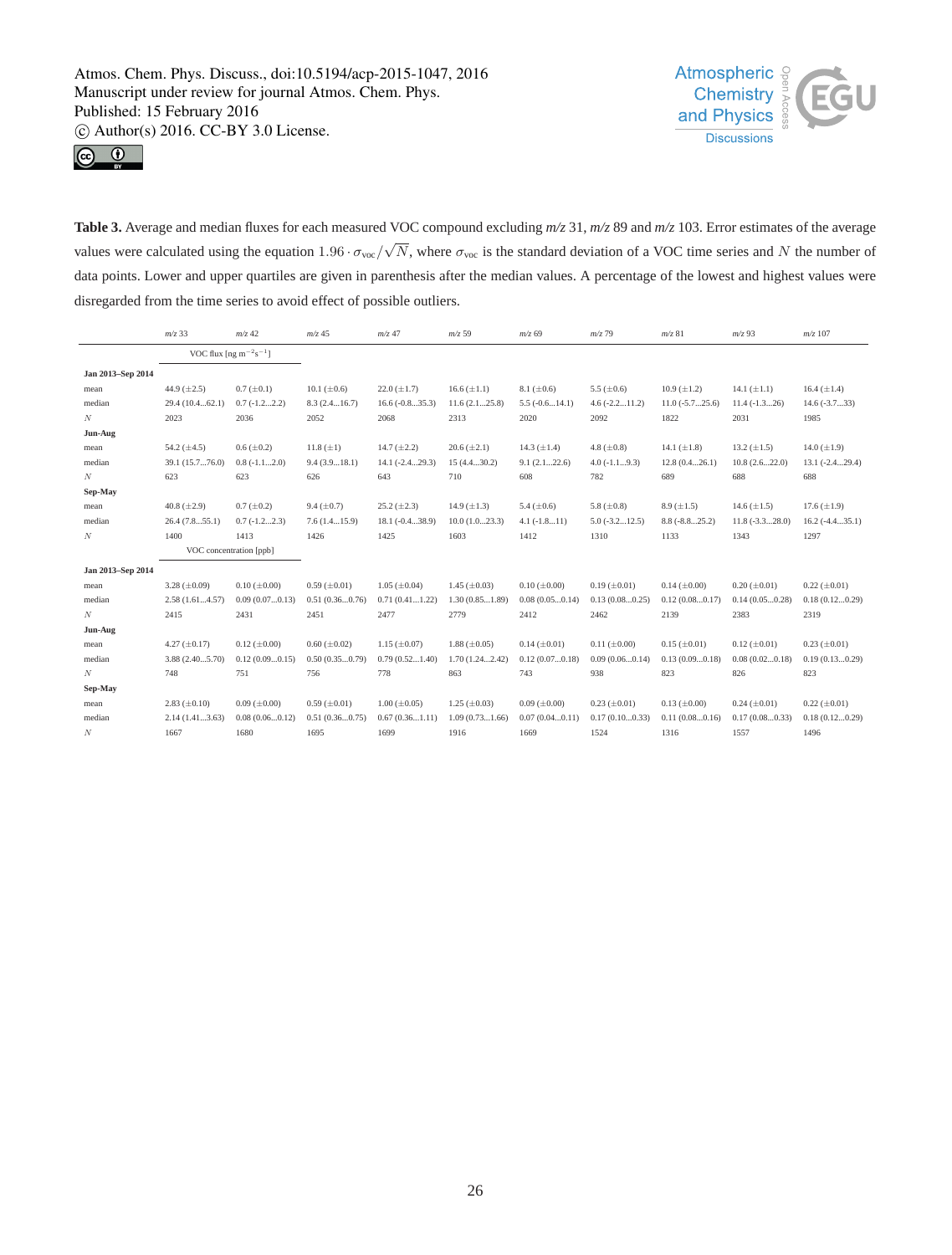



Table 4. Statistics of measured CO and CO<sub>2</sub> fluxes and CO concentrations from each surface cover sector (3 Apr – 27 May 2014). Error estimates of the average values were calculated using the equation  $1.96 \cdot \sigma/\sqrt{N}$ , where  $\sigma$  is the standard deviation of a CO or CO<sub>2</sub> time series and N the number of data points. Lower and upper quartiles are given in parenthesis after the median values.

|        | All                                                     | Built               | Road                | Vegetation             |  |  |  |
|--------|---------------------------------------------------------|---------------------|---------------------|------------------------|--|--|--|
|        | CO flux $[\mu g \, m^{-2} s^{-1}]$                      |                     |                     |                        |  |  |  |
| mean   | $0.69 \pm 0.05$                                         | $0.55 \pm 0.07$     | $1.44 + 0.13$       | $0.34 \pm 0.03$        |  |  |  |
| median | $0.36(0.11-0.86)$                                       | $0.33(0.06 - 0.75)$ | $1.13(0.52 - 2.06)$ | $0.24(0.08-0.46)$      |  |  |  |
|        | $CO_2$ flux [ $\mu$ g m <sup>-2</sup> s <sup>-1</sup> ] |                     |                     |                        |  |  |  |
| mean   | $138 + 17$                                              | $146 + 29$          | $310 + 36$          | $58 + 20$              |  |  |  |
| median | $111(57-198)$                                           | $121(68-193)$       | $259(129-424)$      | $83(31-131)$           |  |  |  |
|        | CO concentration [ppb]                                  |                     |                     |                        |  |  |  |
| mean   | $146.5 \pm 1.0$                                         | $149.0 \pm 2.8$     | $152.3 + 2.0$       | $143.3 \pm 1.3$        |  |  |  |
| median | $142.0(133.8-155.9)$                                    | 141.2(133.7–155.4)  | 148.2(138.7–161.3)  | $139.3(131.9 - 152.5)$ |  |  |  |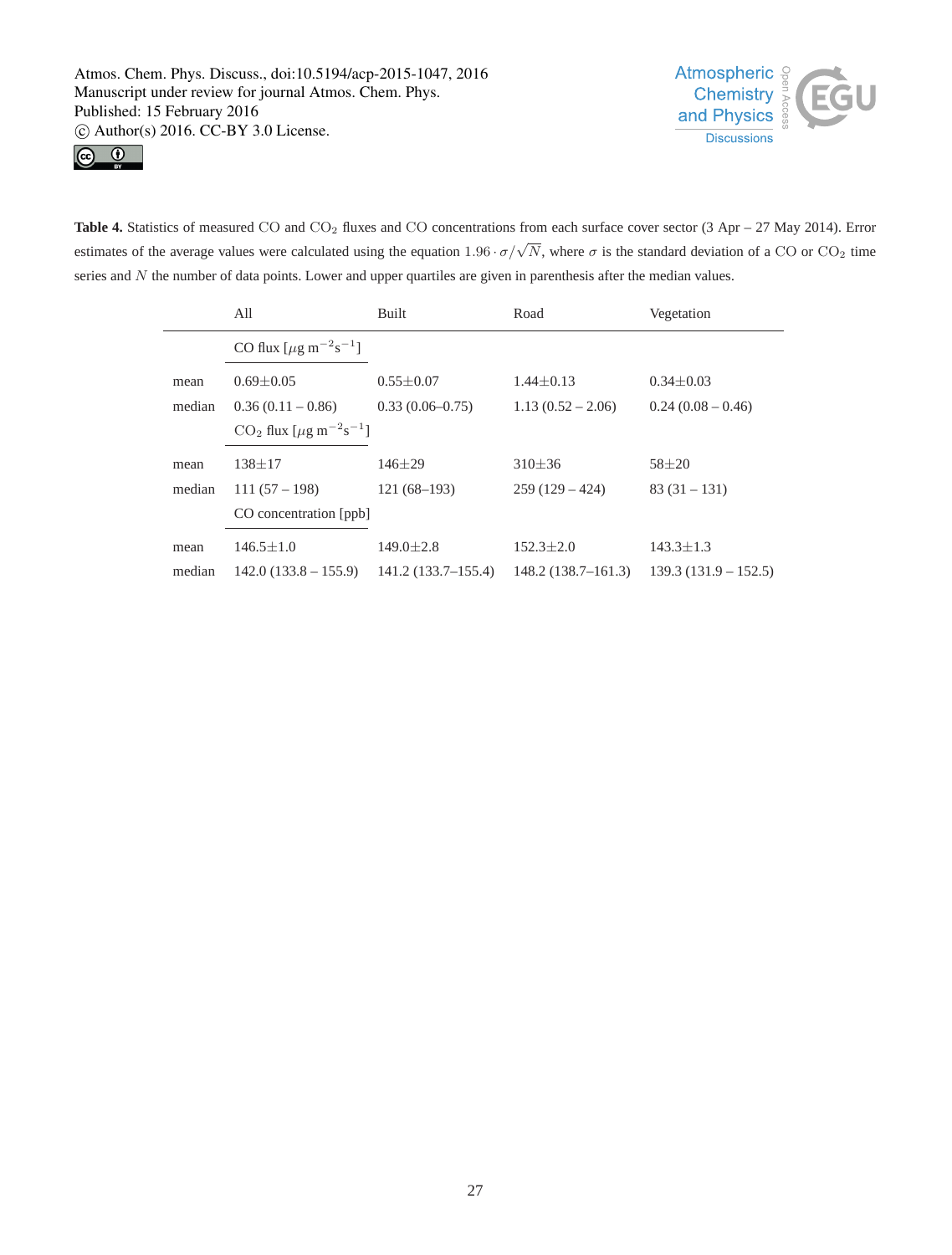



Table 5. Emission potentials ( $E_{0, \text{synth}}$ , Eq. 4) of the emission algorithm for isoprene+furan (Jun–Aug, 95% confidence intervals included). The table shows also correlation coefficients (r), and a ratio,  $\overline{F_a}/\overline{F}$ , where  $\overline{F_a}$  is an average value given by the algorithm and  $\overline{F}$  an average value of the measurements.

|              | $E_{0,\text{synth}}$ [ng m <sup>-2</sup> s <sup>-1</sup> ] | r                           | $F_a/F$ |
|--------------|------------------------------------------------------------|-----------------------------|---------|
| Road         | $115 + 10$                                                 | $0.78(n = 241, p < 0.001)$  | 1.01    |
| Vegetation   | $140 \pm 15$                                               | $0.85(n = 264, p < 0.001)$  | 1.04    |
| <b>Built</b> | $125 \pm 15$                                               | $0.74 (n = 125, p < 0.001)$ | 1.07    |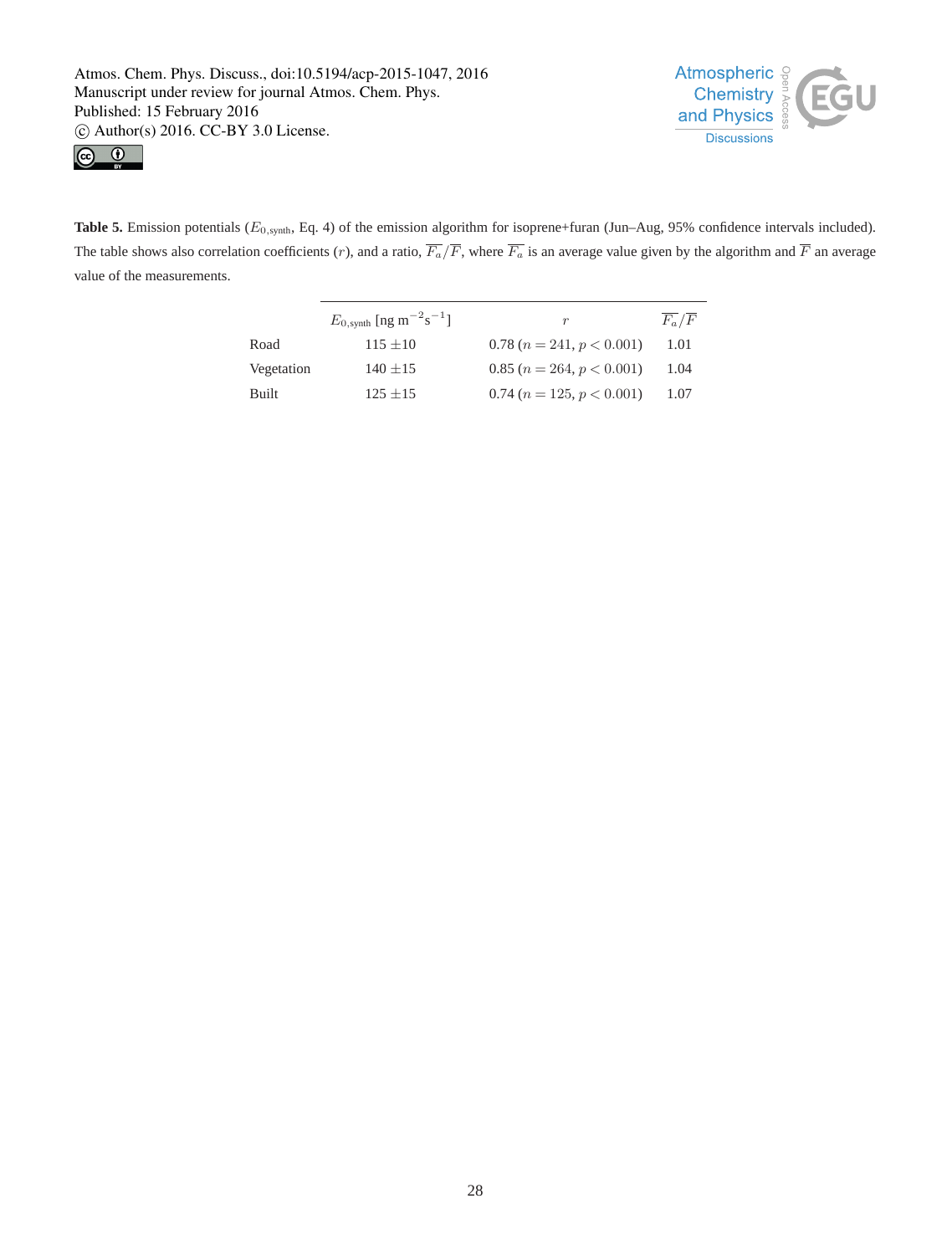





**Figure 1.** Daily averages of the ambient temperatures and traffic rates. The data coverages of PTR-MS (VOCs), Li-Cor 7000 (CO2) and LGR (CO) measurements are marked by blue, green and black lines, respectively. Grey shaded areas show periods between June–August.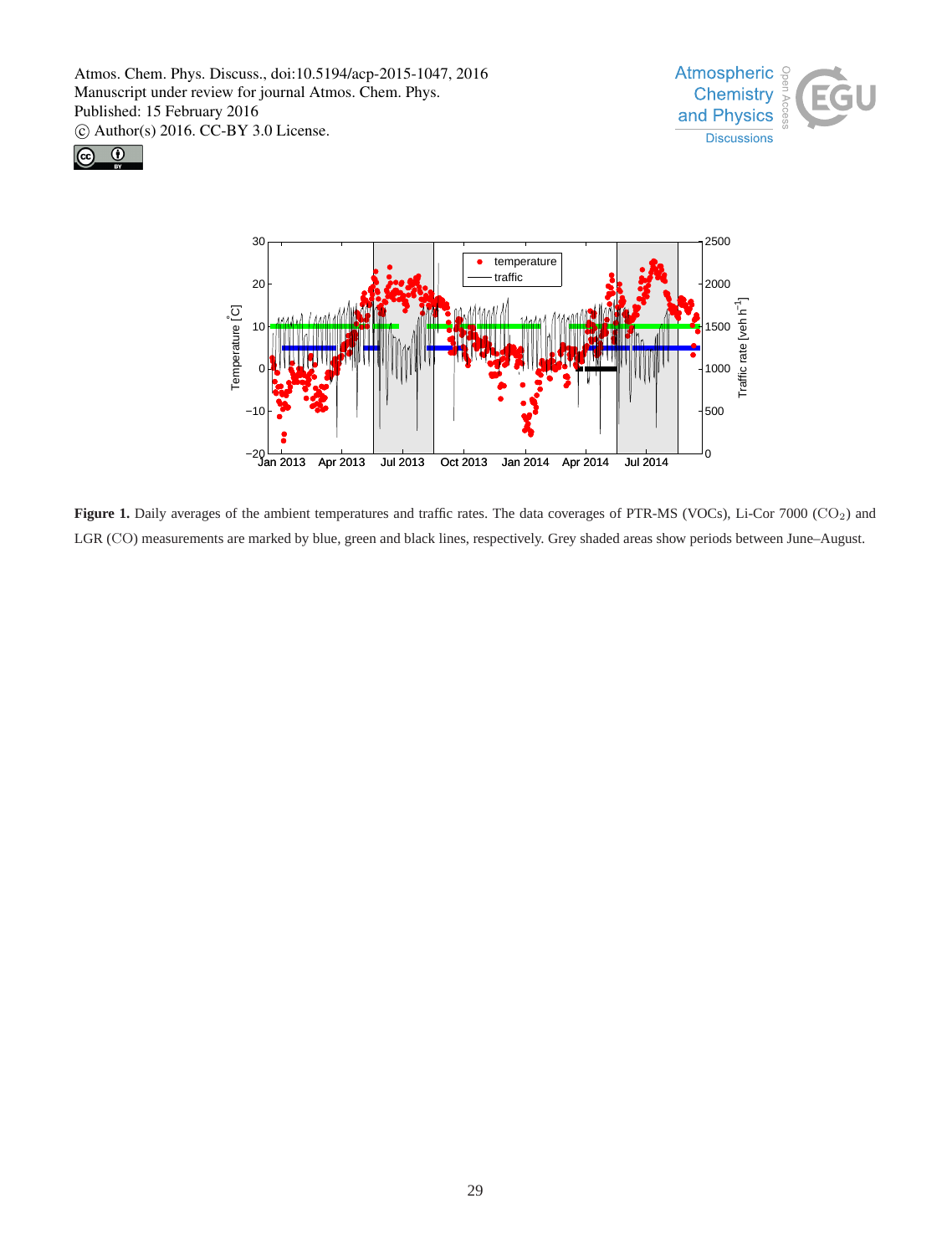





**Figure 2.** Aerial photograph of the SMEAR III station (©Kaupunkimittausosasto, Helsinki, 2011). The measurement tower is marked with a black cross. White dashed lines represent different sectors (built, vegetation, road) whereas a white solid lines border the botanical garden.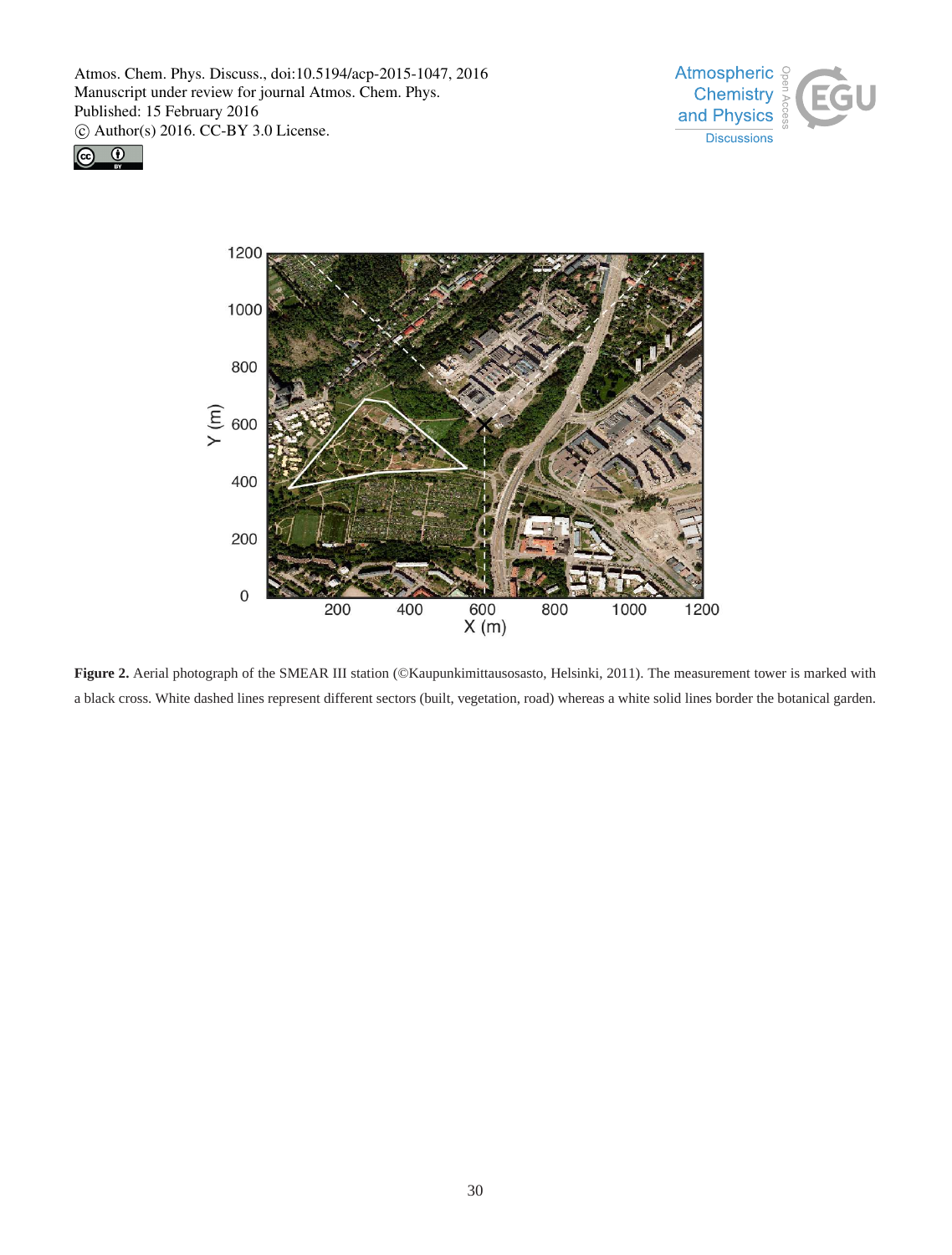





**Figure 3.** Median diurnal VOC fluxes from the three sectors for each compound excluding  $m/z$  31,  $m/z$  89 and  $m/z$  103 (Jan 2013 – Sep 2014). Blue circles, red crosses and black crosses correspond to the road sector, the vegetation sector and the built sector, respectively. Vertical lines show the lower and upper quartiles (25% and 75%). Due to sensible scaling, one upper quartile value is not shown in the *m/z* 59 figure.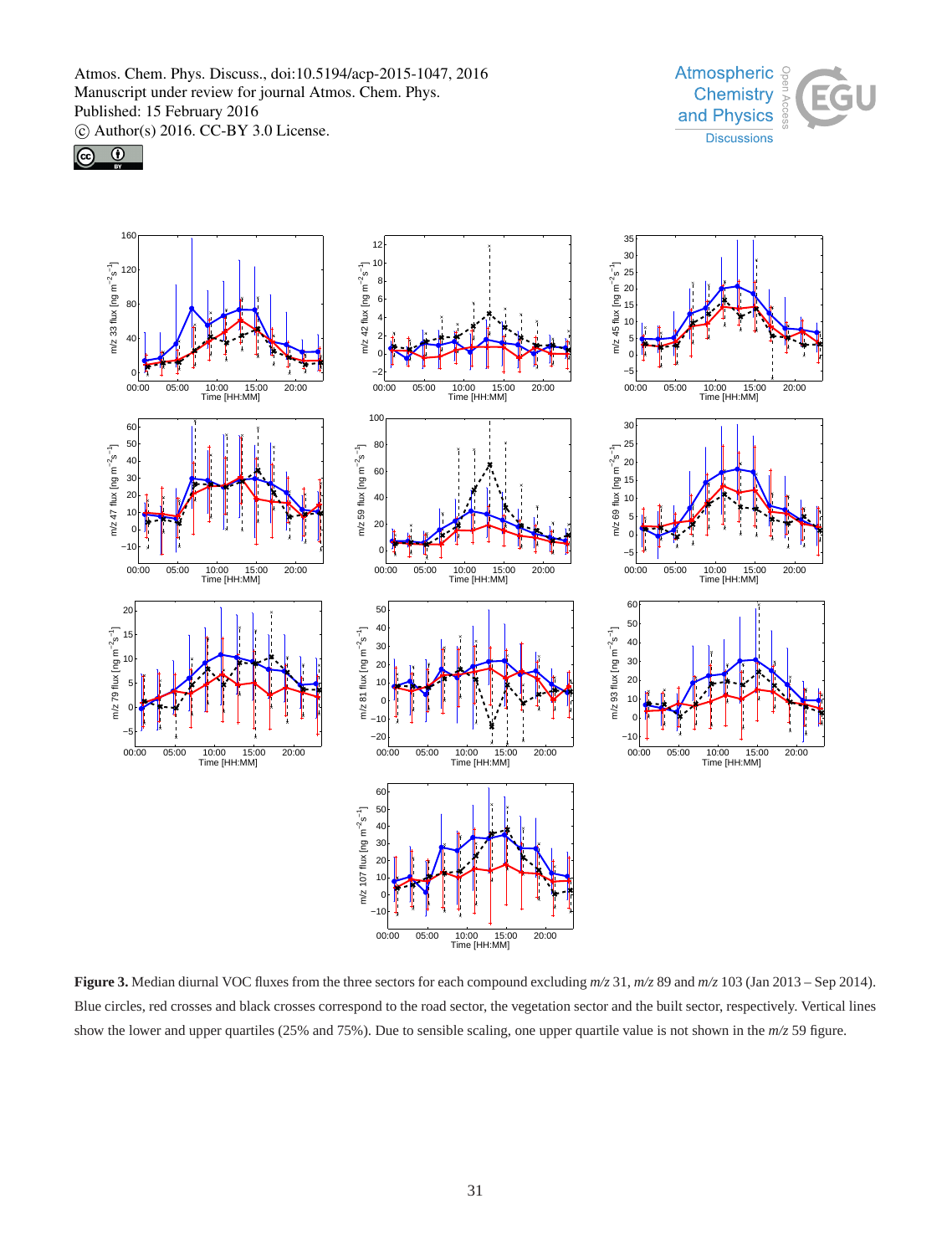





Figure 4. Fractions of measured OVOC (methanol, acetaldehyde, acetone+propanal), aromatic (benzene, toluene, C<sub>2</sub>-benzenes) and terpenoid (isoprene+furan, monoterpenes) fluxes from each sector in June–August and September–May (in mass basis). Ethanol+formic acid was left out from the analysis as its concentrations were not directly calibrated.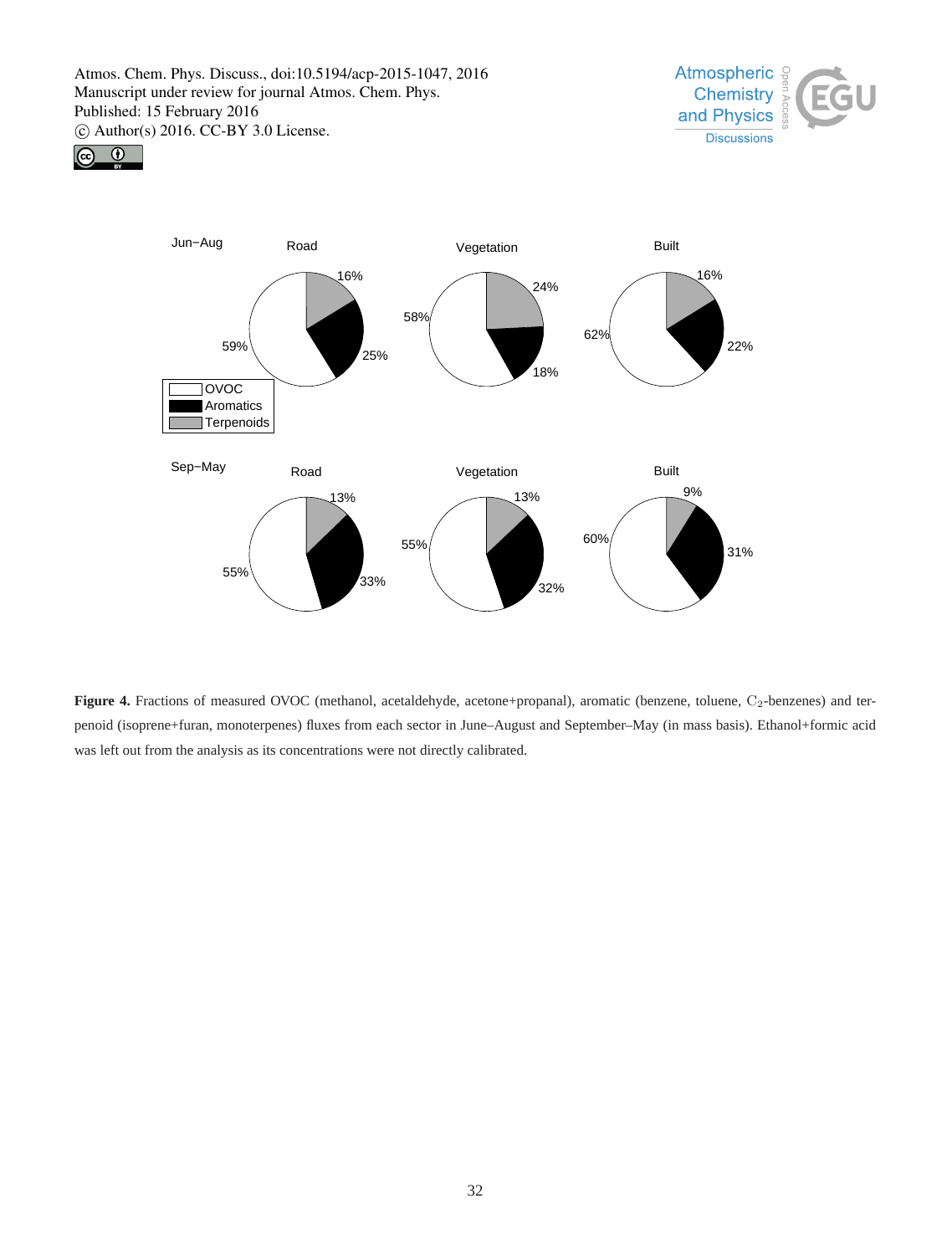





**Figure 5.** Bin-averaged isoprene+furan ( $n = 15$ ,  $m/z$  69) and monoterpene ( $n = 15$ ,  $m/z$  81) fluxes as a function of the ambient temperature from the three sectors (January 2013 – Sep 2014). Solid lines show average fluxes in the range of  $T < 10°$ C.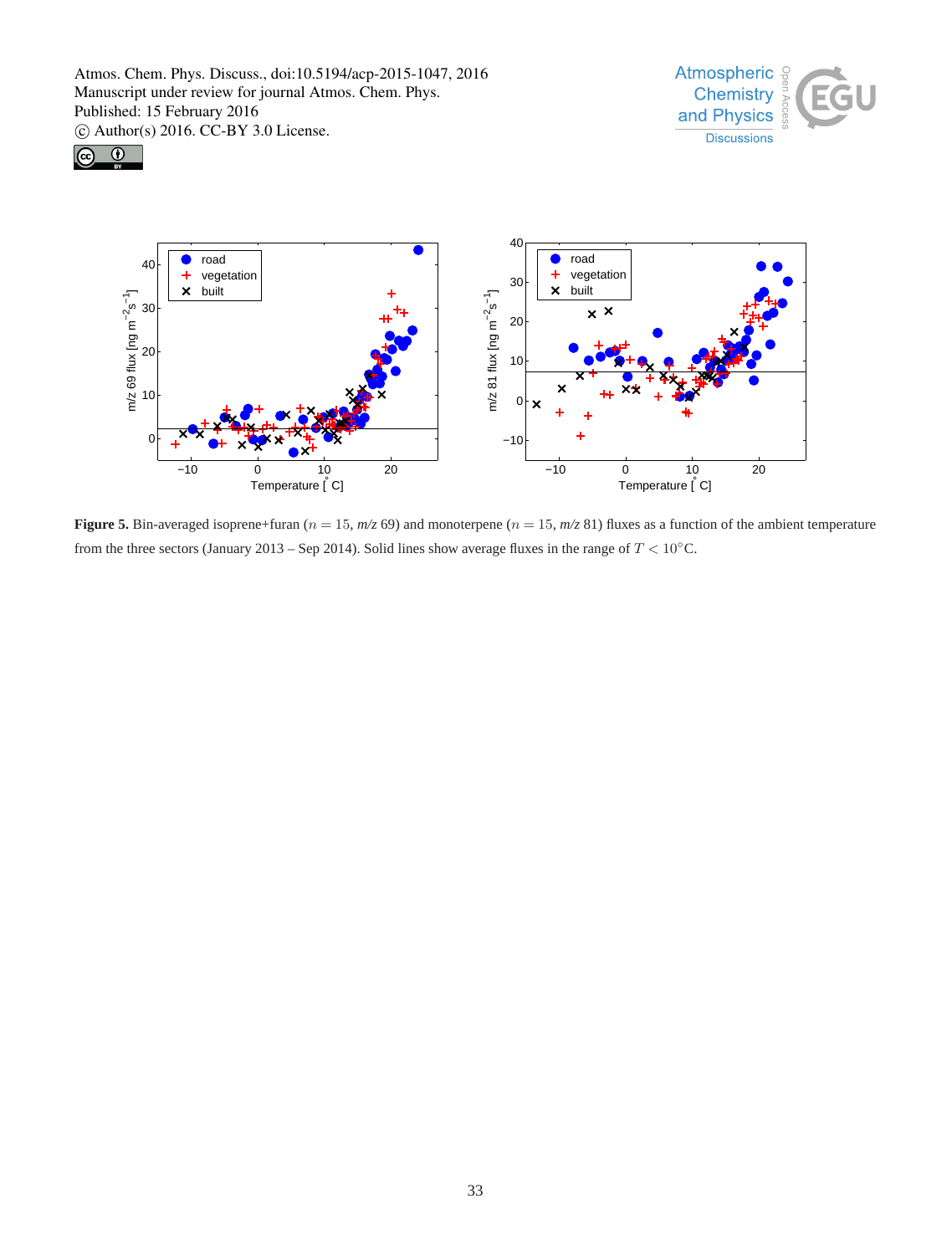





**Figure 6.** Two topmost figures present median diurnal fluxes from the three sectors for CO and CO<sub>2</sub> (3 Apr – 27 May 2014). Blue circles, red crosses and black crosses correspond to the road sector, the vegetation sector and the built sector, respectively. Vertical lines show the 25 and 75 quartiles. The lowest figure show median diurnal cycles of traffic rates from Saturday+Sunday, weekdays, and all days (Jan 2013 – Sep 2014). Vertical lines show the lower and upper quartiles for the weekend and week day values.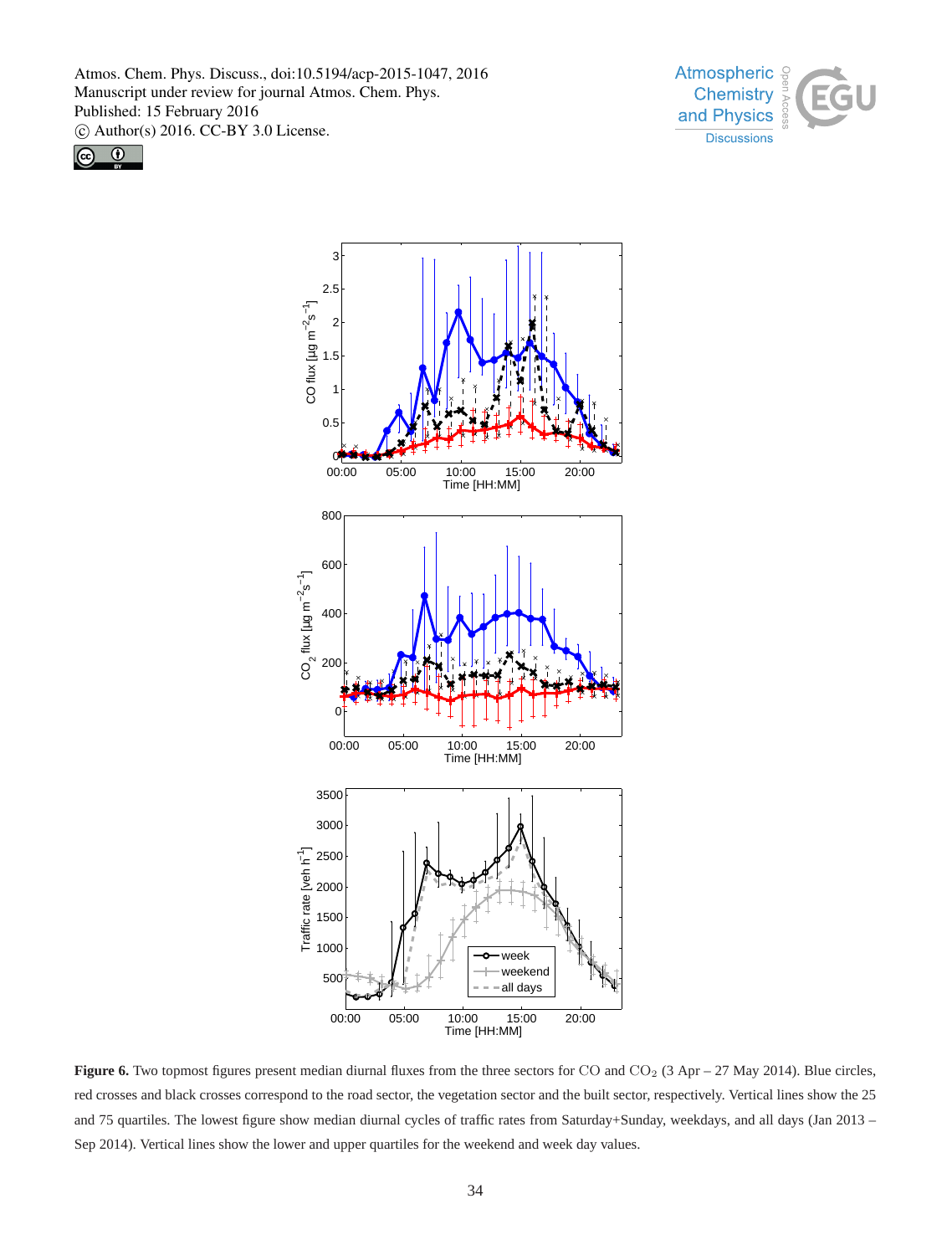





Figure 7. CO fluxes against traffic rates (upper figure) and CO<sub>2</sub> fluxes (lower figure) from the road sector (measured during April–May 2014).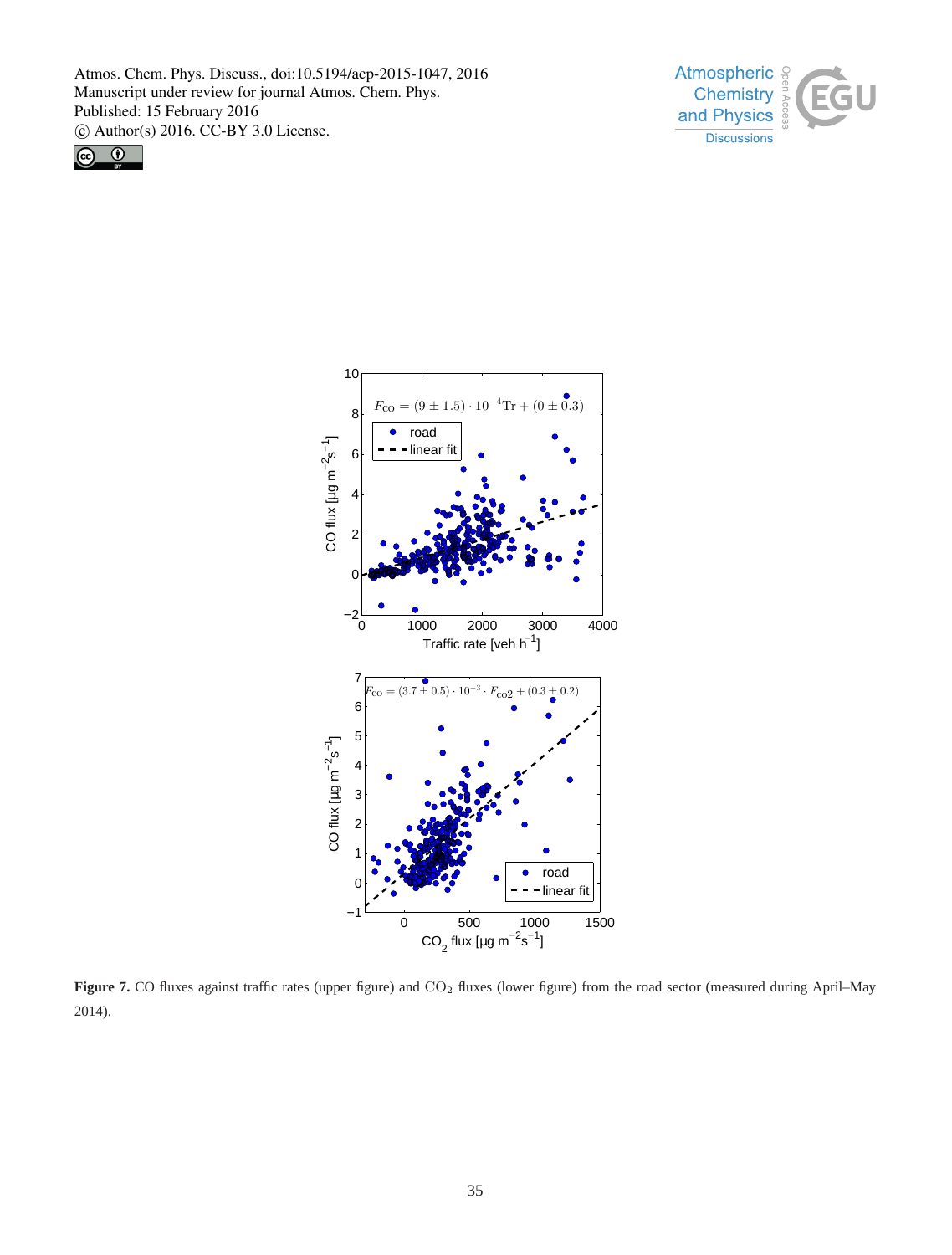





**Figure 8.** Traffic rates against methanol ( $m/z$  33, bin-averages,  $n = 15$ ), isoprene+furan ( $m/z$  69, bin-averages,  $n = 15$ ) and aromatic fluxes  $(m/z 107)$ , bin-averages,  $n = 30$ ) from the road section. A linear correlations between the methanol, isoprene+furan and aromatic fluxes and the traffic rates were 0.28 (Jun–Aug)/0.34 (Sep–May), 0.24 and 0.39, respectively ( $p < 0.001$ ).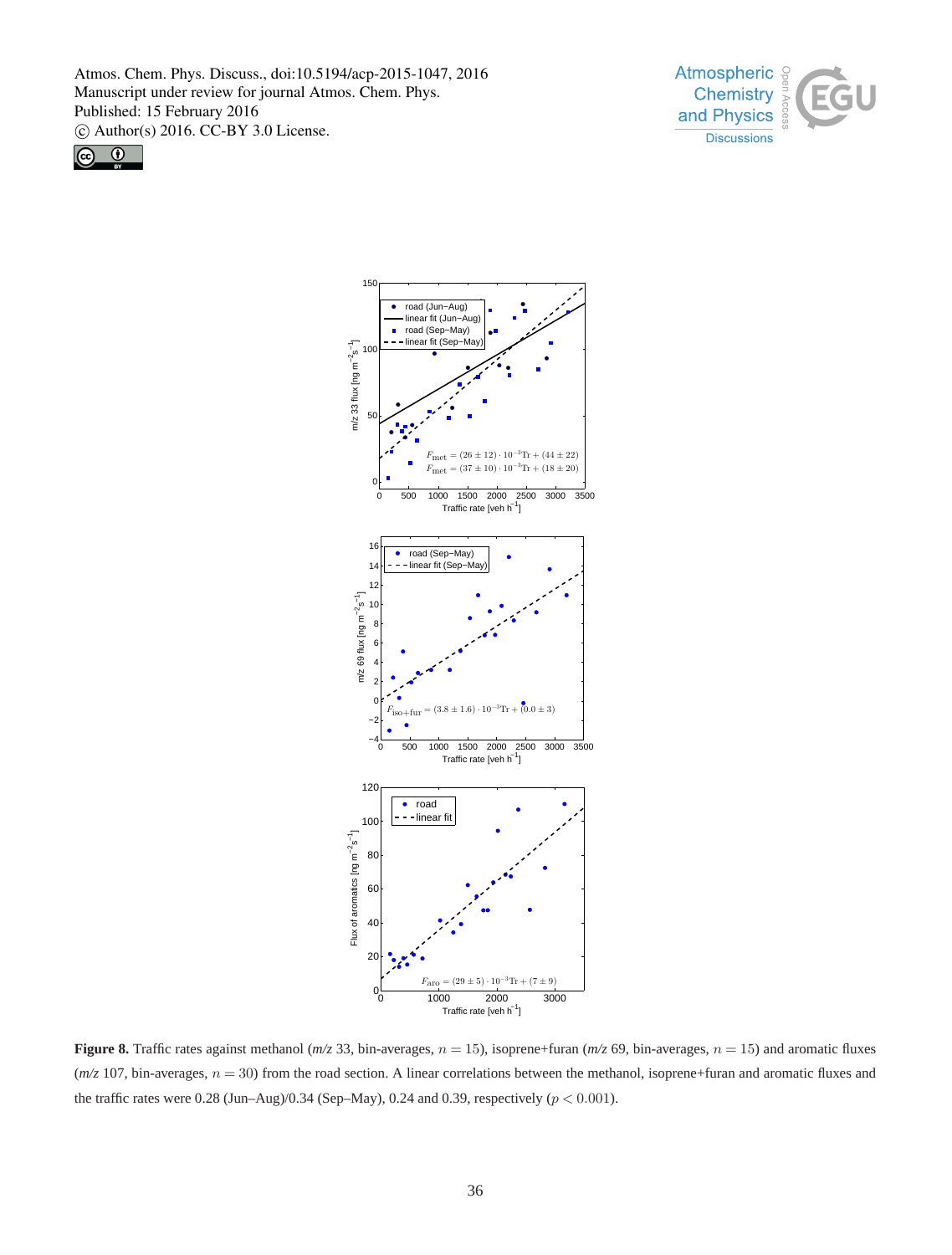





**Figure 9.** Average fluxes for each VOC (excluding acetonitrile) from Saturday+Sunday and from weekdays (Jan 2013 – Sep 2014). White and grey bars show average fluxes of weekdays and Saturday+Sunday, respectively. Asterisks in the x-axes show if differences between the average week and the average weekend fluxes were statistically significant. Uncertainties of the average fluxes were calculated using an equation  $\pm 1.96\sigma_{\text{voc}}/\sqrt{N}$ , where  $\sigma_{\text{voc}}$  is the standard deviation of a VOC flux time series and N the number of data points.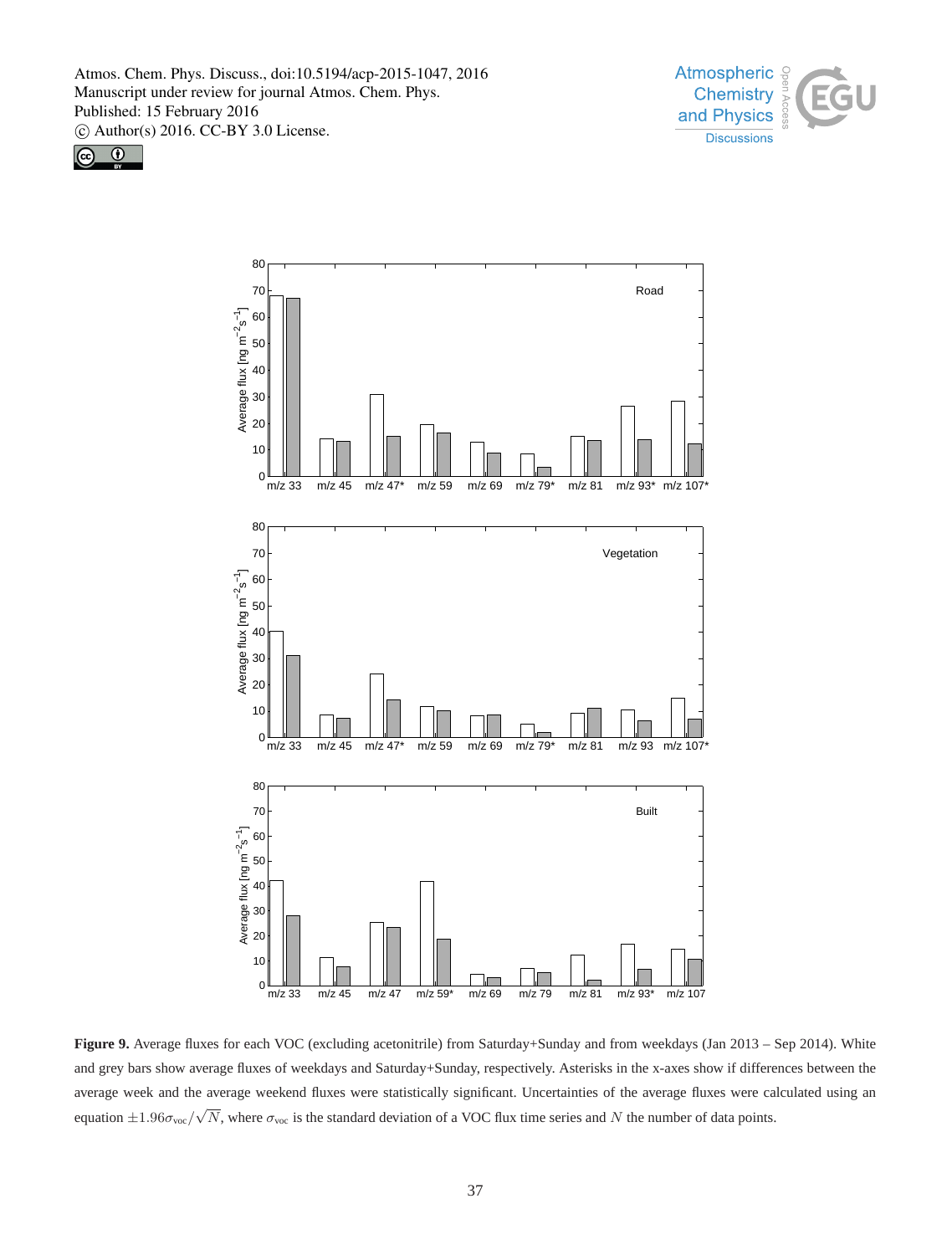





**Figure 10.** Measured isoprene fluxes vs. calculated emissions (Eqs. 4) from all sectors (Jun–Aug).